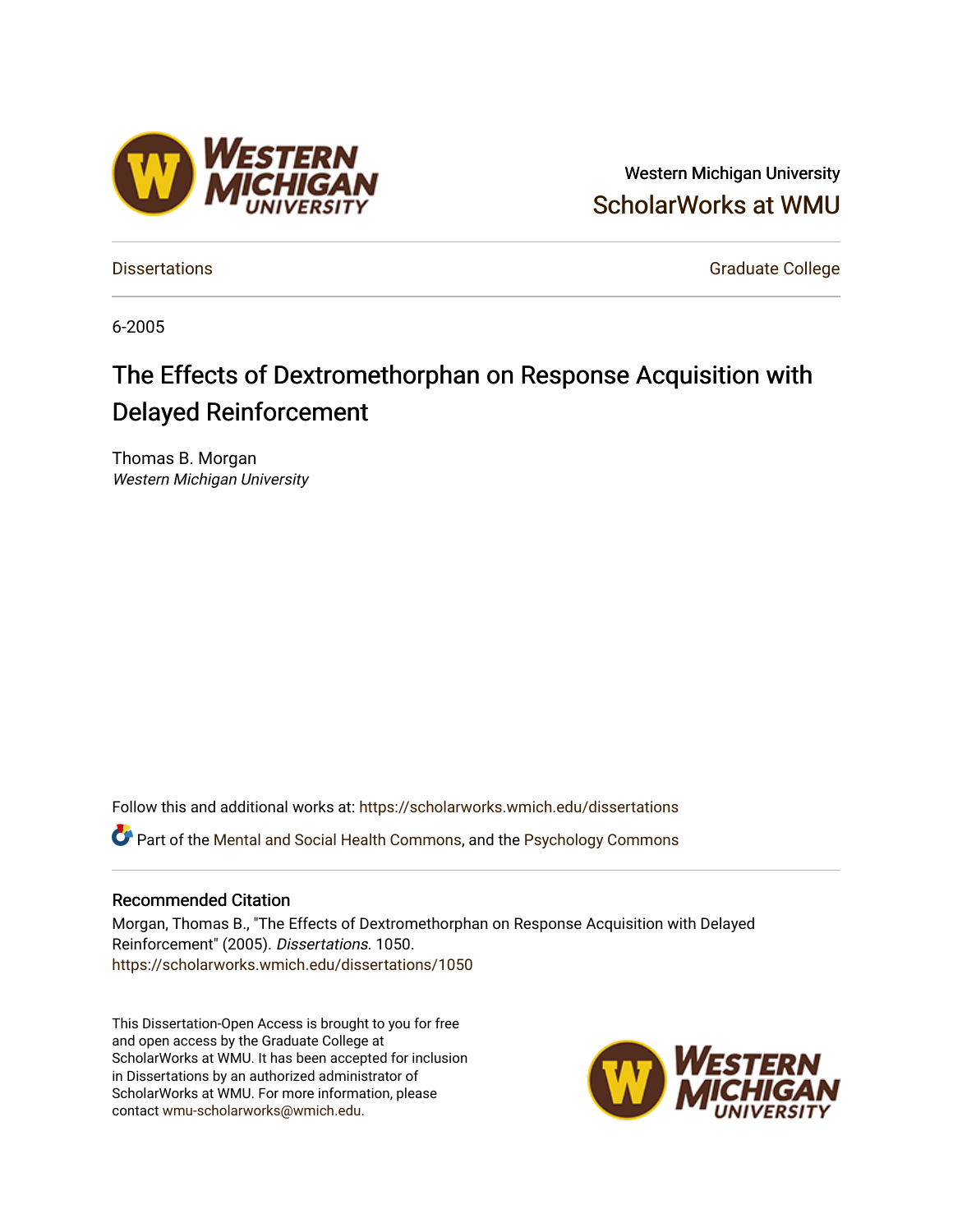### THE EFFECTS OF DEXTROMETHORPHAN ON RESPONSE ACQUISITION WITH DELAYED REINFORCEMENT

by

Thomas B. Morgan

A Dissertation Submitted to the Faculty of The Graduate College in partial fulfillment of the requirements for the Degree of Doctor of Philosophy Department of Psychology

Western Michigan University Kalamazoo, Michigan June 2005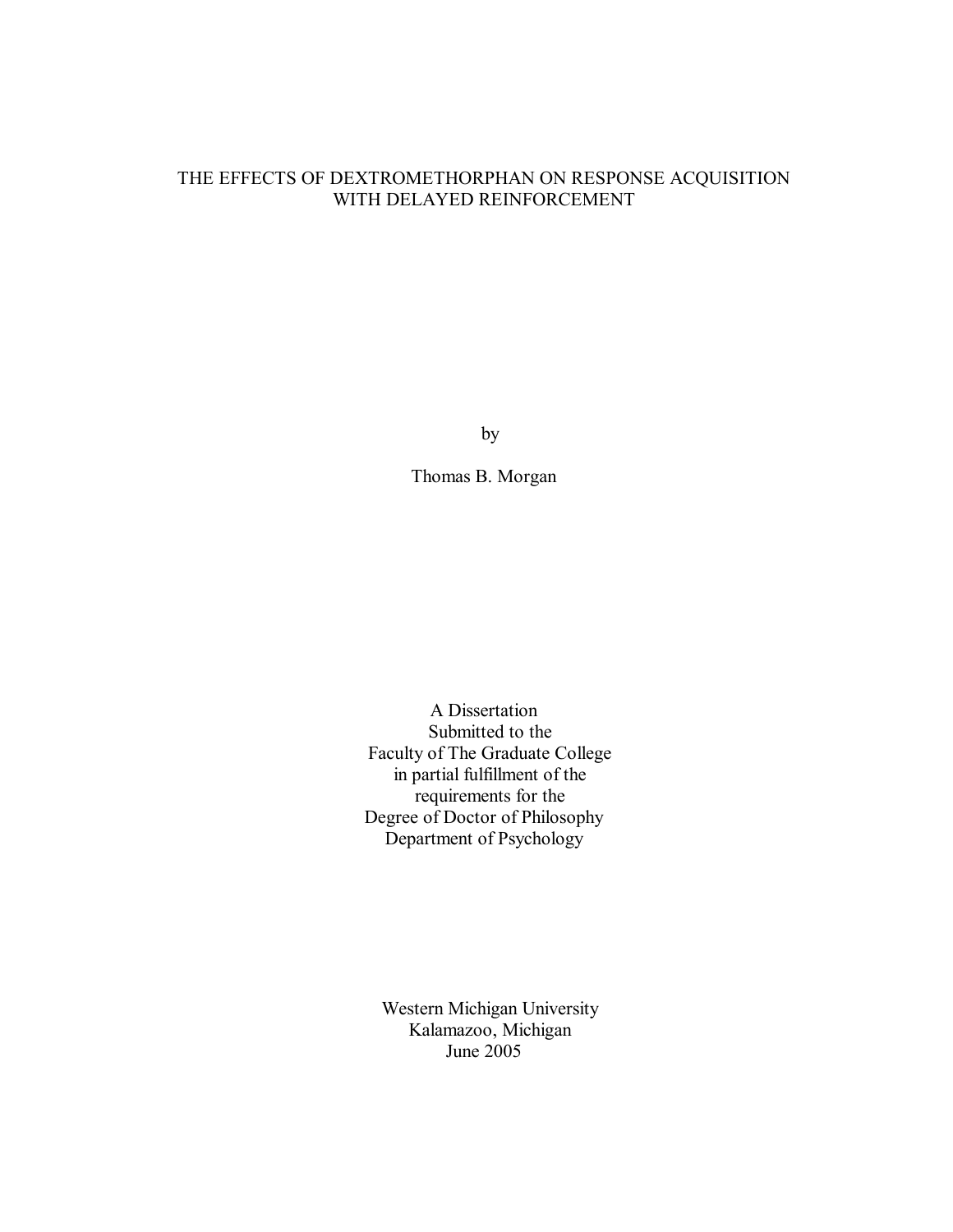#### THE EFFECTS OF DEXTROMETHORPHAN ON RESPONSE ACQUISITION WITH DELAYED REINFORCEMENT

Thomas B. Morgan, Ph. D.

Western Michigan University, 2005

The current study examined in 2-h sessions the effects of intraperitoneal injections of dextromethorphan (DM) (0.0, 40.0, 60.0, and 80.0 mg/kg) on the acquisition of lever-press responding in rats that were exposed to a two-lever procedure in which responses on the reinforcement lever (RL) were reinforced with food after a 15-s resetting delay and responses on the cancellation lever cancelled a scheduled reinforcer. Response acquisition was observed at all drug doses. A decrease in RL responses, food deliveries, and the number of subjects that acquired responding was observed at the highest dose of DM. All doses of DM increased latency to respond relative to the control group. The results of the present study suggest that DM disrupts the acquisition of a novel response at high doses. Prior studies, using other procedures, have found DM-induced disruption of learning at lower doses. Although the two-lever response acquisition procedure is a tenable assay of drug effects on learning, the sensitivity of the procedure appears to be relatively low.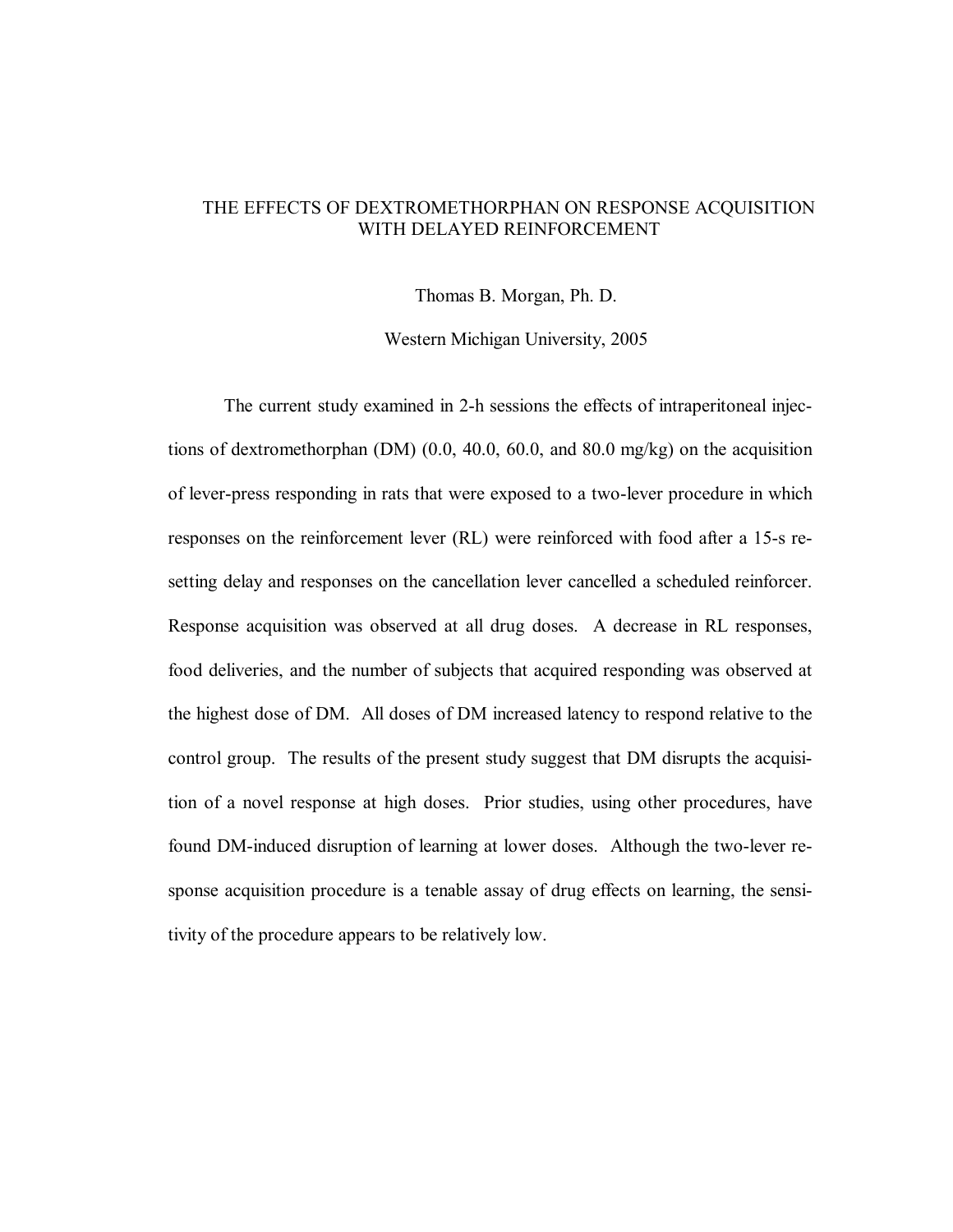UMI Number: 3177399

# UMI<sup>®</sup>

#### UMI Microform 3177399

Copyright 2005 by ProQuest Information and Learning Company. All rights reserved. This microform edition is protected against unauthorized copying under Title 17, United States Code.

> ProQuest Information and Learning Company 300 North Zeeb Road P.O. Box 1346 Ann Arbor, MI 48106-1346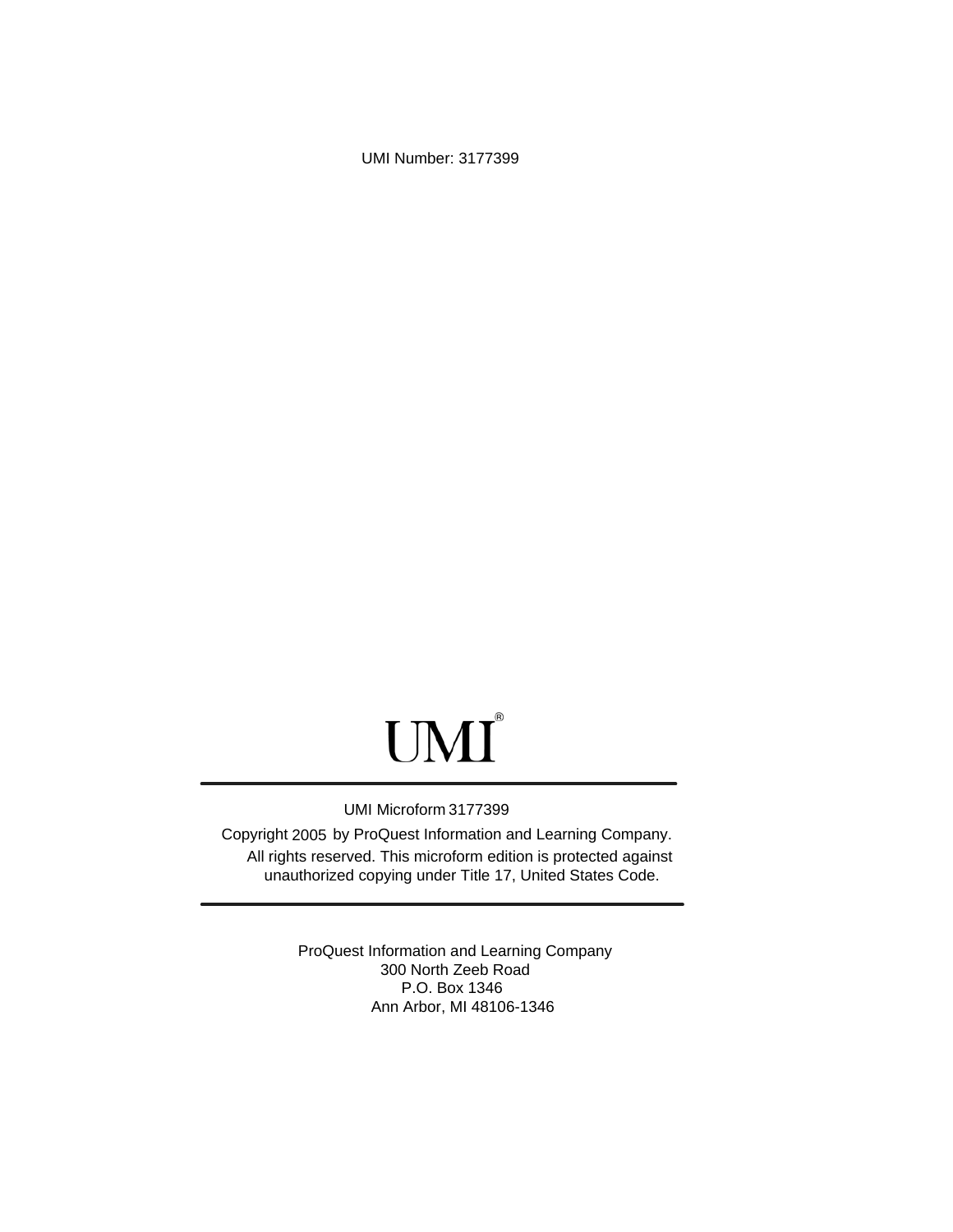#### ACKNOWLEDGMENTS

I would like to thank Dr. Alan Poling; his academic, professional and emotional support was a necessary component in the completion of this document. I also would like to thank the members of my graduate committee Dr. Lisa Baker, Dr Cynthia Pietras, and Dr. Steve Ratotzy for taking the time to review my work.

I would like to extend special thanks to Matt Porritt for his invaluable assistance in programming and running sections of my study. Although I had encountered many outstanding instructors throughout my education, I would like to acknowledge Dr. Elliott Bonem of Eastern Michigan University for fueling my interest in experimental research during my undergraduate years.

Finally, I would like to thank my wife Beth, and the rest of my family for their undying support and encouragement.

Thomas B. Morgan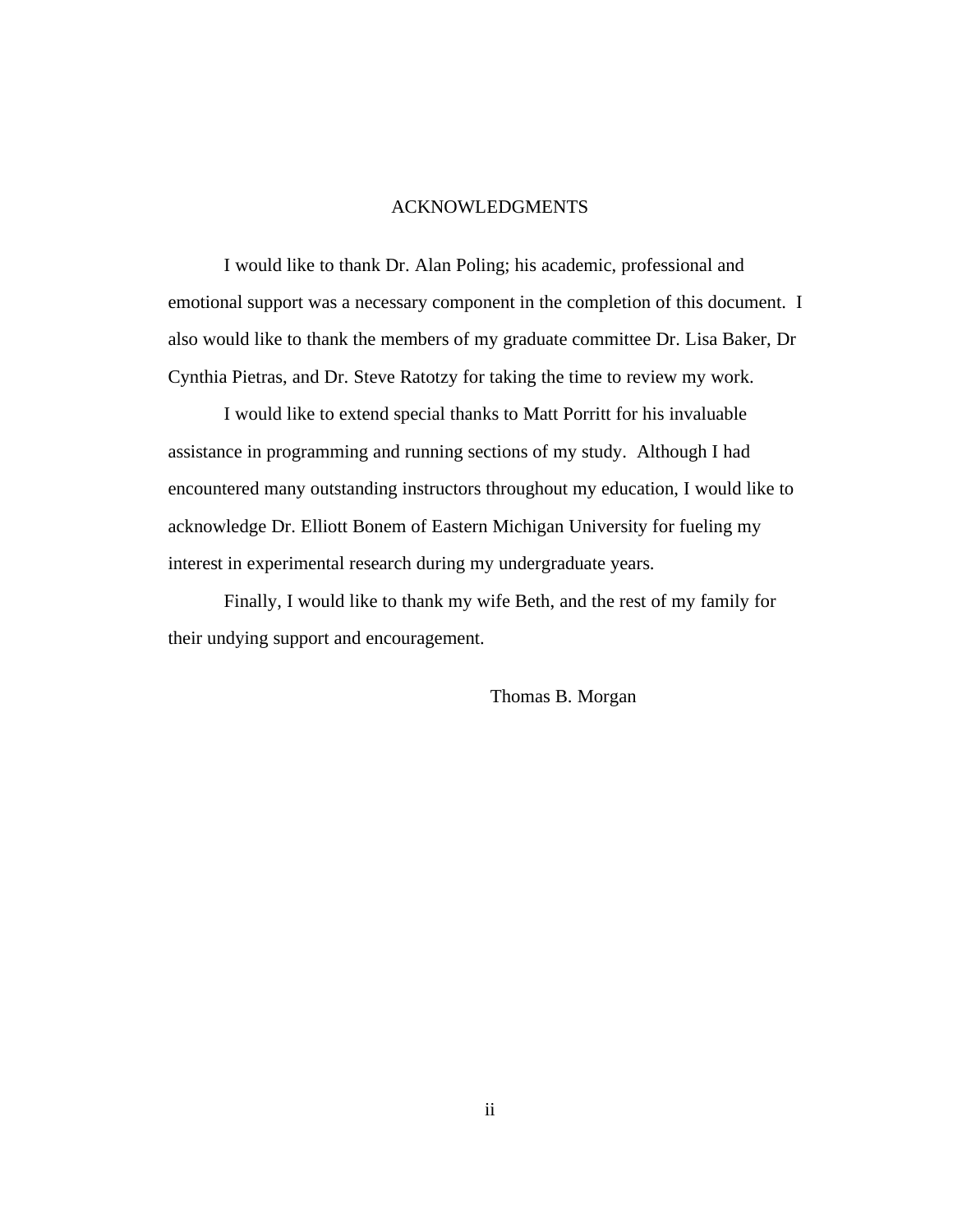# TABLE OF CONTENTS

|                                                              | $\overline{\mathbf{u}}$ |
|--------------------------------------------------------------|-------------------------|
|                                                              | V                       |
|                                                              | V <sub>i</sub>          |
| <b>CHAPTER</b>                                               |                         |
| I.                                                           | $\mathbf{1}$            |
|                                                              | $\mathbf{1}$            |
| Research on the Effects of Dextromethorphan on Learning      | 4                       |
| Research on the Acquisition of Behavior with Immediate       | 8                       |
|                                                              | 15                      |
| II.                                                          | 17                      |
|                                                              | 17                      |
|                                                              | 17                      |
|                                                              | 18                      |
|                                                              | 19                      |
| III.                                                         | 21                      |
| IV.                                                          | 37                      |
|                                                              | 37                      |
| Comparing the Response-Acquisition Procedure to Other Assays | 37                      |
|                                                              | 38                      |
|                                                              | 40                      |
|                                                              | 40                      |
|                                                              | 41                      |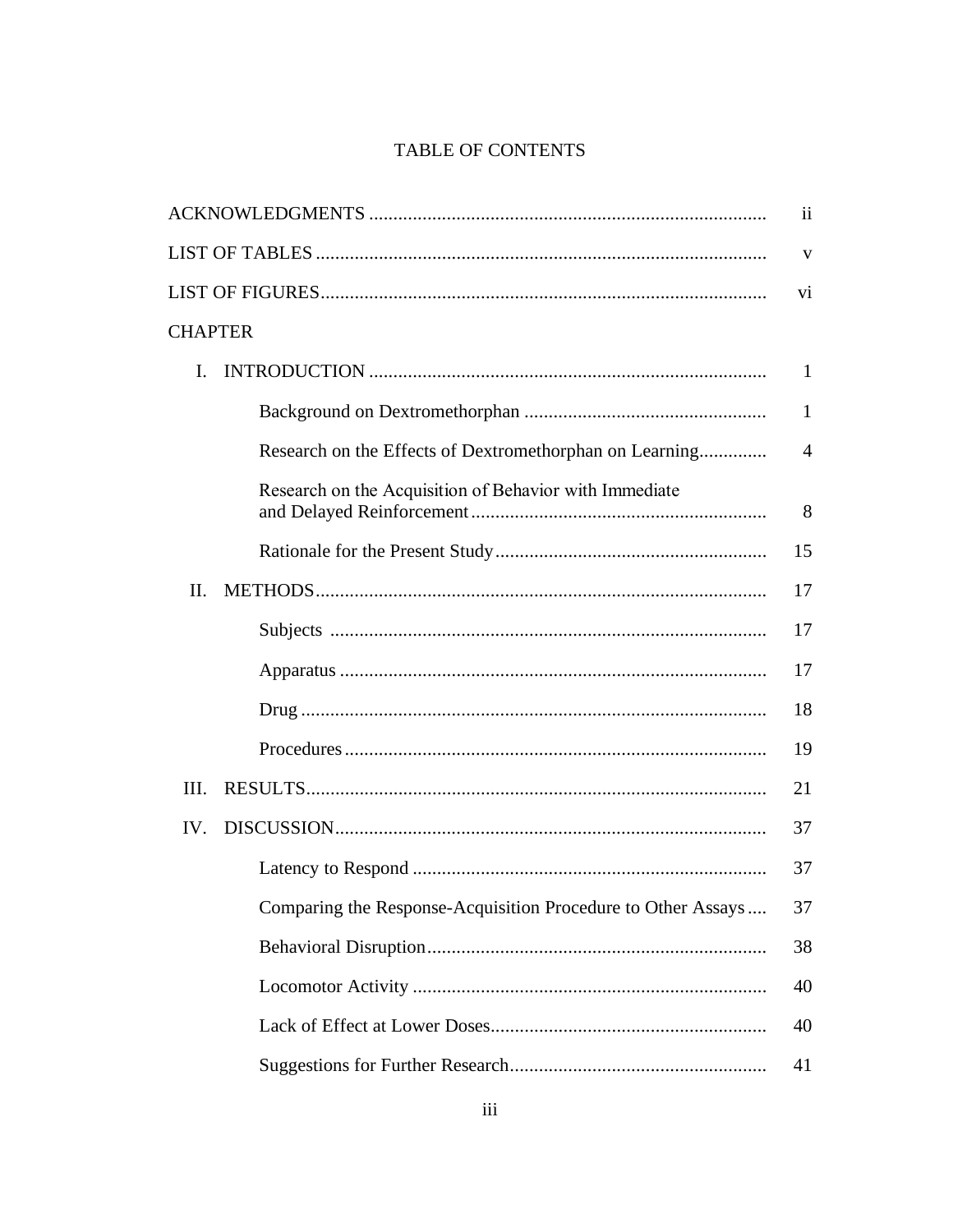## Table of Contents – Continued

# V. APPENDIX

| A. Protocol Clearance From the Institutional Animal Care and Use |  |  |
|------------------------------------------------------------------|--|--|
|                                                                  |  |  |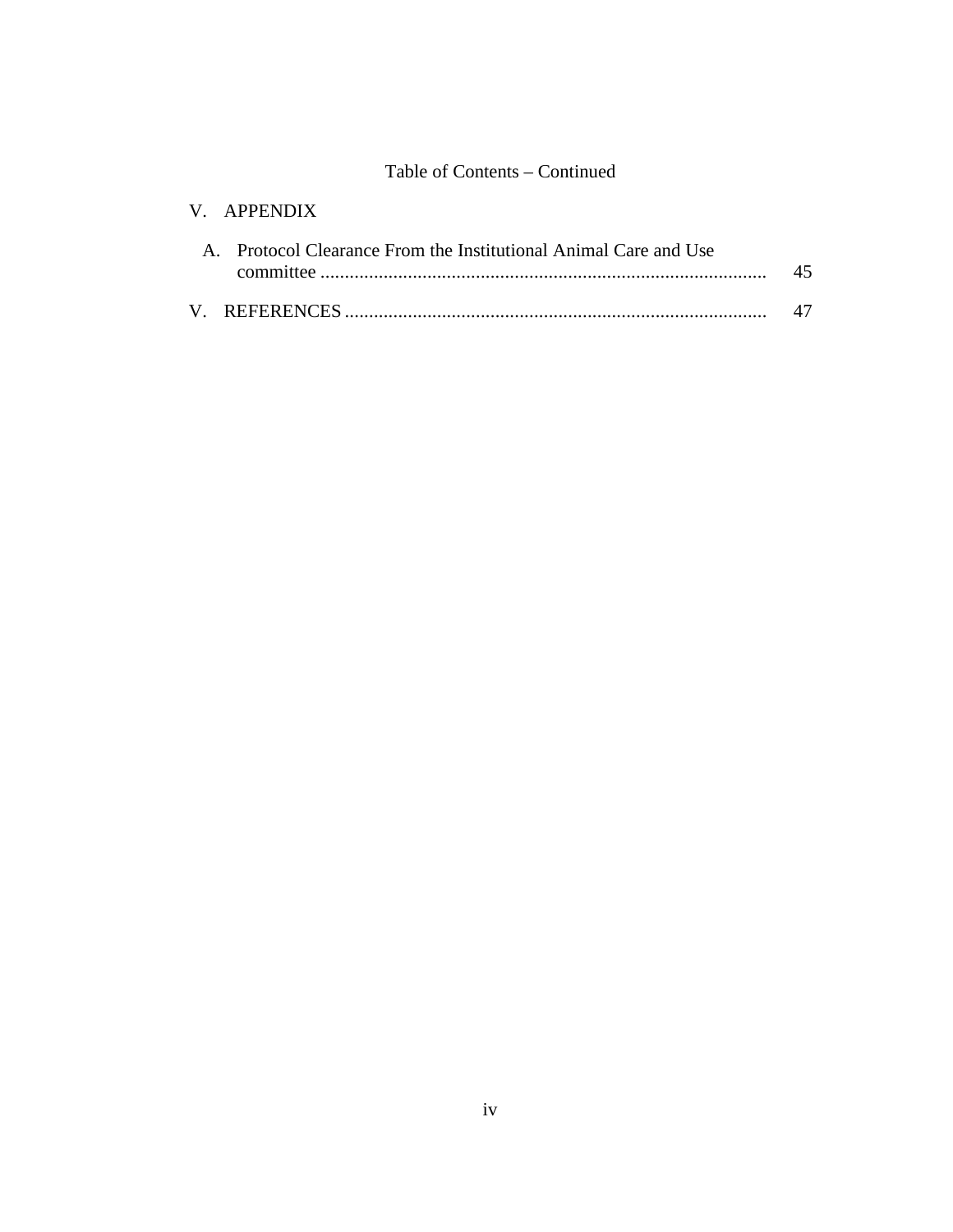# LIST OF TABLES

| 1. Dunn's Multiple Comparison tests for the latency to the first response. | 34 |
|----------------------------------------------------------------------------|----|
| Dunn's Multiple Comparison tests for the latency to emit 5 responses.      | 35 |
| 3. Dunn's Multiple Comparison tests for the latency to emit 10 responses.  | 36 |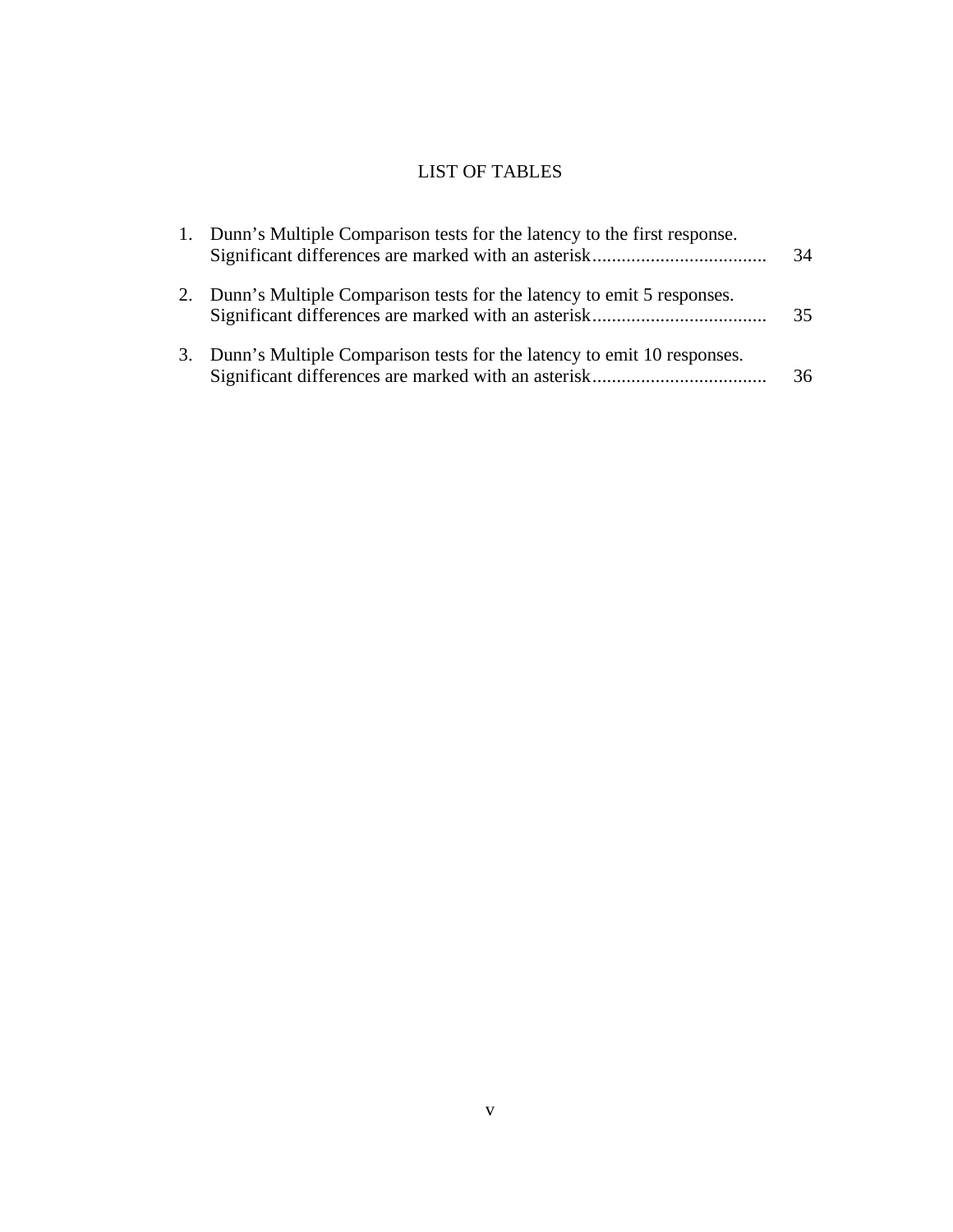# LIST OF FIGURES

| 1.  |                                                                       | 22 |
|-----|-----------------------------------------------------------------------|----|
| 2.  |                                                                       | 22 |
| 3.  |                                                                       | 23 |
| 4.  |                                                                       | 23 |
| 5.  |                                                                       | 24 |
| 6.  | Average RL responses for each group. The bars represent standard      | 25 |
| 7.  | Average CL responses for each group. The bars represent standard      | 25 |
| 8.  | Average Pellets for each group. The bars represent standard errors    | 26 |
| 9.  | Average Cancels for each group. The bars represent standard errors    | 26 |
| 10. | Average Resets for each group. The bars represent standard errors     | 27 |
| 11. | The number of subjects that acquired the lever-press response in each | 28 |
| 12. | Average total responses on both levers for each group. The bars       | 29 |
| 13. | Cumulative RL responses for the DM 0 mg/kg group                      | 30 |
| 14. | Cumulative RL responses for the DM 40 mg/kg group                     | 30 |
| 15. | Cumulative RL responses for the DM 60 mg/kg group                     | 31 |
| 16. | Cumulative RL responses for the DM 80 mg/kg group                     | 31 |
| 17. | Mean latency to emit the first response. The bars represent standard  | 32 |
| 18. | Mean latency to emit 5 responses. The bars represent standard errors  | 33 |
| 19. | Mean latency to emit 10 responses. The bars represent standard errors | 33 |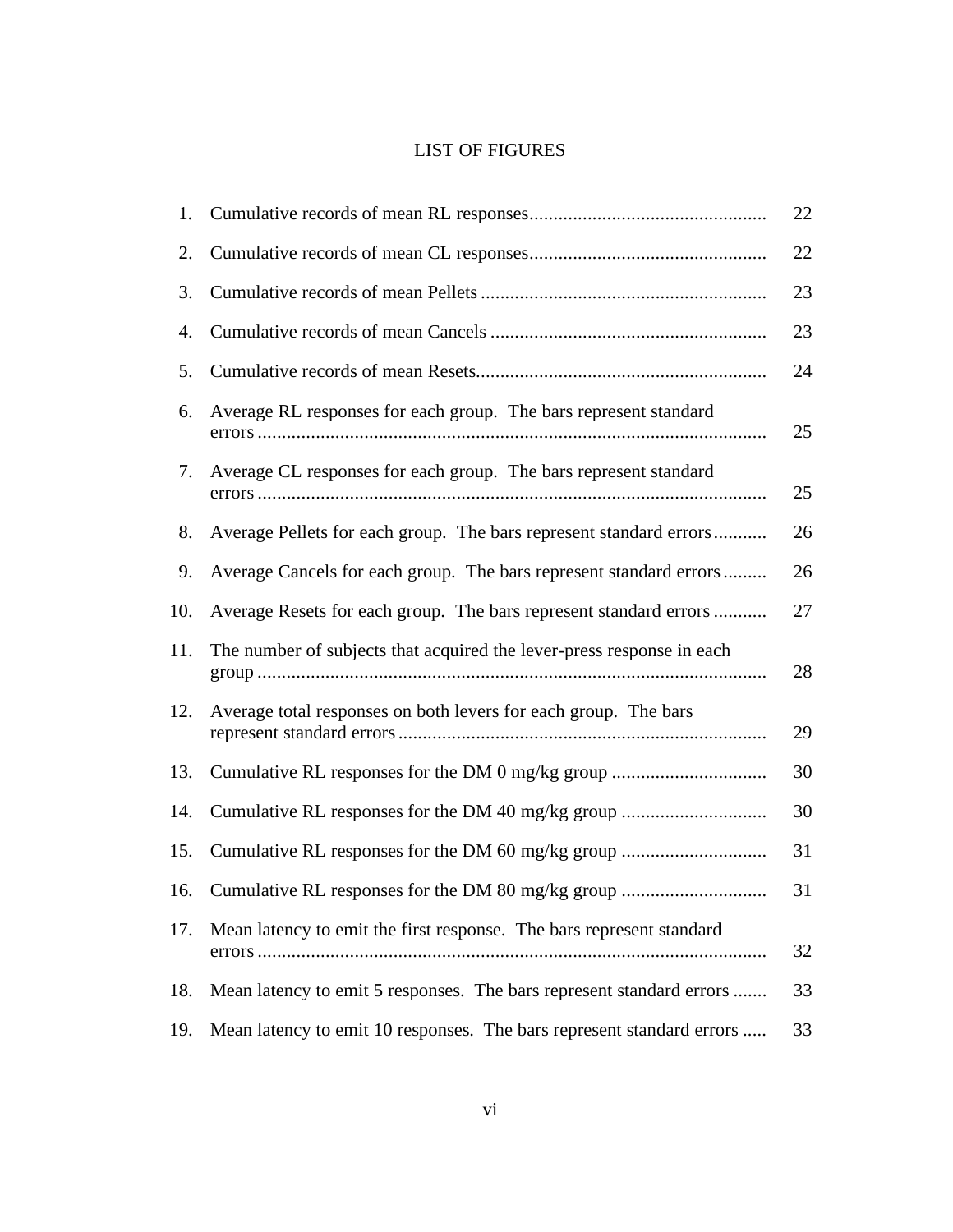#### INTRODUCTION

#### Background on Dextromethorphan

Dextromethorphan (3-methoxy-17-methylmorphinan, DM) is the dextrorotatory isomer of levomethorphan, a codeine analog of the morphinan derivative levorphanol (Holtzman, 1994). At low doses DM is an effective antitussive that lacks most opioid-like activity and is considered to be a safe over-the-counter (OTC) cough suppressant (Jaffe & Martin, 1990). Higher doses of DM have been studied for treating pain and various acute and chronic neurodegenerative conditions but DM is rarely used for these purposes (Ikjaer, Dirks, Brennum, Wernberg, & Dahl, 1997; Nickelson, Hays & Balster., 1999). In large part, this is because high doses produce unwanted effects that are similar to those produced by phencyclidine (PCP), which is a dissociative anesthetic (Dematteus, Lallement, & Mallaret, 1998; Jasinski, Martin, & Maski., 1971; Kim et al., 1996).

DM is considered to have abuse potential. For example, episodic and sporadic abuse of DM by humans has been reported in several areas of the world and, because of its availability, its abuse is most likely to occur among adolescents and young adults (Cranston and Yoast, 1999). Also, Bem and Peck (1992) reported 64 cases of DM dependence. Furthermore, Nevin (2004) reported 100,000 annual exposures due to recreational use of DM among children less than 18 years of age in the United States and approximately 60 deaths per year that can be directly linked to the drug.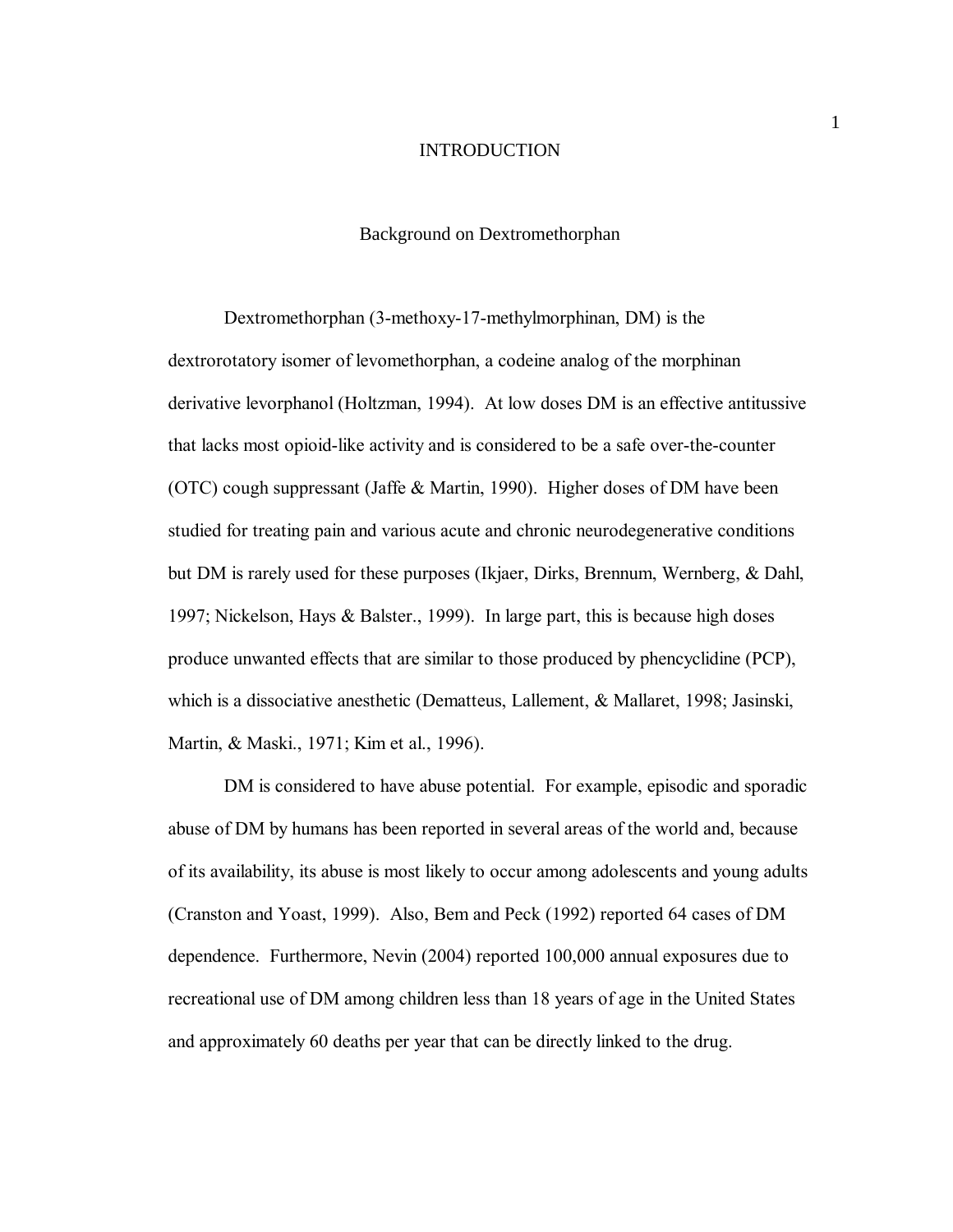Reported effects of high doses of DM in humans include agitation, confusion, slurred speech, ataxia, increased perceptual awareness, euphoria, altered time perception, floating sensations, unusual facial movements, as well as tactile, auditory and visual hallucinations (Darobe, 1996; Darobe, Keenan, & Richards, 1996; Nairn & Diaz; 2001; Wolf & Caravati, 1995). Other reported effects include mild drunkenness, delusions, paranoia, nervousness, and dysphoria. As noted previously, the subjective effects of DM reported by humans are similar to those of PCP (Darobe, et al., 1996; Dematteis et al., 1998; Golaszewski, 2004; Holtzman, 1982; Jasinski et al., 1971; Price & Lebel, 2000; Wu, Otton, Kalow, & Sellers, 1995). Research with nonhumans using drug discrimination procedures provides further evidence that DM and PCP produce similar subjective effects (Holtzman, 1980, 1982; Nicholson, Hayes & Balster, 1999).

The PCP-like effects of DM are most likely produced by its active metabolite, dextrorphan (DR). While DM binds with low affinity to the PCP channel-site of the NMDA receptor, DR binds with high affinity to that site (Nicholson et al., 1999). PCP-like dugs have been shown to produce hyperlocomotion, stereotyped behavior, and ataxia in rodents. For example, Dematteis et al., (1998) examined the effects of 20, 30, and 40 mg/kg DM and DR on rats' locomotor activity, stereotyped behavior, and ataxia in open-field experiments. DR at 40 mg/kg significantly increased locomotor activity and stereotyped behavior while DM and lower doses of DR did not. DM at 40 mg/kg produced slight ataxia while DR at 30 and 40 mg/kg produced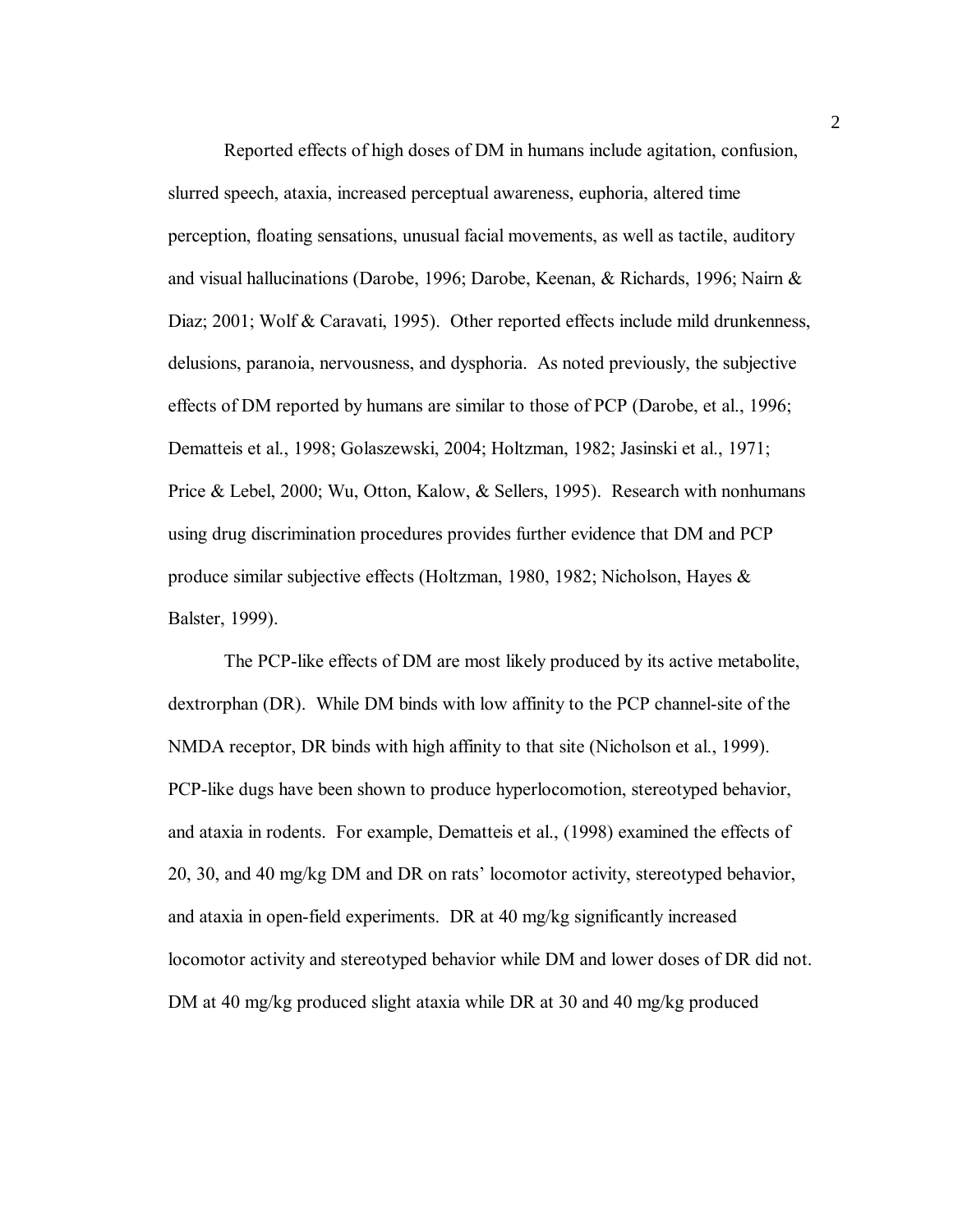moderate levels of ataxia. Therefore, DR induced PCP-like behavioral effects while DM did not.

The present study examined the acute effects of dextromethorphan on rats exposed to a learning assay that involved the acquisition of lever-press responding with delayed reinforcement. Byrne, Baker  $\&$  Poling (2000) suggested that a druginduced disruption of the initial acquisition of operant behavior "would be significant" in human users, many of whom are young and in the process of acquiring new behaviorsî (p. 501). Since DM is found in OTC preparations that are easily acquired by adolescents and young adults, research examining the effects of this drug on the acquisition of learning is warranted. Previous studies have examined the effects of chlorpromazine (Byrne, LeSage, & Poling, 1997; Stolerman, 1971a, 1971b), chlordiazepoxide (Stolerman, 1971a, 1971b), *d*-amphetamine (LeSage, Byrne, & Poling, 1996), pyridostigmine bromide, and permethrin (Van Haaren et al., 1999; Van Haaren et al., 2000), 3,4-methylenedioxymethamphetamine (MDMA) (Byrne et al., 2000), and gamma-hydroxybutyrate (GHB) (Laraway, Snycerski, Baker, & Poling, 2004) on the acquisition of behavior with immediate and delayed reinforcement. The effects of DM and other opioids on the acquisition of behavior with delayed reinforcement have not been studied.

Other research methods have been used to study the influence of DM on the acquisition of learning. Sierocinska, Nikolaev, Danysz, & Kacamarek (1991) and Murata & Kawasaki (1993) examined the effects of DM on a passive avoidance task and Dematteis et al. (1998) and Bane, Rojas, Indermaur, Bennett, and Avery (1996)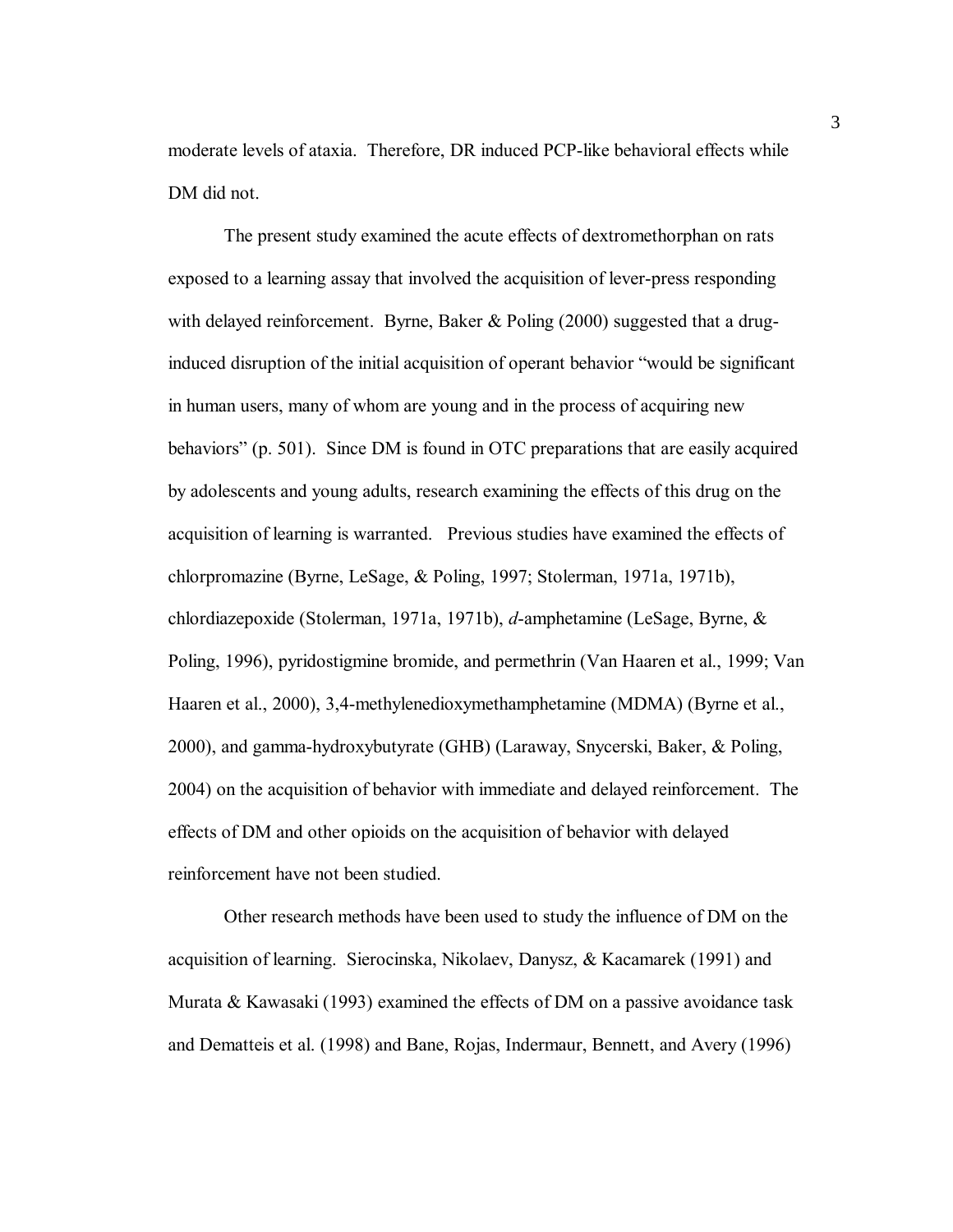studied the effects of DM on performance on several water-maze tasks. However, these assays examined negatively reinforced behavior and the effects of DM on the acquisition of positively reinforced behavior have not been examined.

#### Research on the Effects of Dextromethorphan on Learning

Few studies have examined the behavioral effects of DM in laboratory animals. The drug has been shown to disrupt negatively reinforced spatial learning memory in a passive avoidance task (Murata & Kawasaki 1993; Sierocinska et al., 1991), cue learning, place learning, spatial learning, place recall working memory and reference memory on water maze tasks (Bane et al., 1996; Dematteis et al., 1998), and positively reinforced schedule-controlled behavior (Taskin, 1986).

Taskin (1986) trained rats to lever press for milk under a fixed-interval 45 s schedule of reinforcement. Dose-dependent decreases in response rate were observed after intramuscular injections of DM (0, 10, 20 and 40 mg/kg). The author also showed that injections of naloxone (0.1 and 1.0 mg/kg) potentiated the rate-reducing effects of DM. This is an interesting finding, because naloxone had previously been shown to attenuate the effects of opioid agonists, but increase the effects of PCP on schedule-controlled behavior (Wagner, Masters, & Tomie, 1984).

 Sierocinska et al. (1991) examined the effects of intraperitoneal (IP) injections of DR in rats performing a passive avoidance task. Subjects were placed in a twocompartment chamber after IP injections of DR (0, 3, 11, and 22 mg/kg). The safe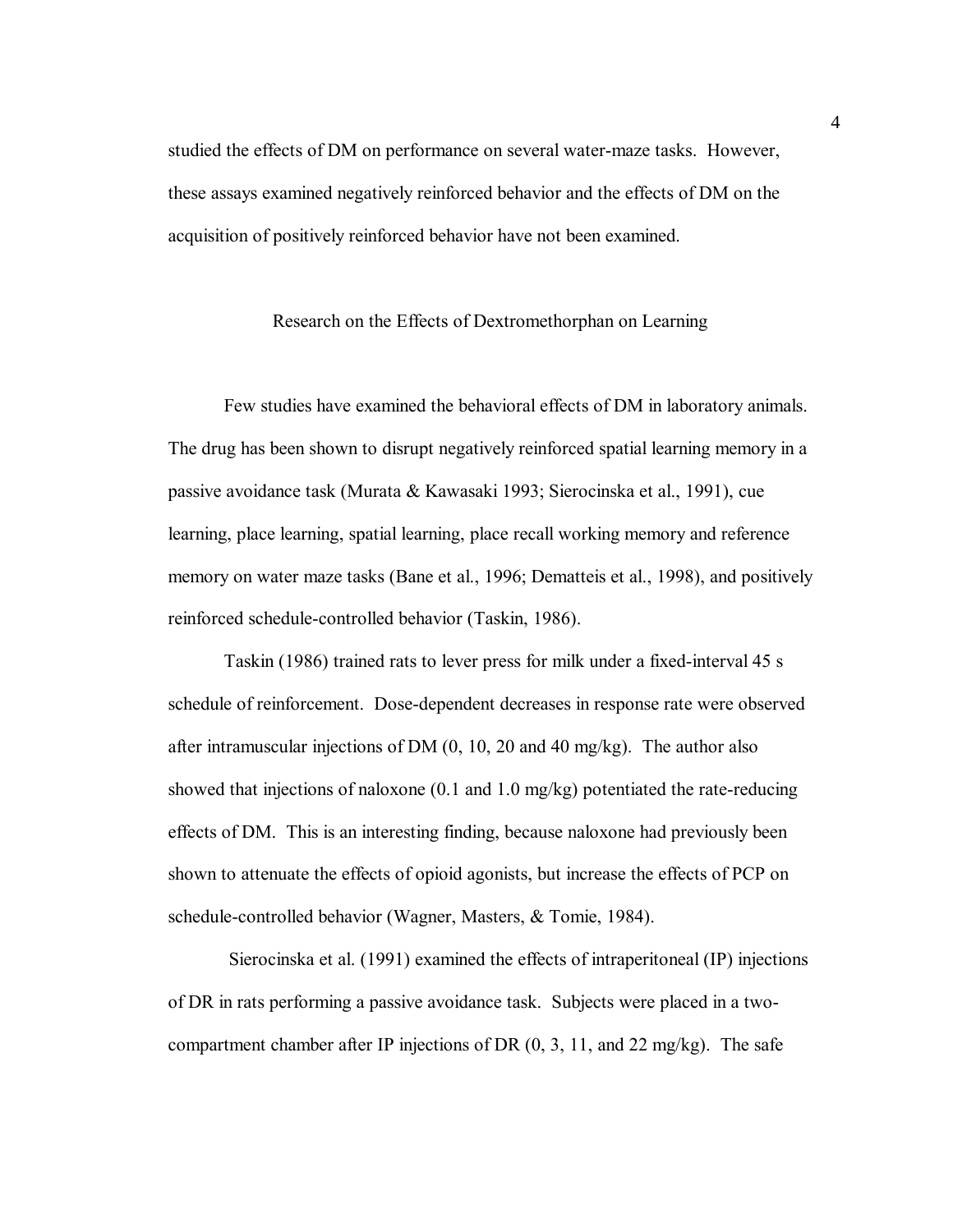compartment was larger and painted white while the compartment that delivered electric shock was smaller and painted dark. Rats were placed in the white compartment and as soon as they entered the dark compartment a guillotine door was closed and the subjects were exposed to five brief footshocks. Immediately after the shocks were delivered the subjects were placed in the white compartment and latency to enter the dark compartment was recorded. Two days later, the subjects were placed in the white compartment after being injected with the same dose of DR as they had received on the first day and latency to enter the dark compartment was again measured. The authors found that, for the subjects exposed to DR, latency to enter the dark chamber was not significantly different than the control group for the trial that immediately followed exposure to shock. However, two days after the initial training session, the group of subjects exposed to DR at 22 mg/kg entered the dark chamber significantly earlier than control subjects. The results indicated that DR disrupts longterm memory without harming short-term memory.

Murata and Kawasaki (1993) used a one-trial passive avoidance task with the training and testing sessions separated by 24 h to examine the effects of injecting DM and other NMDA antagonists (D-2-amino-phosphonovaleric acid, (+/-)-3-(2 carboxypiperazin-4-yl)-propyl-1-phosphonic acid, 2-amino-4,5-(1,2-cyclohexyl)-7 phosphonoheptanoic acid, 7-Cl kynurenate, ifenprodil, PCP, MK-801, ketamine, (+/-)- N-allylnormetazocine, DM, ZnCl2, and MgCl2) into the ventricles of rats. The minimum concentration of DM that produced significant disruptions was 250 nmol/rat.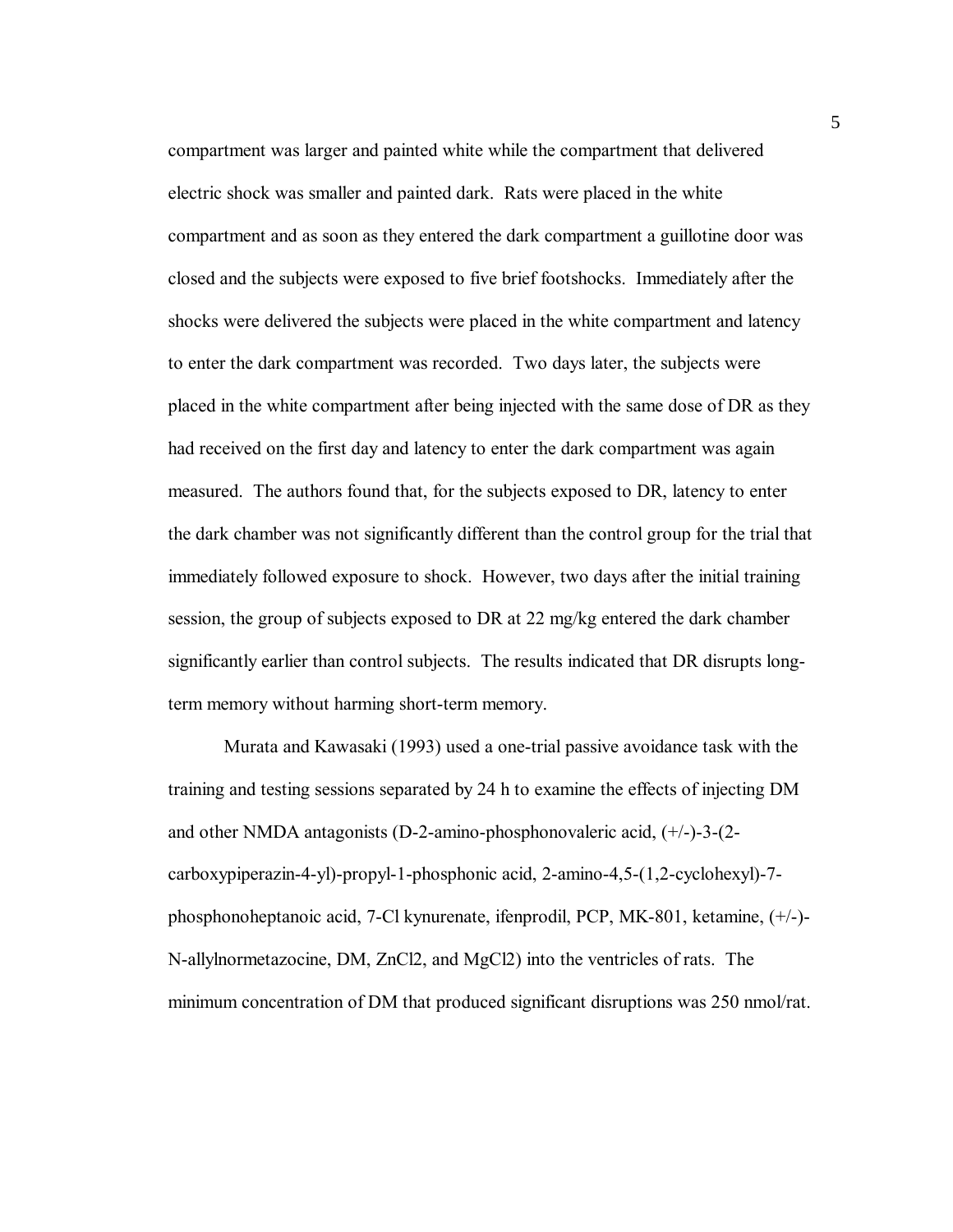The drug also produced a reduction in muscle tone, a decrease in the number of rearings, motor incoordination, and a decrease in locomotor activity.

DM has been shown to disrupt spatial learning. Bane et al. (1996) examined the effects of IP injections of DM  $(10, 20, 30,$  and 40 mg/kg) on rats' performance in a Morris water maze. The Morris water maze is a circular container filled with water that is made opaque by adding some form of nontoxic dye. A small escape platform that rises to 1 cm beneath the surface of the water is placed in the container and the amount of time it takes for the rat to find the escape platform is measured (e.g., Compton, Dietrich, & Smith, 1997; Eichenbaum, Stewart, & Morris, 1990). Bane et al. (1996) divided the container into four equal quadrants and placed the escape platform in one of those quadrants for the initial training session. Reversal training involved changing the escape platform location to the quadrant opposite the one used in initial training. The authors found that DM produced dose-dependent disruptions during the initial training phase and during the initial retraining session when platform location was changed. The authors also found that during reversal training rats injected with the highest dose of DM (40 mg/kg) perseverated to the former location longer than the other groups. In summary, DM impaired spatial learning in the Morris water maze in a dose-dependent fashion.

Dematteis et al. (1998) examined the effects of DM (20, 30, and 40 mg/kg) and its active metabolite DR (5, 10, and 15 mg/kg) on cue learning, place learning, spatial learning, place recall working memory, and reference memory by investigating performance on water maze tasks. Cue learning was examined by placing rats in the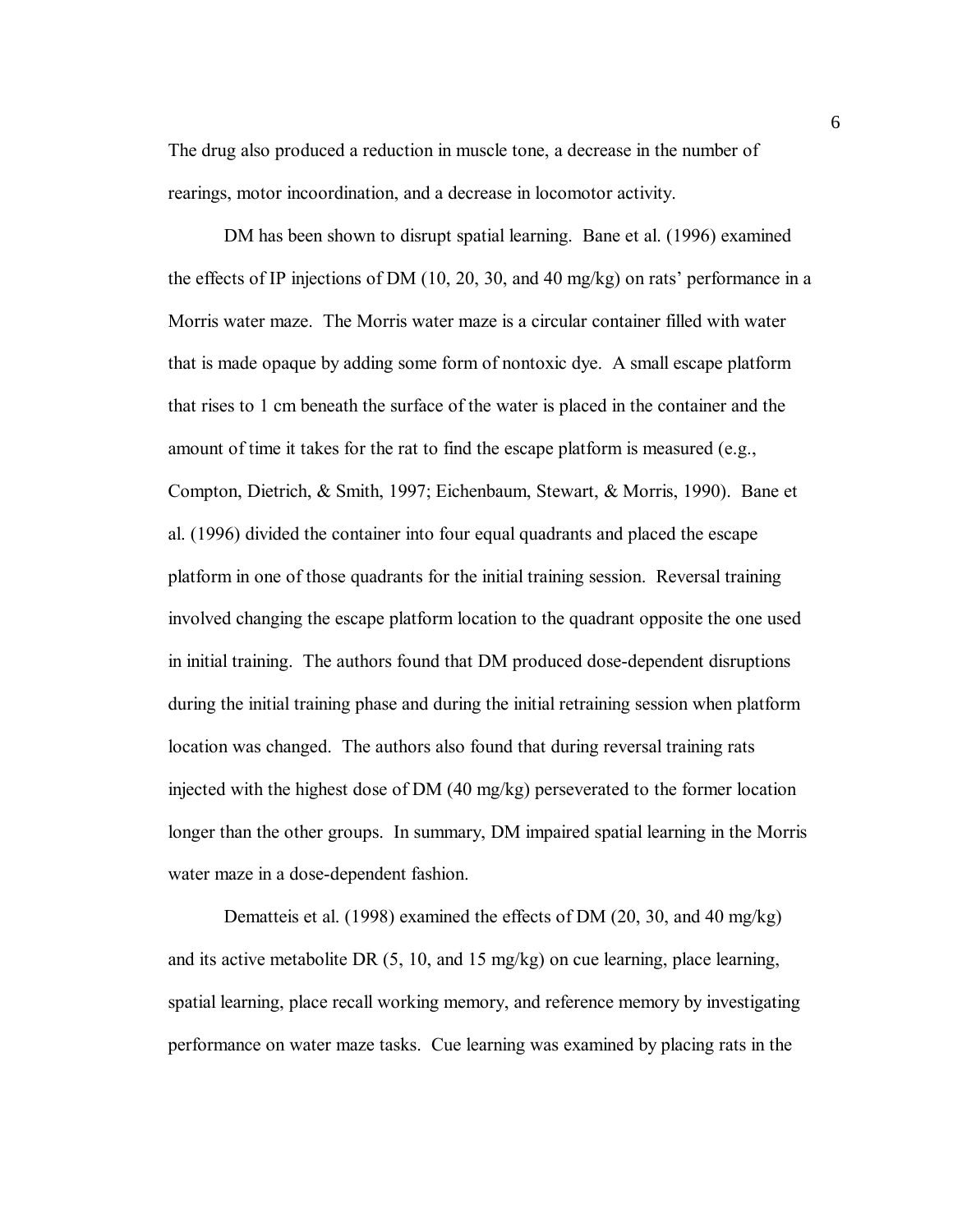pool for five daily sessions and measuring the average time it took for them to reach an emerged platform placed in the middle of the tank. The rats started from the same position on each day. A final session was conducted five hours after the last injection to assess the duration of drug effects. The escape latencies for rats injected with DR at 10 and 15 mg/kg were significantly longer than control subjects. Performance was not significantly impaired when compared to control subjects for the session conducted 5 h after injection.

For the place learning procedure milk was added to make the water opaque and the platform was submerged in one quadrant of the pool. The platform location was fixed but the starting point varied across sessions. DM at 40 mg/kg and DR 10 and 15 mg/kg significantly increased escape latencies, but the lower doses of DM and DR did not. One day after the last place-learning session the rats were placed in the quadrant opposite the training quadrant without the platform present and allowed to swim for 60 s. There were no significant differences in the amount of time various group spent in the training quadrant. The place recall procedure evaluated the effects of drugs on previously acquired spatial learning so drug sessions were conducted one day after place learning without drug. No dose of either drug produced significant effects on place learning. The working memory procedure looked at performance on twice daily sessions over four days. The platform location remained the same within days but was changed across days. The authors reported a slight disruptive effect of DR at 15 mg/kg. These findings represent PCP-like effects of DR on learning and working memory.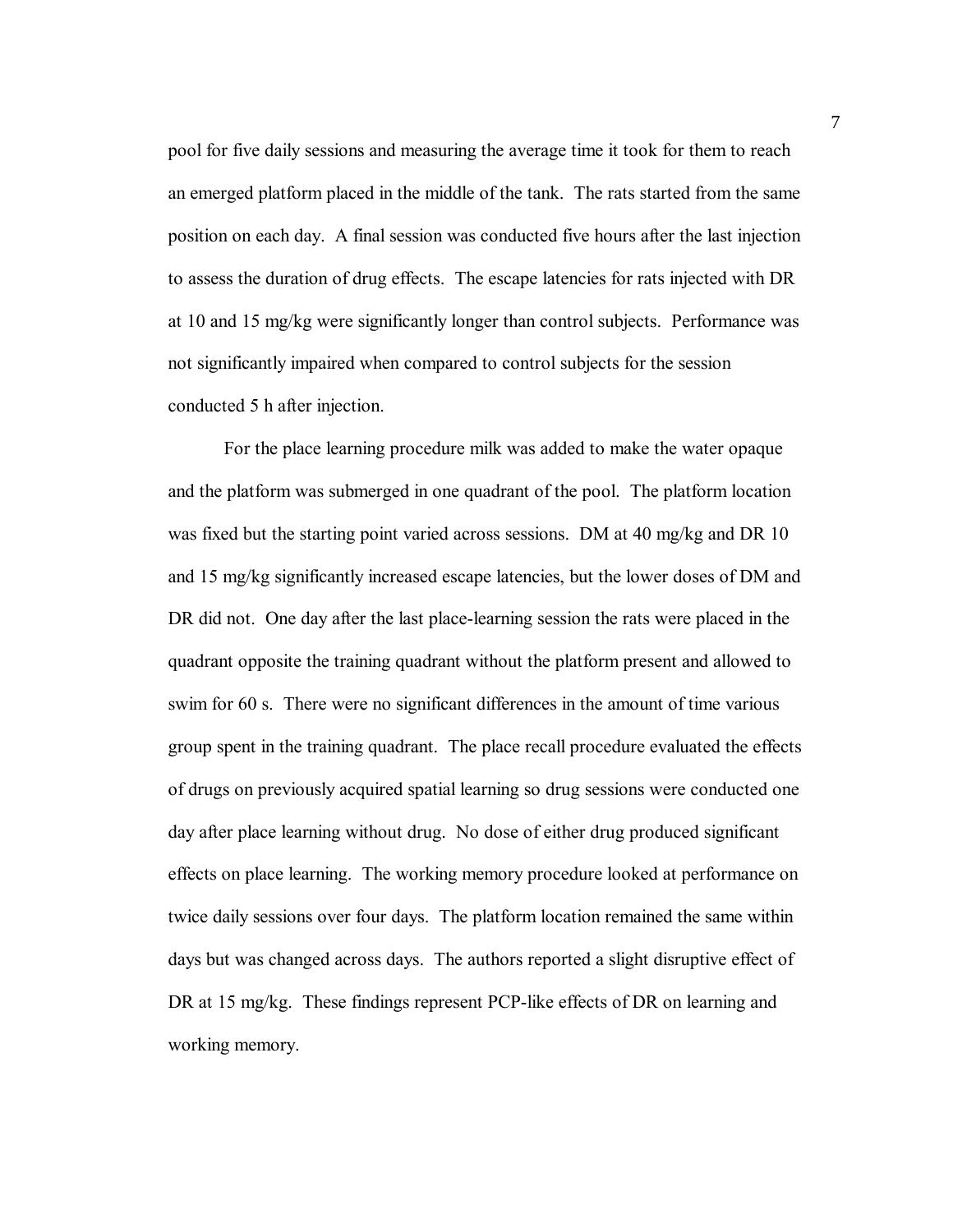#### Research on the Acquisition of Behavior with Immediate and Delayed Reinforcement

Developments in the study of response acquisition with delayed reinforcement have offered a sensitive and fruitful measure to study the effects of various drugs on the acquisition of behavior (including chlorpromazine, *d*-amphetamine, pyridostigmine bromide, permethrin, MDMA and GHB) (Byrne et al., 1997; LeSage et al., 1996; Van Haaren et al., 1999; Van Haaren et al., 2000; Byrne et al., 2000; Laraway et al., 2004). Although there have been many variations in the response acquisition procedure, experimental sessions are typically preceded by a magazine training session where subjects are placed in an experimental chamber containing no operandum and where food delivery is not dependent on the subject's behavior. For the experimental session, subjects are placed in the chamber containing one or more operandi where responses are immediately reinforced (fixed ratio 1, FR 1 schedule) or responses are reinforced after a delay (e.g., tandem fixed-ratio 1 fixed time 30 s) (e.g., Byrne et al., 1998; Lattal & Gleeson, 1990; Snycerski, Laraway, Byrne & Poling, 1999; Stolerman, 1971a, 1971b; Sutphin, Byrne & Poling, 1998; Wilkenfield, Nickel, Blakely, & Poling, 1992).

Neuringer (1970) showed that experimentally naïve pigeons acquire a keypeck response on an FR 1 schedule of reinforcement after magazine training, without any form of shaping. Stolerman (1971a) examined the effects of injections of chlorpromazine and chlordiazepoxide on rats' acquisition of a lever press with immediate reinforcement. He found that rats injected with chlorpromazine and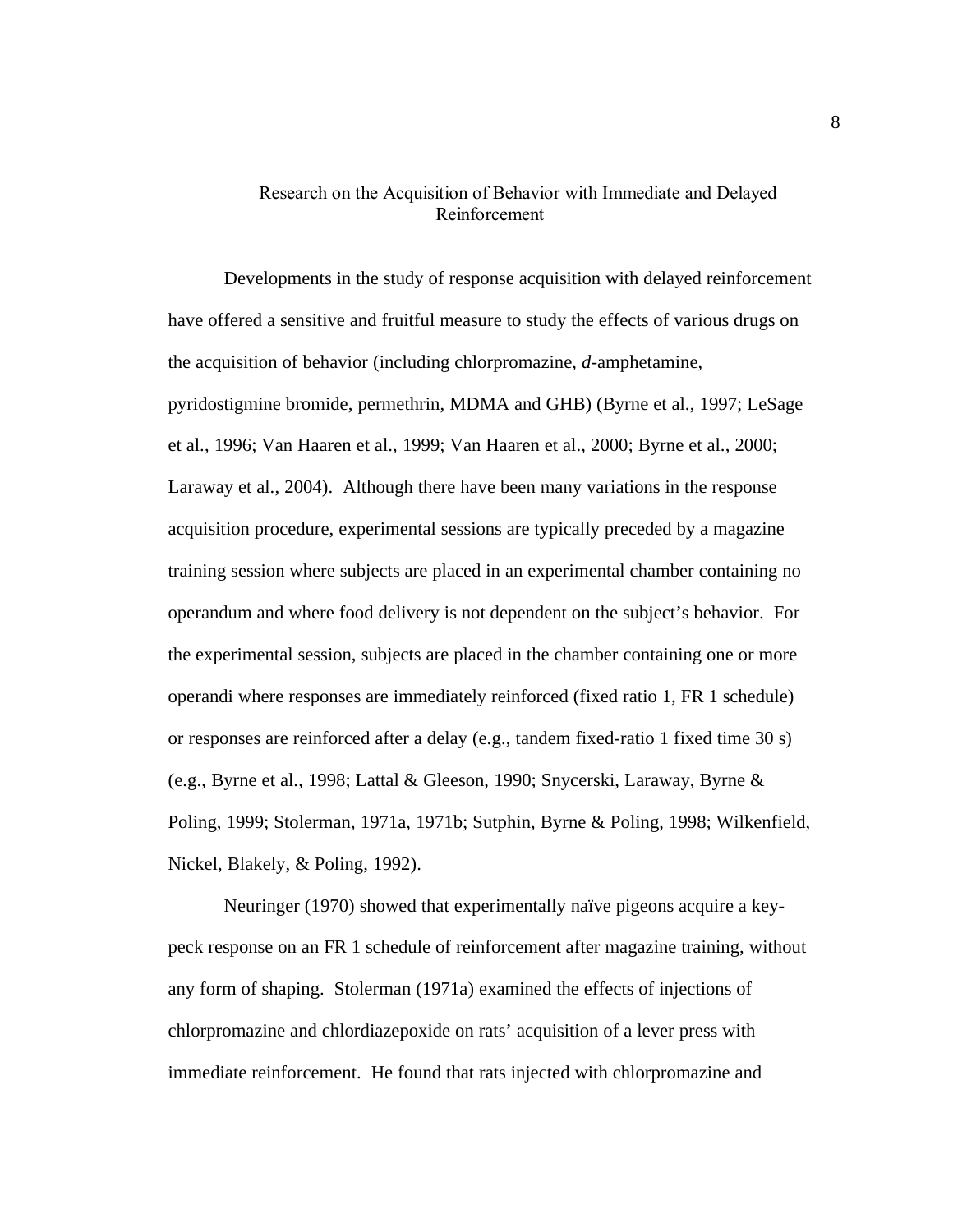chlordiazepoxide before experimental sessions experienced a delay in the acquisition of a lever pressing response and emitted fewer total responses compared to rats that received injections of saline. The aforementioned results suggest that the acquisition of behavior might be helpful in the analysis of the effects of drugs.

Lattal and Gleeson (1990) extended previous research by examining three different variations of the response-acquisition procedure. First, the authors examined the acquisition of behavior using rats and pigeons. Second, they studied acquisition of behavior with delayed consequences. Finally, because the close proximity of the response operandum to the food delivery device may enhance the acquisition of a response, the operandum was placed on the opposite side of the chamber from the food hopper (for pigeons) or the food cup (for rats).

 Subjects were first exposed to a variable-time (VT) 30-s schedule of food delivery followed by sessions involving various tandem schedules of food delivery without any form of shaping. Both species were exposed to delays that were either nonresetting or resetting. In a nonresetting procedure (tandem FR1 FT *t* s), the responses that occur during the delay interval have no programmed consequences and actual delays between the last response and delivery of a reinforcer may vary considerably and be shorter than the programmed delay interval. In a resetting delay, a tandem FR 1 differential reinforcement of other (DRO) schedule of reinforcement is incorporated. Under this arrangement, responses during the delay period reset that interval guaranteeing that the delay remains intact.

Both rats and pigeons acquired responding when resetting and nonresetting delays were arranged and neither operandum type nor location had an effect on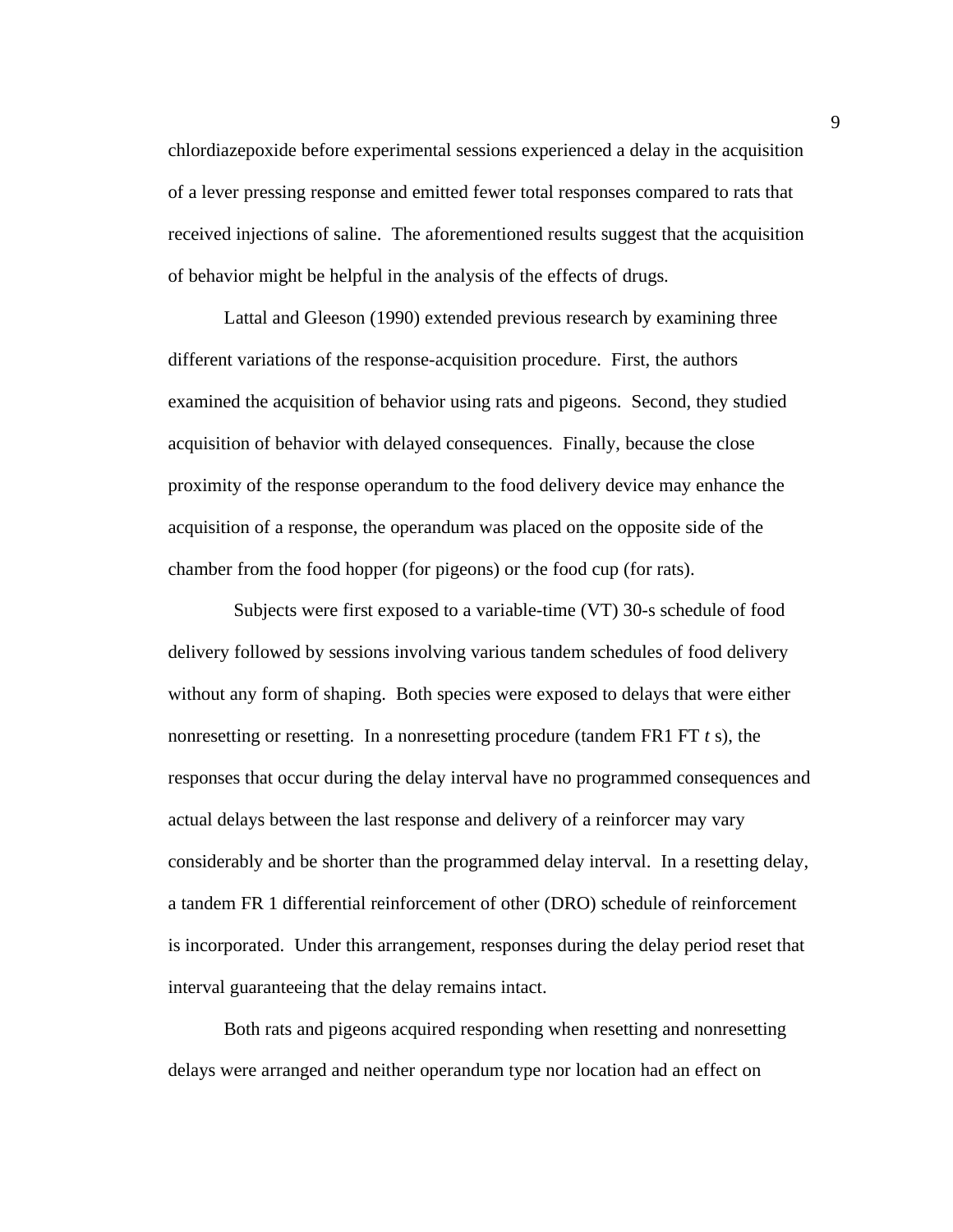acquisition. The authors noted that increasing delays to reinforcement weakened the behavior that was examined. This was of particular interest to those conducting research on the effects of drugs on the acquisition of free-operant behavior with delayed reinforcement, because drug effects are most pronounced when behavior is weak (Byrne et al., 1996).

Wilkenfield et al. (1992) extended Lattal and Gleeson's (1990) research by examining rats' acquisition of lever response using three delay procedures, resetting, nonresetting, and stacked, with delays of 4, 8, 16 and 32 s. The procedures used in the nonresetting and resetting components were similar to those used by Lattal and Gleeson (1990), except for the delay values and the fact that responses were recorded on two levers labeled "operative" and "inoperative". Responses on the operative lever were reinforced according to one of the delay procedures and values while responses on the inoperative lever were recorded but had no programmed consequences. A higher rate of responding on the operative lever is an indication that the response is specific to that operandum (stimulus control).

The stacked delay involved delayed reinforcement for each response (e.g., each response produces a reinforcer). As in a nonresetting procedure, in a stacked delay, the delay between a response and the delivery of a reinforcer may vary and may be shorter than the programmed delay. However, unlike the nonresetting and resetting delay conditions, it ensures a direct relationship between the rate of responding and rate of reinforcement.

The authors observed acquisition of lever press response in all conditions with delays of 4, 8, and 16 s for the stacked and nonresetting conditions and with delays of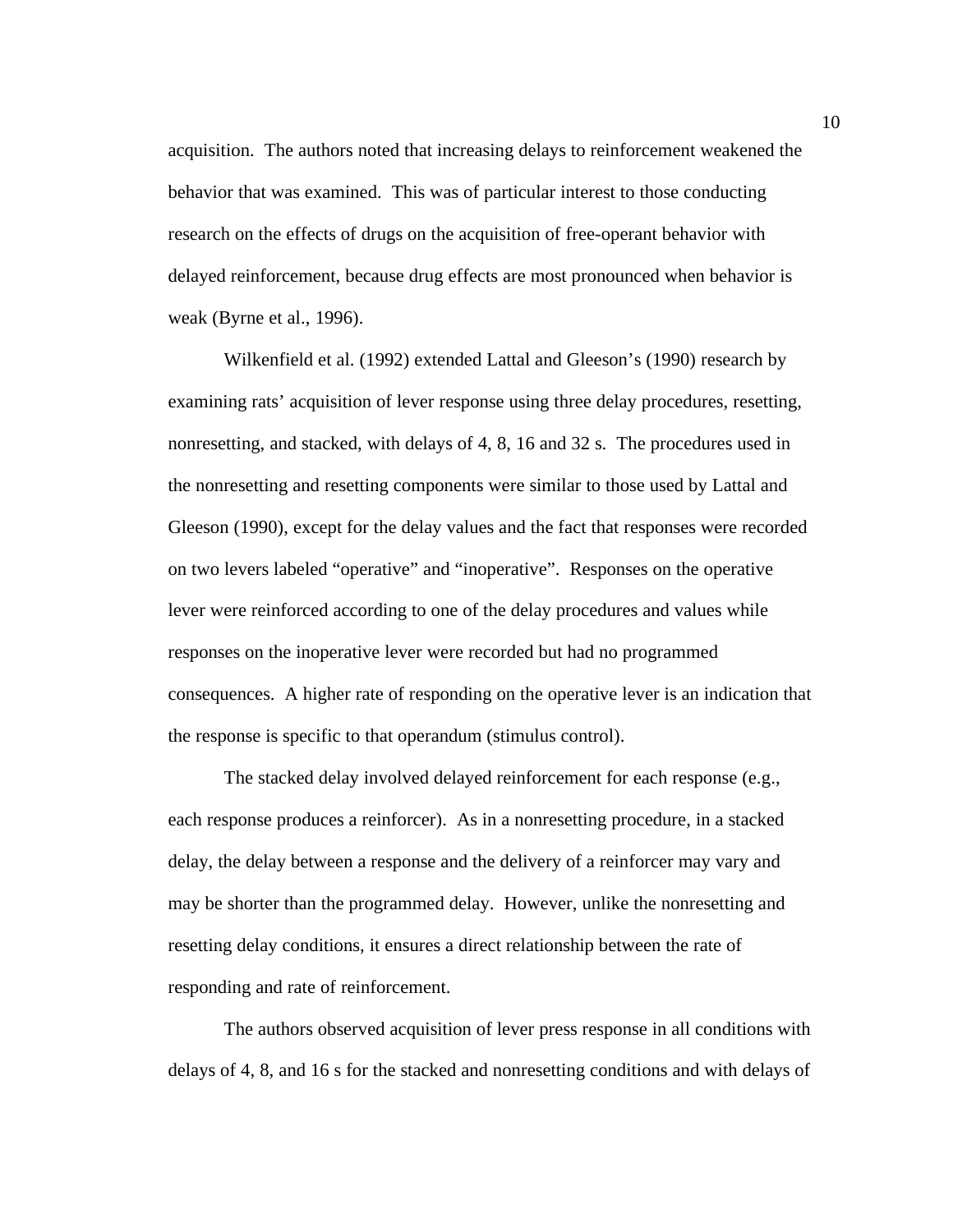4, 8, 16, and 32 s in the resetting condition relative to the control condition. Furthermore, response rates on the operative lever exceeded rates on the inoperative lever for all subjects at all delay values, indicating that the operative lever exerted stimulus control over the rats' behavior.

Early research on response acquisition with delayed reinforcement involved rats and pigeons as subjects and appetitive reinforcers. Lattal and Metzger (1994) examined the effects of delayed visual reinforcement on the behavior of male Siamese fighting fish (*Betta Splendens*). The behavior of swimming through a hoop, which interrupted a photocell beam, initiated an unsignaled delay that was followed by access to a mirror. Exposure to the image of a male Siamese fighting fish had previously been shown to act as a reinforcer in this species (Thompson, 1963). During 90-m sessions the ring apparatus was placed in the tank once a day for 20 sessions. Lattal and Metzger (1994) found that male Siamese fighting fish exposed to a tandem FR1 DRO 10-s or 25-s schedule of reinforcement exhibited response rates higher than those exposed to response-independent reinforcers.

Byrne, et al. (1997) extended the work of Stolerman (1971a, 1971b) by examining the effects of chlorpromazine (0, 2, 6, or 10 mg/kg) on rats' acquisition of a lever-press response with delayed reinforcement (0 or 8 s nonresetting). Two levers, one operative and one inoperative, were present during the 8-h sessions. Presses on the operative lever produced 4-s access to water and presses on the inoperative lever had no programmed consequences. Both the number of responses emitted (rate) and the development of stimulus control by the operative lever was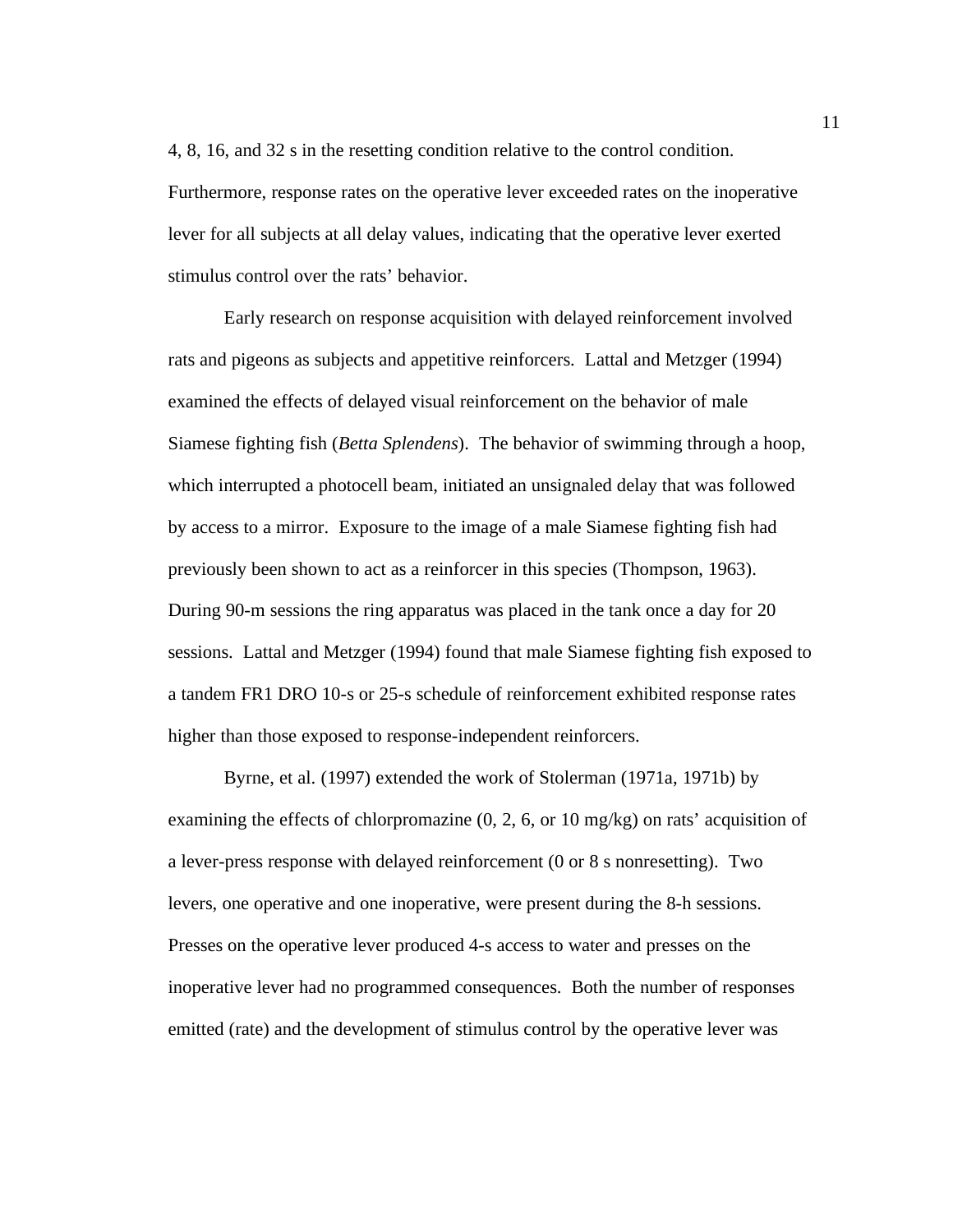assessed. The latter measure provided an appraisal of drug effects that was not influenced by changes in response rate produced by that drug.

Byrne et al. (1997) found that chlorpromazine produced dose-dependent decreases in responding on both the operative and inoperative lever. Response acquisition was seen at doses of 0, 2, and 6 mg/kg but was not evident at 10 mg/kg. Chlorpromazine at 2 and 6 mg/kg disrupted the development of stimulus control by the operative lever only when reinforcement was delayed.

LeSage, et al. (1996) examined the effects of *d*-amphetamine (1.0, 5.6, and 10.0 mg/kg) on rats' acquisition of a lever-press response with delayed reinforcement (0, 8, or 16 s) under both resetting and nonresetting conditions. Each rat was placed in an experimental chamber that contained two levers for a single 8-h session. Both the number of responses emitted (rate) and development of stimulus control by the operative lever was assessed. Substantial responding on the operative lever was seen at all delay values and at all doses of *d*-amphetamine. Both the acquisition of the lever-press response and stimulus control was disrupted by the higher doses of *d*amphetamine (5.6 and 10.0 mg/kg) in all conditions while the 1.0 mg/kg dose either had no effect or enhanced rates of operative-lever responding. Consistent with findings using the repeated acquisition procedure, the authors showed that *d*amphetamine's detrimental effects on learning occur at doses that also produce general behavioral disruption.

Sutphin, et al. (1998) extended the research of Wilkenfield et al. (1992) by controlling for the possibility that responses on the inoperative lever may be adventitiously and immediately reinforced by the consequences of responding on the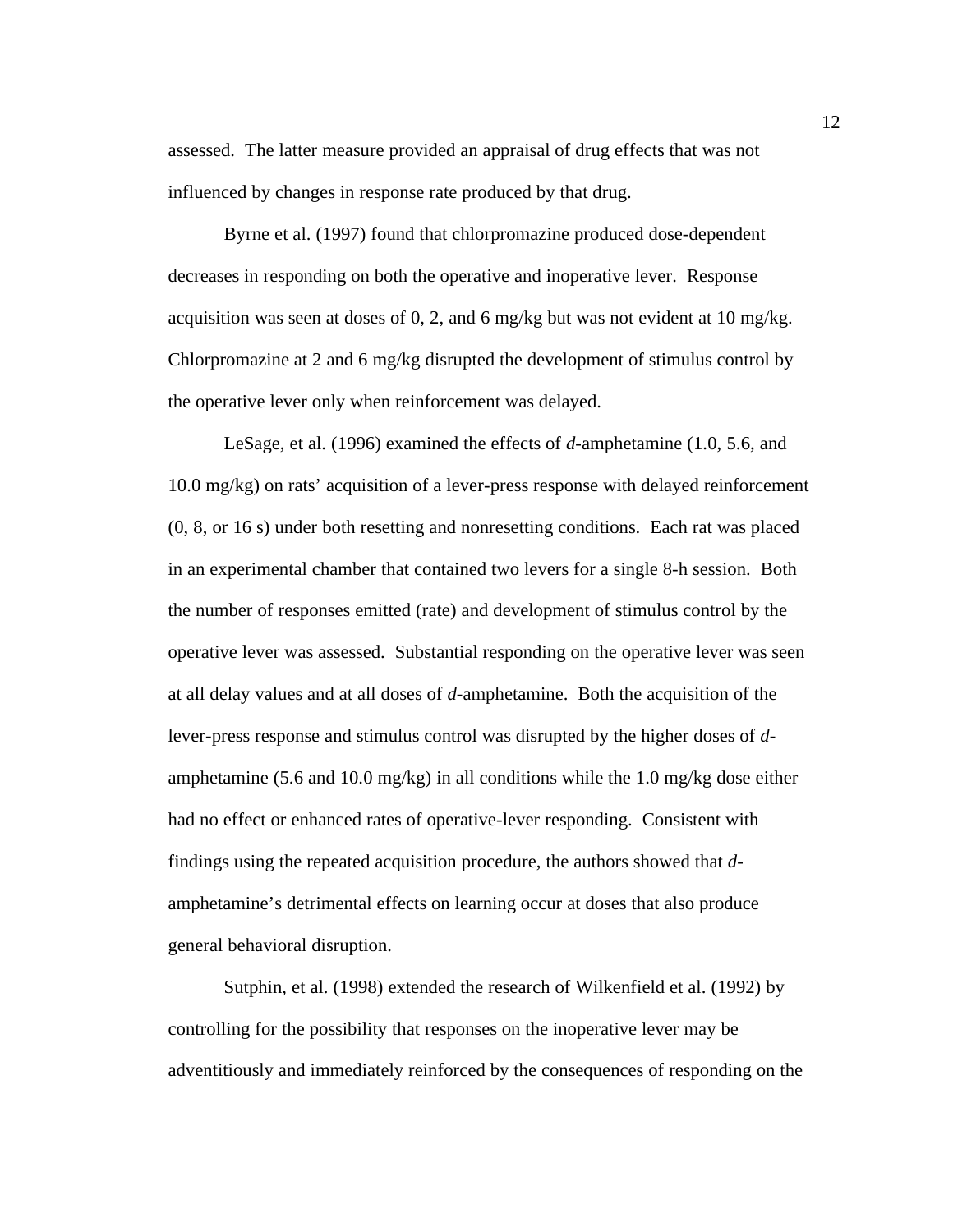operative lever, and therefore spread, through induction, to the operative lever. Sutphin et al. (1998) examined a two-lever procedure where responses on one lever (labeled the resetting lever) produced water after a resetting delay (delays were 8, 16, 32 and 64 s) and responses on the other lever (cancellation lever) cancelled a scheduled reinforcer (this was called the resetting/cancellation condition). The performance of the aforementioned rats was compared to that of a group of rats exposed to a two-lever procedure with a resetting lever that and a lever where there were no consequences for responding (the resetting/no consequences condition). Each rat was exposed to one 8-h session 24 h after magazine training. The authors observed differential responding on the two levers in both conditions with an 8-s delay, but differential responding at delays of 16 and 32 s only occurred with the resetting/cancellation procedure.

Byrne, Sutphin, and Poling (1998) examined the acquisition, extinction, and reacquisition of responding with delayed and immediate reinforcement. During acquisition sessions subjects were exposed to a single resetting lever that delivered water after delays of 0, 10, 20, and 30 s. Extinction, where no water was delivered, began after 50 water deliveries. Reacquisition sessions began 18 h after the end of extinction. These sessions were identical to the acquisition session, except that extinction was not implemented and sessions lasted 60 m. The authors found that resistance to extinction decreased with delayed reinforcement. They also found that responding acquired with delayed reinforcement recovered from extinction slower and less efficiently than responding that was immediately reinforced.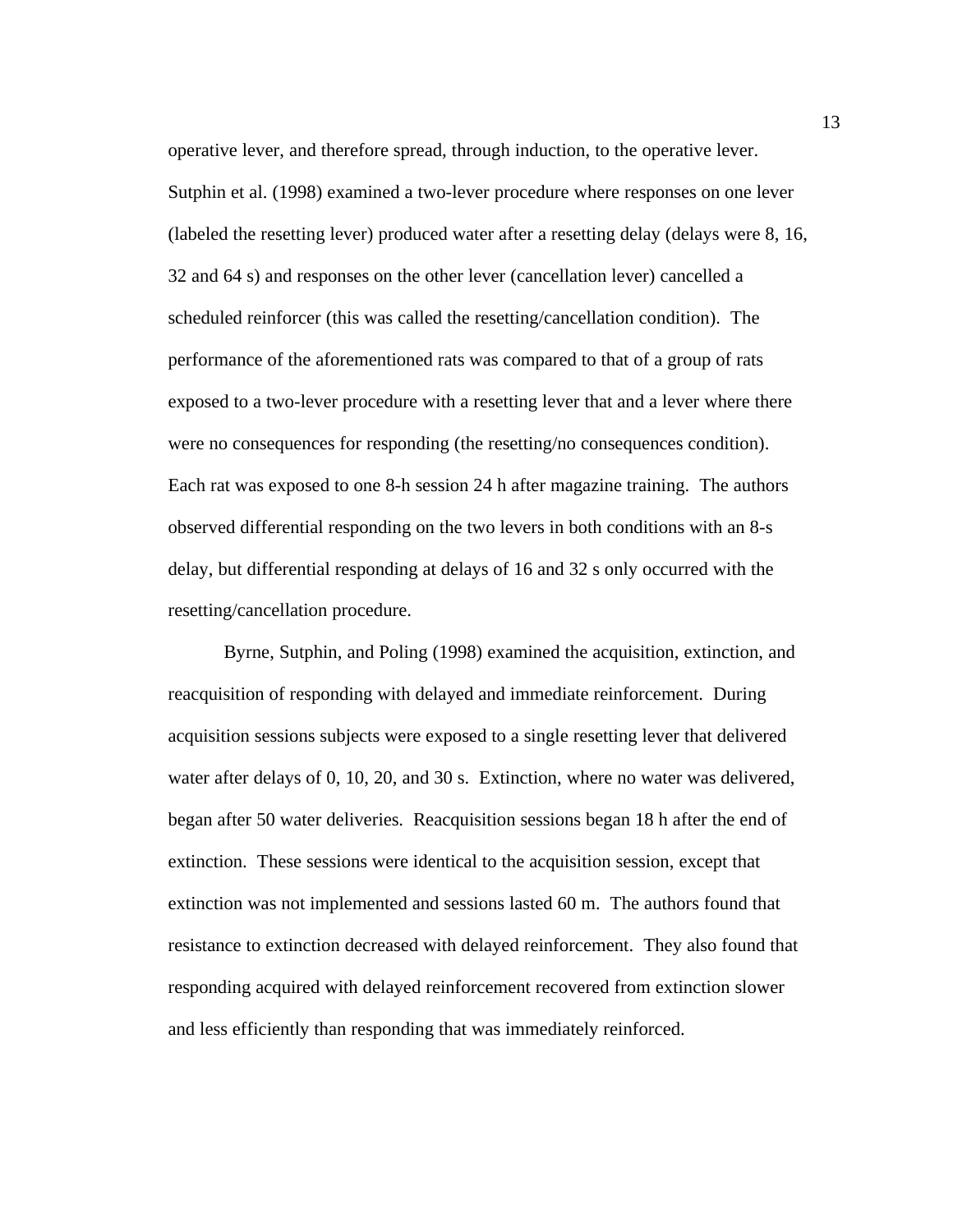Byrne, et al. (2000) examined the effects of acute and neurotoxic exposure of (+ -) 3, 4- methylenedioxymethamphetamine (MDMA) on ratsí acquisition of a leverpress response, in two experiments. Both experiments used a two-lever procedure similar to the resetting/cancellation procedure described by Sutphin et al. (1998).

The first experiment examined the acute effects of MDMA on the acquisition of behavior. Subjects were exposed to a single 8-h session where responses on the resetting lever were reinforced after delays of 0, 10 and 20 s. Injections of MDMA  $(0, 1.0, 3.2, \text{ or } 5.6 \text{ mg/kg})$  were given 15 m before the start of the responseacquisition sessions. When responses were immediately reinforced, MDMA produced a dose-dependent increase in the total number of responses and reinforcers delivered. However, MDMA increased the latency for responding to begin but neither reduced the total number of responses emitted nor disrupted differential responding between the resetting and cancellation levers in any of the delay and drug conditions. The effects of MDMA on response acquisition with delayed reinforcement were similar to those observed with *d*- amphetamine, except MDMA disrupted response acquisition at doses that did not produce behavioral disruption.

The second experiment assessed the effects of neurotoxic exposure to MDMA on the acquisition of behavior. Half of the subjects were exposed to twice-daily injections of MDMA at 20 mg/kg for four consecutive days while the remaining subjects were given twice-daily saline injections for four consecutive days. Neurochemical analysis revealed a significant decrease in serotonin (5-HT) and its metabolite (5-hydroxyindole acetic acid) in the rats given daily MDMA injections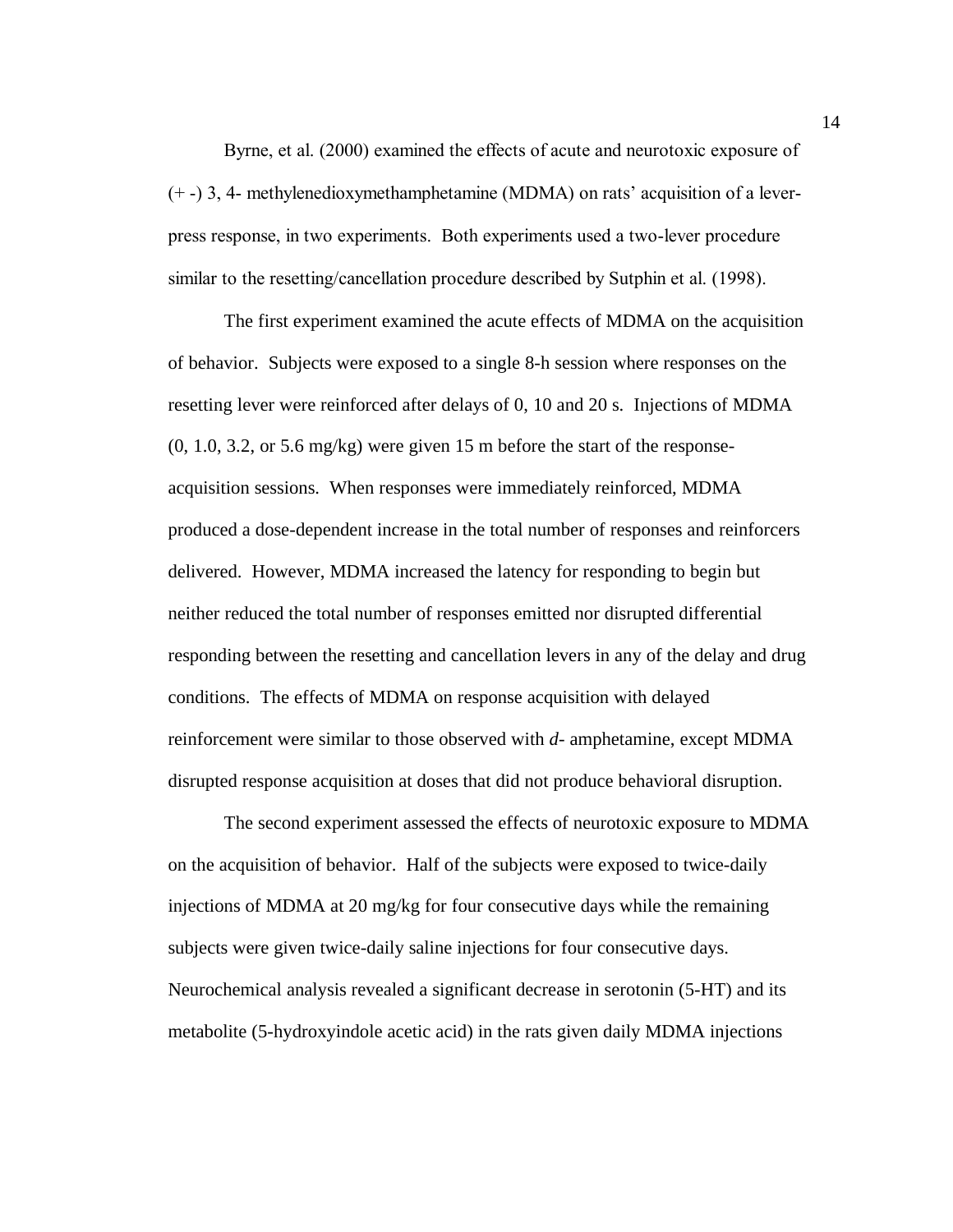compared to those that received saline injections (this indicated that the dose of MDMA injected produced neurotoxic effects).

Acquisition testing was the same as in the first experiment. The second experiment revealed no significant effect of neurotoxic exposure to MDMA on acquisition at all delay values. The authors cite three possible reasons for this finding:

First, 5-HT may not play an important role in mediating performance in a given learning task, or other brain systems may compensate for 5-HT deficits. Second, the specific assay used may not be sensitive enough to detect the effects of neurotoxicity. Third, the neurotoxic effects may not be large enough to cause any detectable behavioral deficits (p. 507).

Because acquisition curves are influenced by the onset and offset of drug effects and lever-press acquisition is evident in nearly all drug-free rats within 2 h in the absence of drug, Byrne et al. (2000) recommend using sessions that are no longer than 2 h.

#### Rationale for the Present Study

 The primary aim of the current study was to examine the effects of DM on the acquisition of a lever-press response with delayed reinforcement, extending the application of this procedure to the study of opioid drugs. Because the response acquisition procedure examines the development of novel behavior, it may be relevant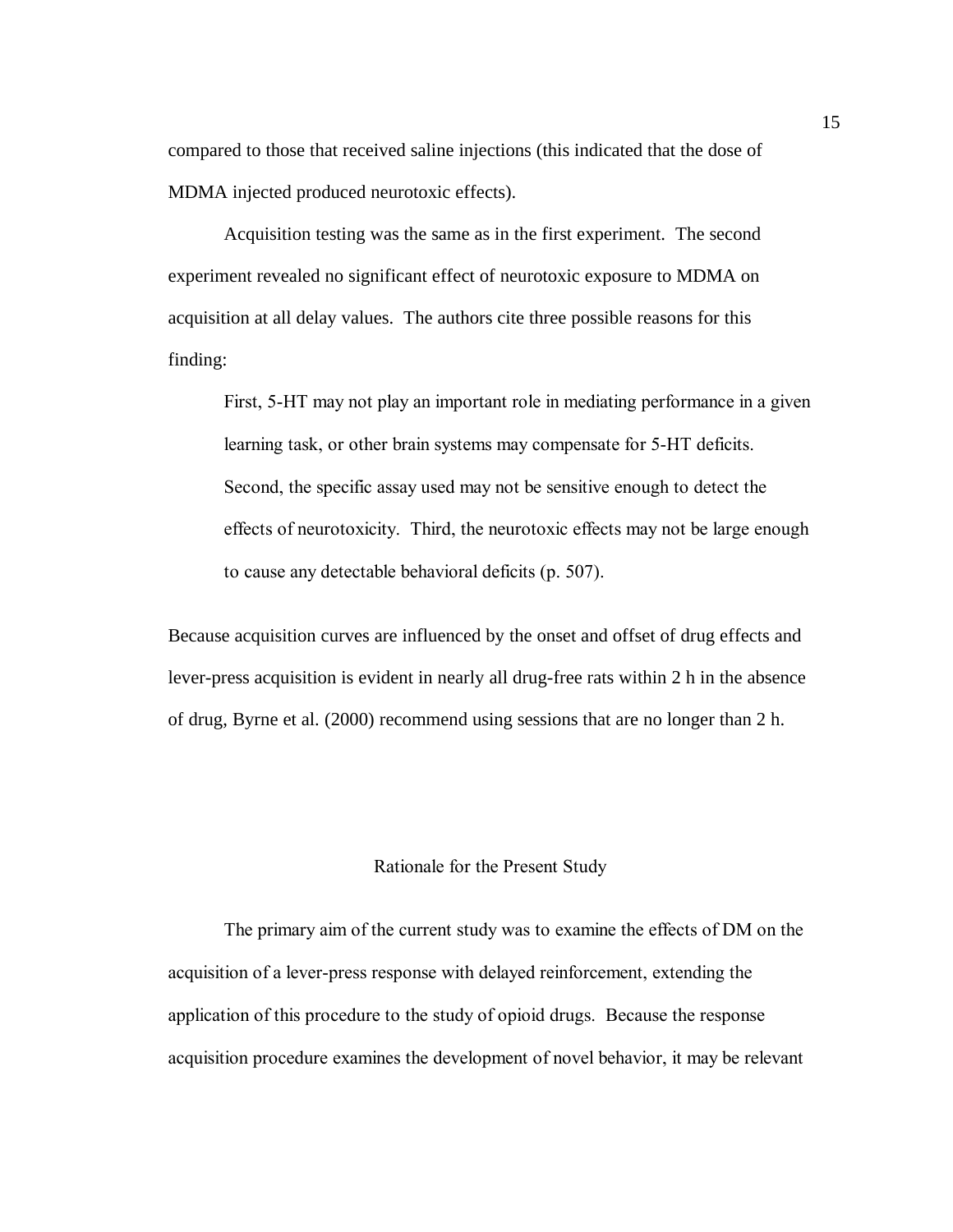to the development of new behaviors in young people who are at risk for abusing dextromethorphan and other drugs. The most common procedures used to examine drug effects on learning and memory in nonhumans assess drug effects on responses that are already established and may or may not resemble drug effects on initial response acquisition. If the findings from response-acquisition studies differ from findings from other studies and, at the same time, those findings resemble observed adverse effects in human users, response acquisition procedures may be of considerable value in the study of drug effects on learning.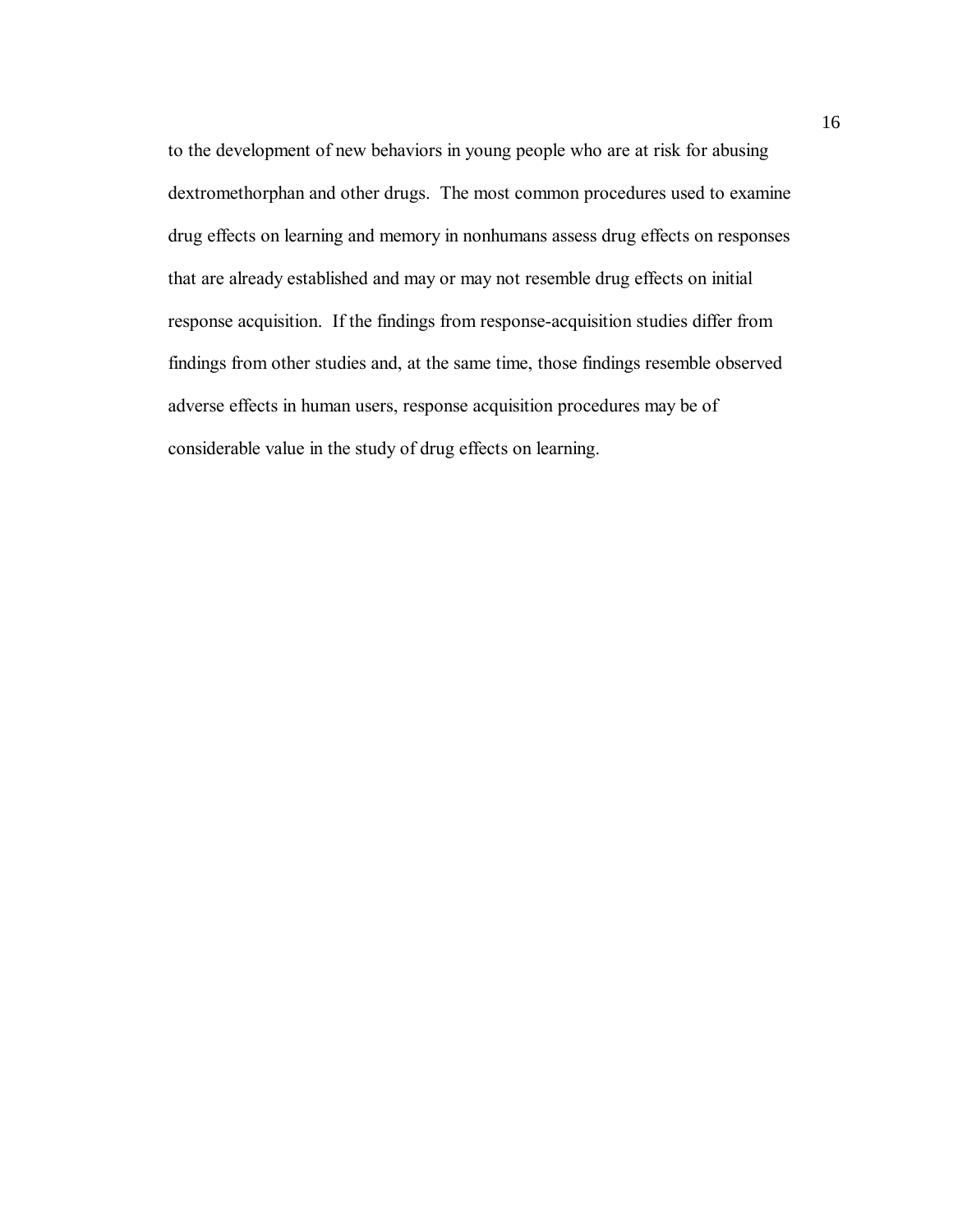#### CHAPTER II

#### **METHODS**

#### Subjects

A total of 80 male Sprague-Dawley rats (purchased from Charles River, Portage, MI) were used in the proposed study. The subjects were approximately 50 days old at the beginning of the study. The subjects were randomly assigned to groups and housed in pairs in plastic cages (each 24 cm long x 31.5 cm wide x 21 cm high) located in a colony room maintained on a 12-h light/12-h dark schedule and kept at a relatively consistent temperature (20-22° C). The rats were restricted to 1 h of access to Purina Rat Chow (Ralston-Purina, St. Louis) 21 h before the magazine training and experimental session. Food was available immediately after magazine training and response-acquisition sessions. Animal care and experimental procedures were approved by the Institutional Animal Care and Use Committee of Western Michigan University (Appendix A).

#### Apparatus

All experimental sessions were conducted in commercially available operant conditioning chambers, each 31.5 cm long x 25.5 cm wide x 25 cm high (Med Associates, St. Albans, VT). Each chamber contained two retractable response levers located 6 cm above the floor on the right and left sides of the front response panel. An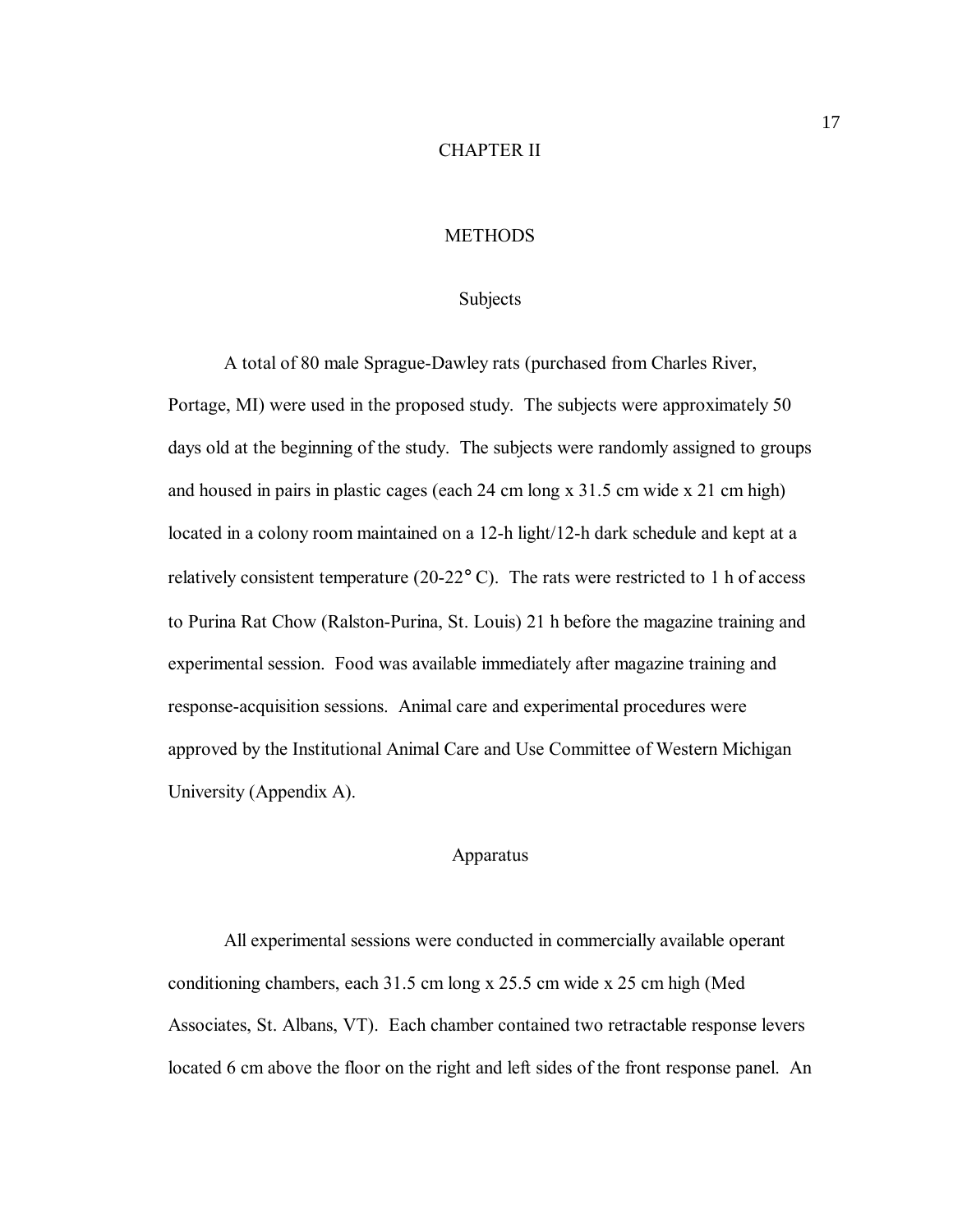aperture was located 2 cm above the floor in the middle of the response panel to allow access to a food cup, which contained an infrared beam that recorded one head-entry (HE) response each time the beam was broken. A food magazine was programmed to deliver 45-mg food pellets (BioServ, Frenchtown, NJ). An overhead 28-v house light provided ambient illumination throughout experimental sessions. Each chamber was housed in a sound and light-attenuating shell equipped with an exhaust fan that provides masking noise and ventilation. All experimental events were controlled and recorded by MED-PC software (v. IV for Windows) operating on an IBM-compatible personal computer interfaced with the operant chambers using Med Associates interface equipment.

#### Drug

Dextromethorphan hydrobromide (Sigma Labs, St. Louis, MO) was dissolved in distilled water. DM injections were given IP at a volume of 1 ml/kg. The doses used had previously been shown to disrupt schedule-controlled behavior and performance on a Morris water maze task (Bane et al., 1996; Taskin, 1986). Doses used were 40.0, 60.0, and 80.0 mg/kg.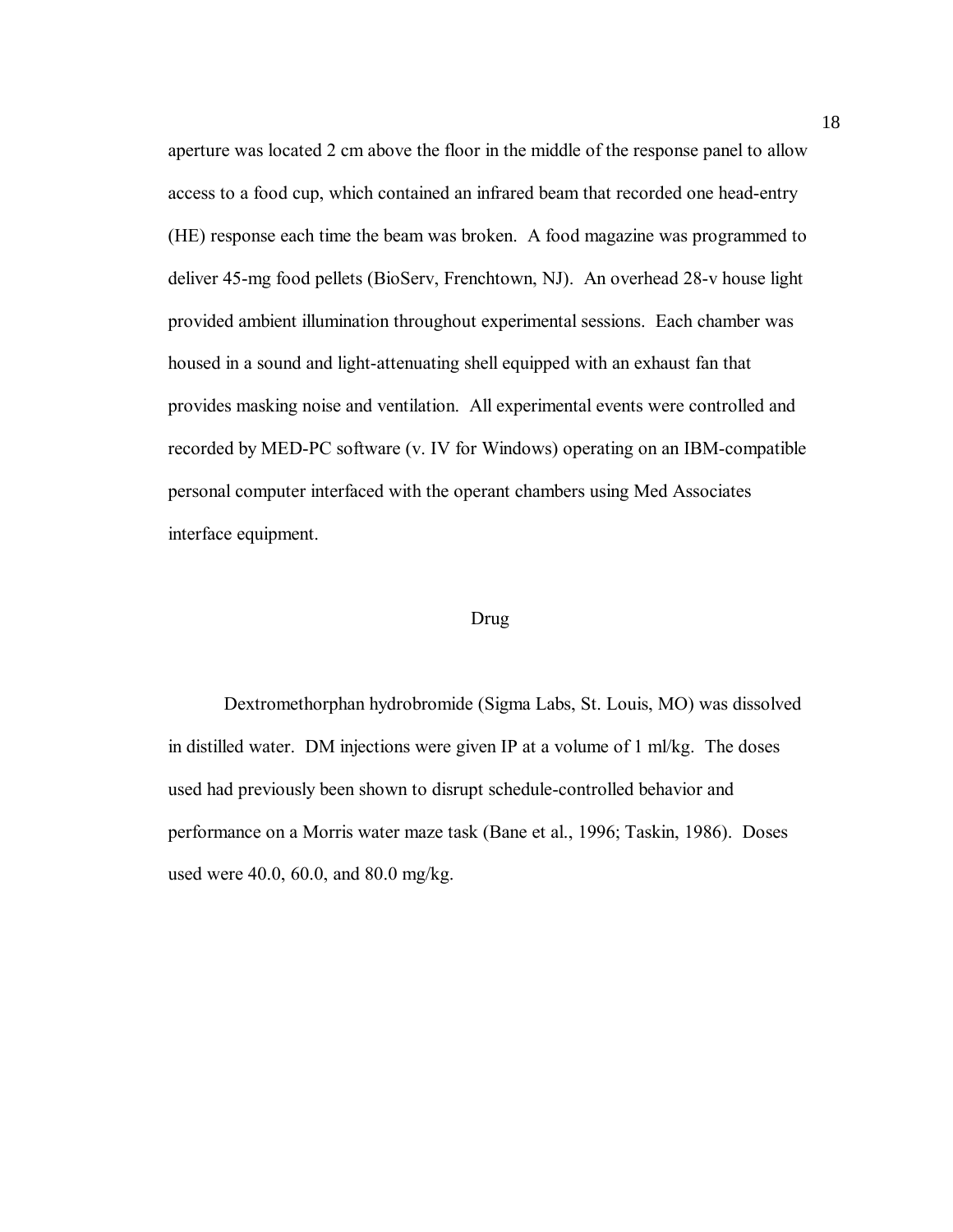#### Procedures

Sixteen rats were randomly assigned to a No Food Control group while the remaining 64 rats were assigned at random to one of four groups, each comprising 16 animals. After being food deprived for 21 h, all rats received two 90-m magazine training sessions separated by 24 h. In these sessions, no levers were present in the chamber, and one pellet was placed in the food receptacle. All HE responses were recorded. Following the first HE response, the schedule of pellet delivery was changed to a variable-time (VT) 15-s schedule, under which pellet deliveries occurred randomly after an average interval of 15 s, independent of the rat's behavior. Magazine-training sessions ended after the delivery of 60 food pellets or 90 m, whichever occurred first. Each subject received 1 h access to food following the magazine-training session.

 Twenty-one hours after the second magazine-training session, each rat was injected with one of the doses of drug. Thirty-minutes after injection the subjects were placed in the operant chamber for a 2-h response-acquisition session (Byrne et al., 2000). This session length was used since levels of DM and DR in the brain and plasma of Sprague-Dawley rats rise rapidly after and remain consistently high 3 h after IP injections of DM at 30 mg/kg (Wu et al., 1995). During the response-acquisition procedure a two-lever resetting/cancellation procedure was arranged as described by Sutphin et al. (1998) and Byrne et al. (2000). Subjects were placed in the experimental chambers that contained two levers. One lever was designated the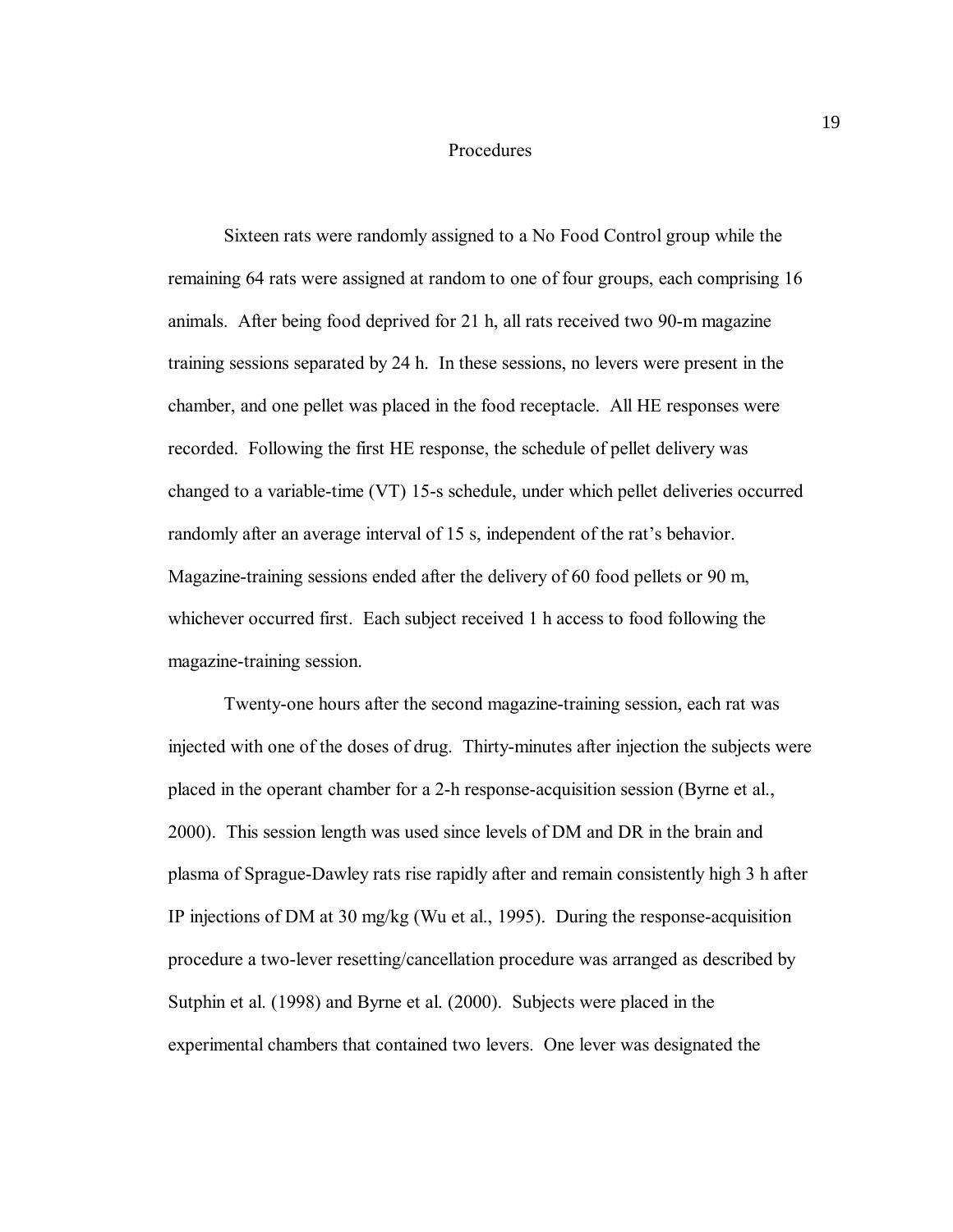reinforcement lever (RL) and the other designated the cancellation lever (CL). A tandem fixed-ratio 1 DRO schedule was arranged on the RL. Under this schedule, presses on the RL were reinforced after a delay of 15 s, while presses on this lever during a delay interval reset the interval. Therefore, obtained delays were equal to programmed delays. Longer delay values are likely to produce greater variability in the vehicle group making drug effects more difficult to detect. Responses on the CL that occurred during a delay interval canceled a scheduled reinforcer. Presses on the CL at other times were recorded but had no programmed consequences. The location of the CL and RL was counterbalanced among subjects. All subjects were visually monitored at 10-m intervals during sessions that followed drug administration in order to ensure proper functioning of the equipment.

For the 16 rats that were in the No-Food Control group, lever-presses were recorded but had no programmed consequences during a single 2-h session. If the delivery of delayed reinforcers strengthens a given rat's response, that rat should respond more than rats in the No-Food Control group (where responses were not reinforced). Therefore, comparing performance of groups that received drug to the No-Food Control group determined whether rats in the former groups acquired the lever-press response. Comparing the performance of rats in the groups that received drug (40, 60, and 80 mg/kg DM) to that of subjects that received vehicle injections (0 mg/kg DM) determined whether doses of DM affected performance relative to that of untreated animals given the opportunity to learn.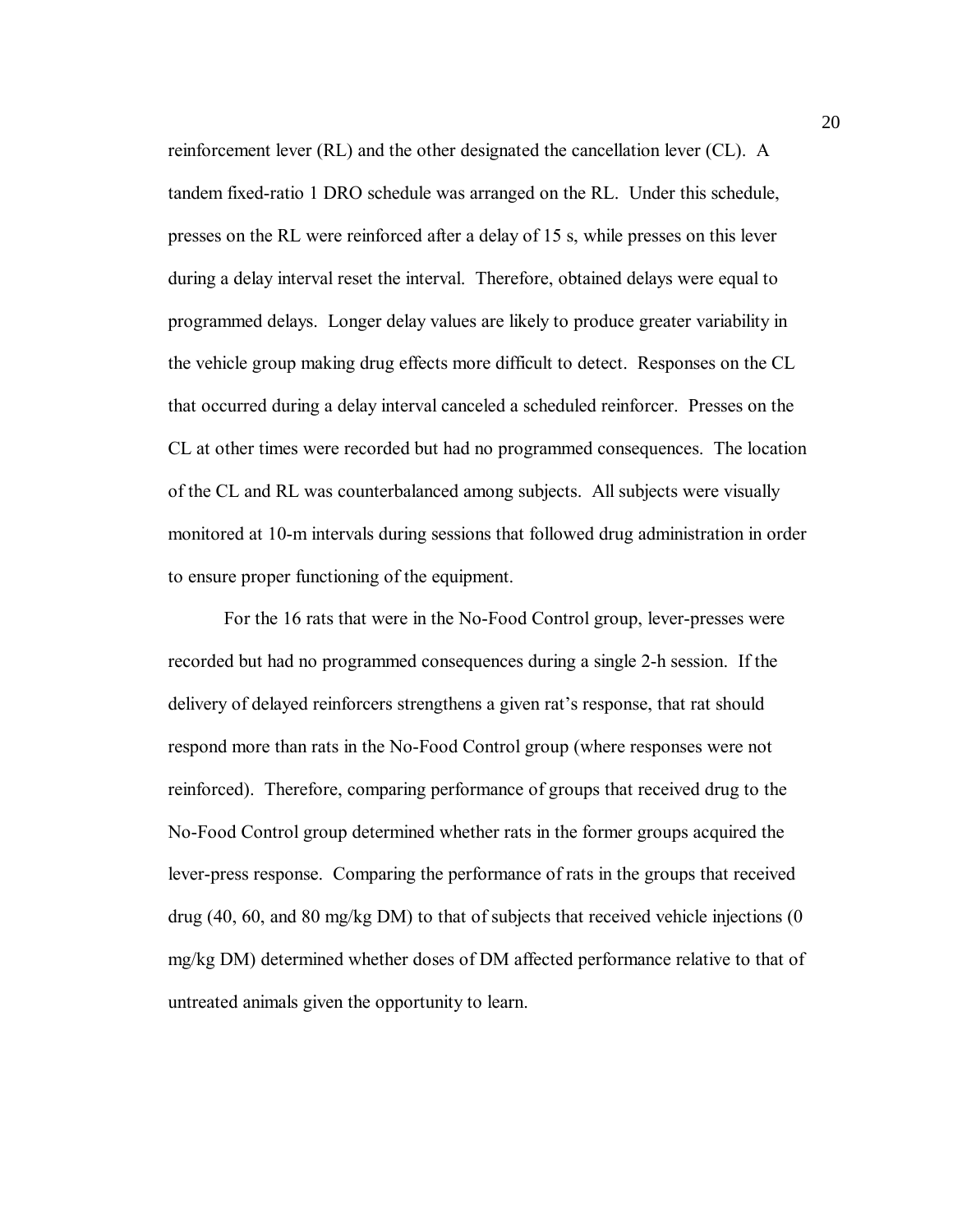#### CHAPTER III

#### RESULTS

The cumulative number of RL and CL responses, the number of food deliveries (i.e., Pellets), the number of RL responses that reset the delay interval (i.e., Resets) and the number of CL responses that canceled a food delivery (i.e., Cancels) were recorded in 5-s bins for each rat during the acquisition session. Figures 1 through 5 show mean cumulative RL and CL responses, Pellets, Resets, and Cancellations (acquisition curves) for each group respectively. All groups exhibited accelerated rates of RL and CL responding across time. Response rates developed more slowly in the groups that received DM compared to the vehicle control group. The drug groups exhibited lower rates of RL responding and received fewer pellet deliveries relative to the vehicle control group. The DM 60 mg/kg group emitted more RL and CL responses and earned more Pellets than the other drug groups. The DM 60 mg/kg group showed increased rates of responding on both levers starting about half way through the session, passing the control group in CL responses and Cancels, while performing similarly to the control group in RL responses and resets late in the session. As shown in Figures 1 through 5, the subjects in the DM 80 mg/kg group started responding later in the session on average than the subjects injected with lower doses or vehicle. Figures 3 and 4 have been rescaled to best display the data.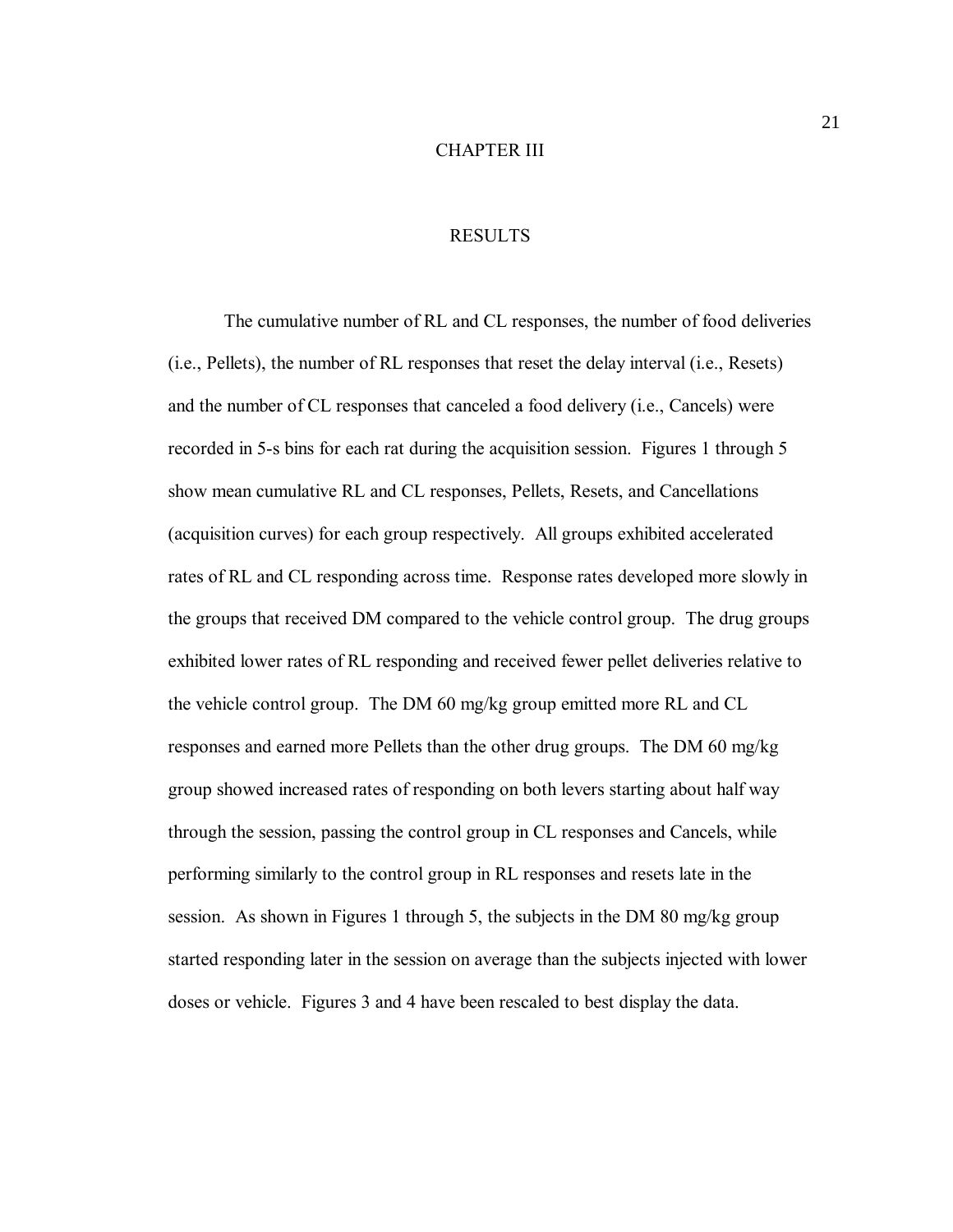

Figure 1. Cumulative records of mean RL responses.



Figure 2. Cumulative records of mean CL responses.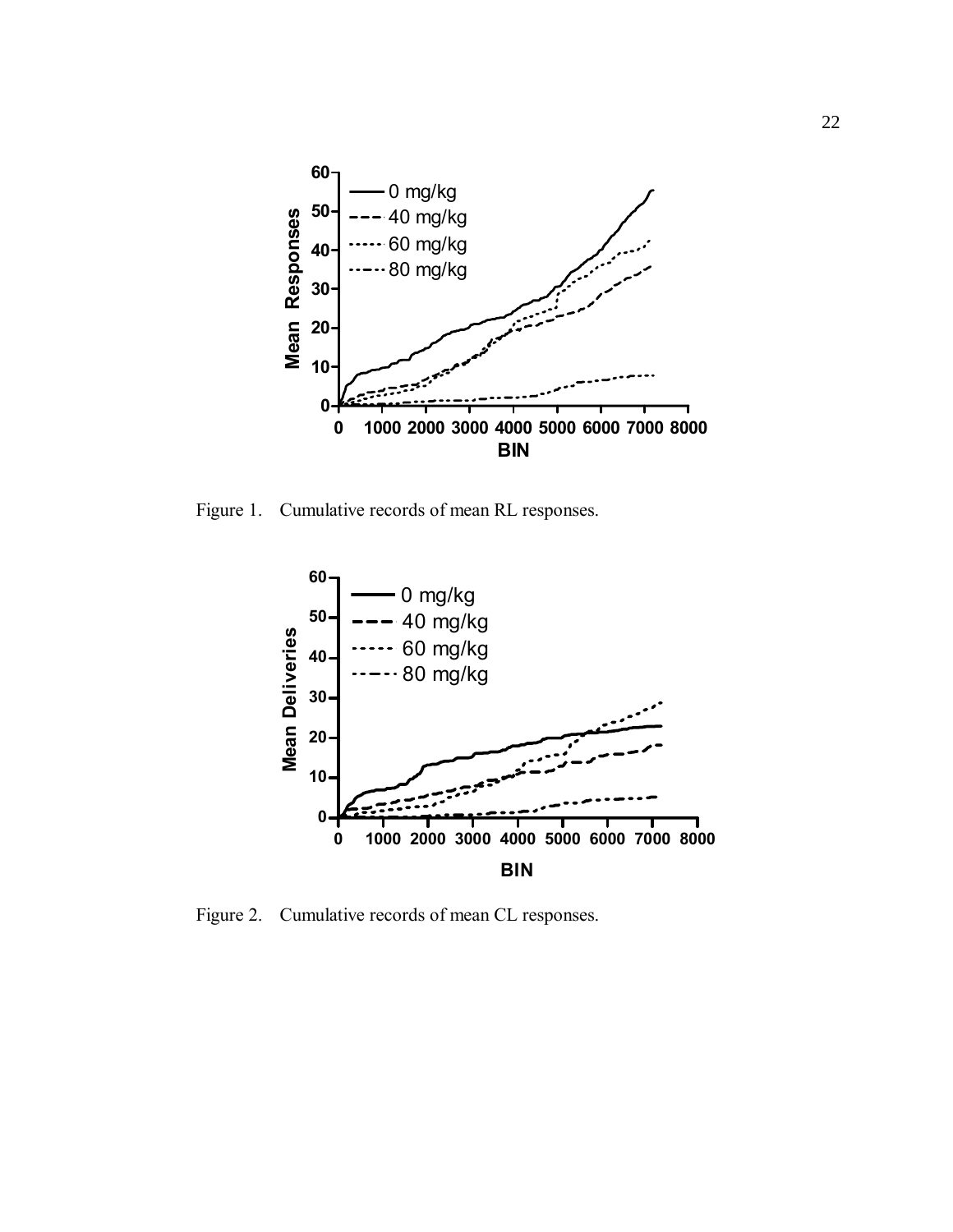

Figure 3. Cumulative records of mean Pellets.



Figure 4. Cumulative records of mean Cancels.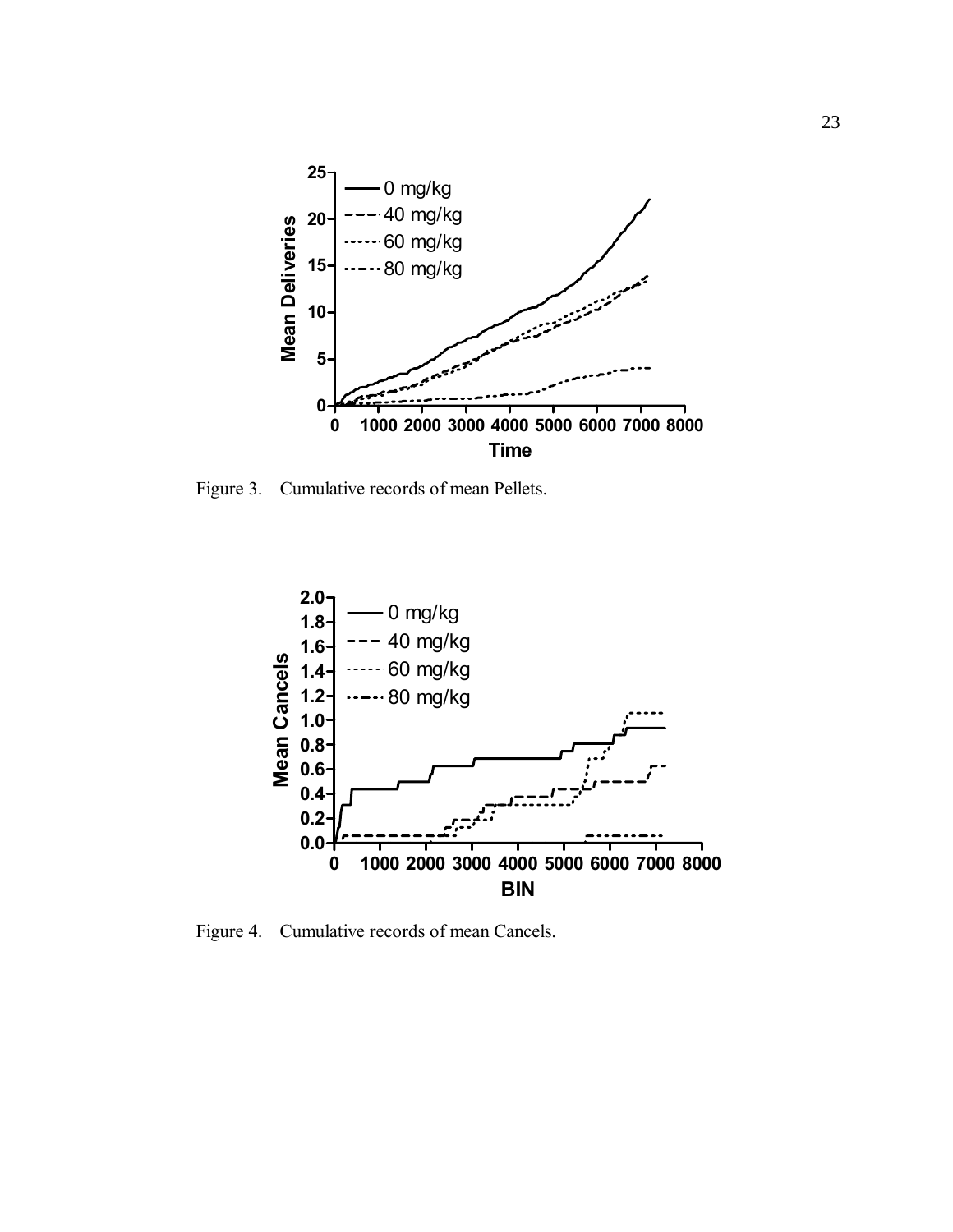

Figure 5. Cumulative records of mean Resets.

Subjects in the DM 0 mg/kg, DM 40 mg/kg, and DM 80 mg/kg groups showed a dose-dependent decrease in mean total responses on each lever, Pellets, Cancels and Resets. However, the DM 60 mg/kg group produced more responding on each lever Cancels and Resets than did the other drug groups. The DM 60 mg/kg group surpassed the vehicle group in CL responses and Cancels. Figures 6, 7, 8, 9, and 10 show the average RL, CL, Pellets, Cancels and Resets, respectively. Figure 9 has been rescaled to best display the data. A one-way ANOVA revealed significant differences in RL responses ( $F = 3.14$ ,  $p < 0.04$ ), CL responses ( $F = 3.35$ ,  $p < 0.03$ ) and Pellets ( $F = 1.4$  $= 5.23$ ,  $p < 0.03$ ) between the doses of drugs. A Tukey HSD revealed significant differences between the vehicle group and the DM 80 mg/kg group in RL responses (*q*  $= 4.20, p < 0.05$ ) and Pellets ( $q = 5.59, p < 0.05$ ) and between 60 mg/kg and 80 mg/kg in CL responses ( $q = 4.30$ ,  $p < 0.05$ ). One-way ANOVAs revealed no significant differences between groups in Cancels ( $F = 0.95$ ,  $p > 0.42$ ) and Resets ( $F = 2.28$ ,  $p >$ 0.09).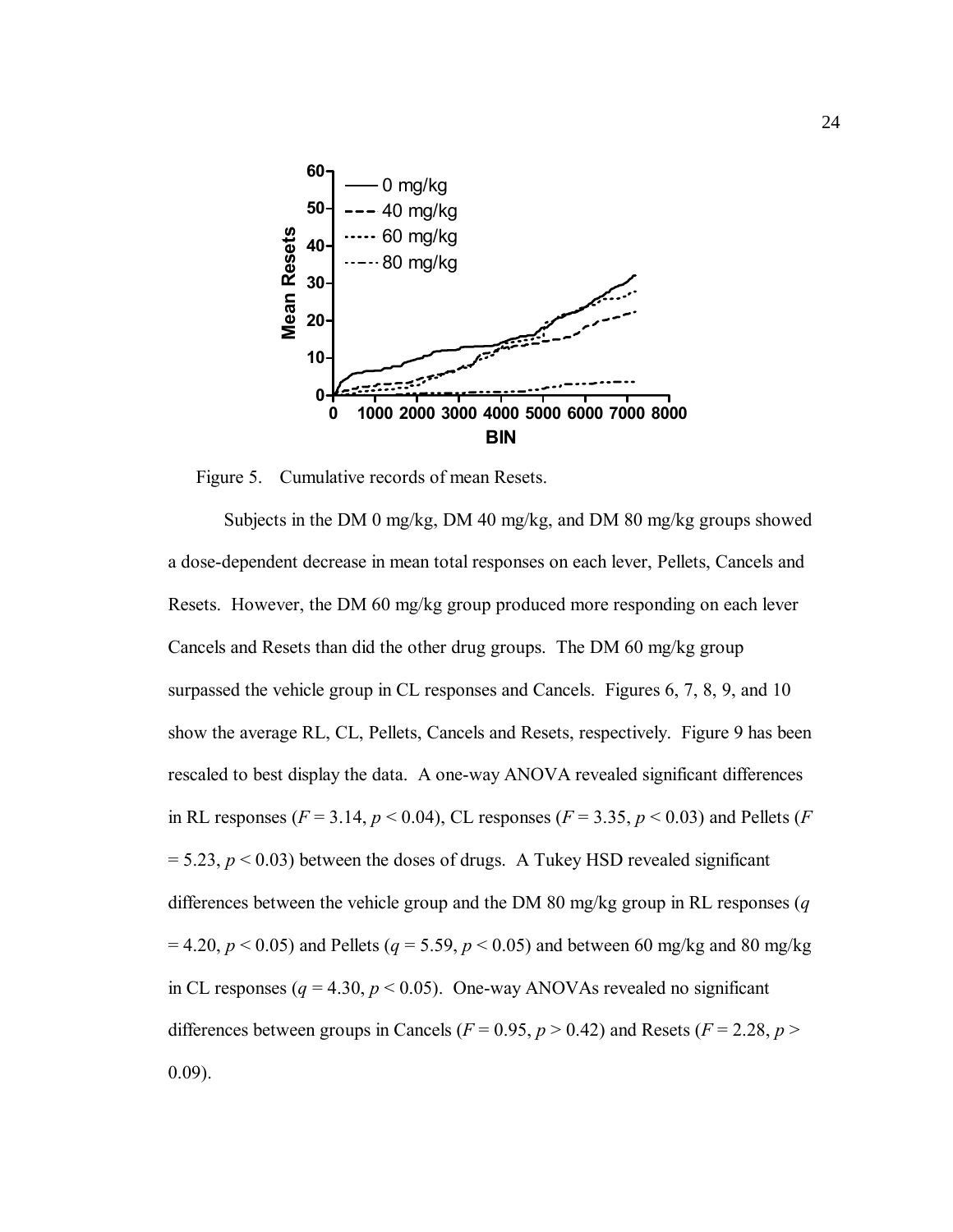

Figure 6. Average RL responses for each group. The bars represent standard errors.



Figure 7. Average CL responses for each group. The bars represent standard errors.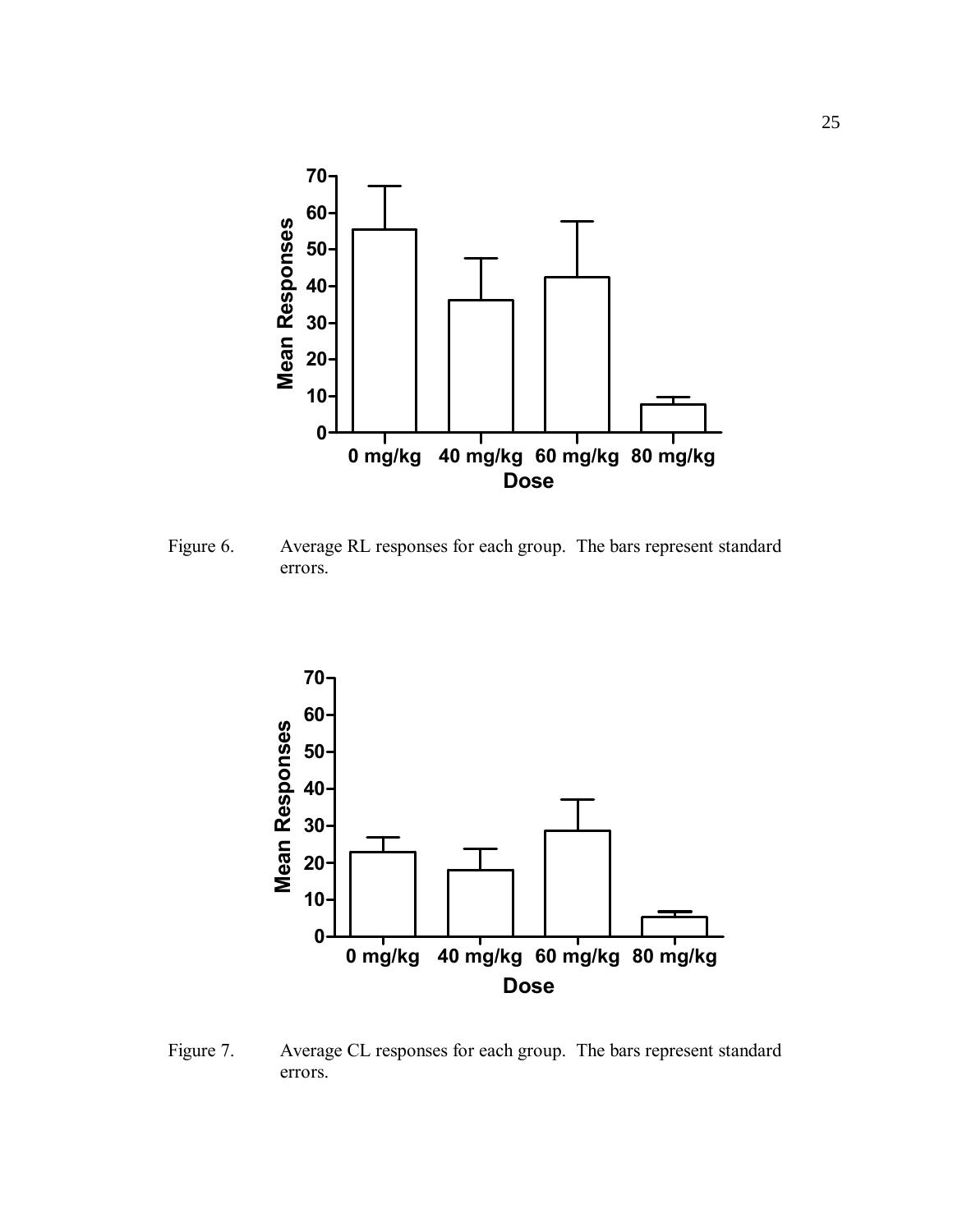

Figure 8. Average Pellets for each group. The bars represent standard errors.



Figure 9. Average Cancels for each group. The bars represent standard errors.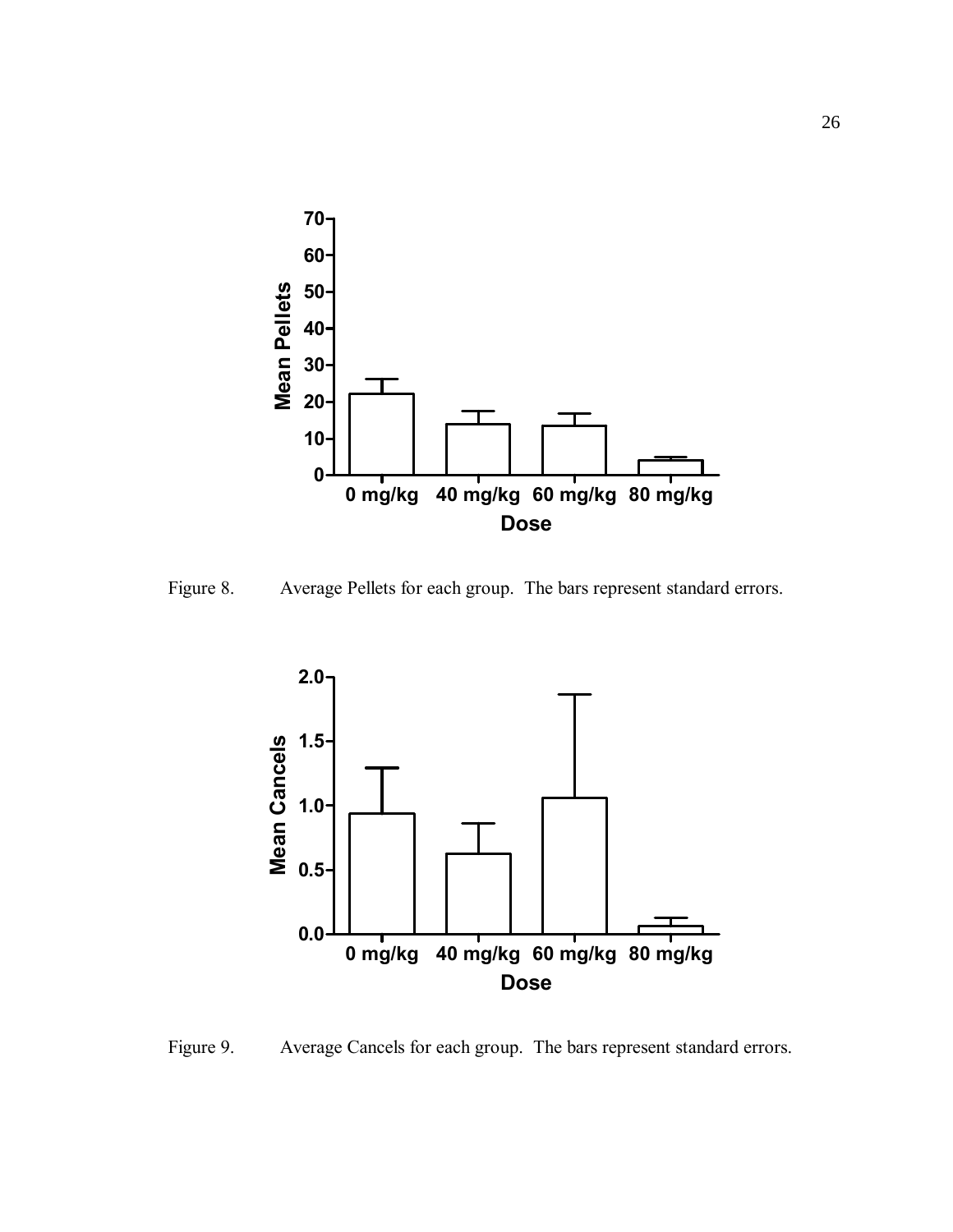

Figure 10. Average Resets for each group. The bars represent standard errors.

The percent of total responses emitted on the RL was computed for each rat [i.e., Percent =  $(RL / RL + CL)$  x 100] during the acquisition session. This measure of response efficiency quantifies the degree to which the RL exerts stimulus control over the lever-press response. Furthermore, this measure is not influenced by the rate of behavior. The majority of responses were emitted on the RL for all conditions. A one-way ANOVA revealed that DM did not significantly affect the Percent  $(F = 1.27)$ ,  $p > 0.29$ ).

A given dose of drug can affect learning by either reducing the total number of rats that acquired a lever-press response or by slowing the rate of acquisition. Therefore, two calculations were used to assess the number of rats that acquire the RL response. The subjects in each experimental group that were determined to have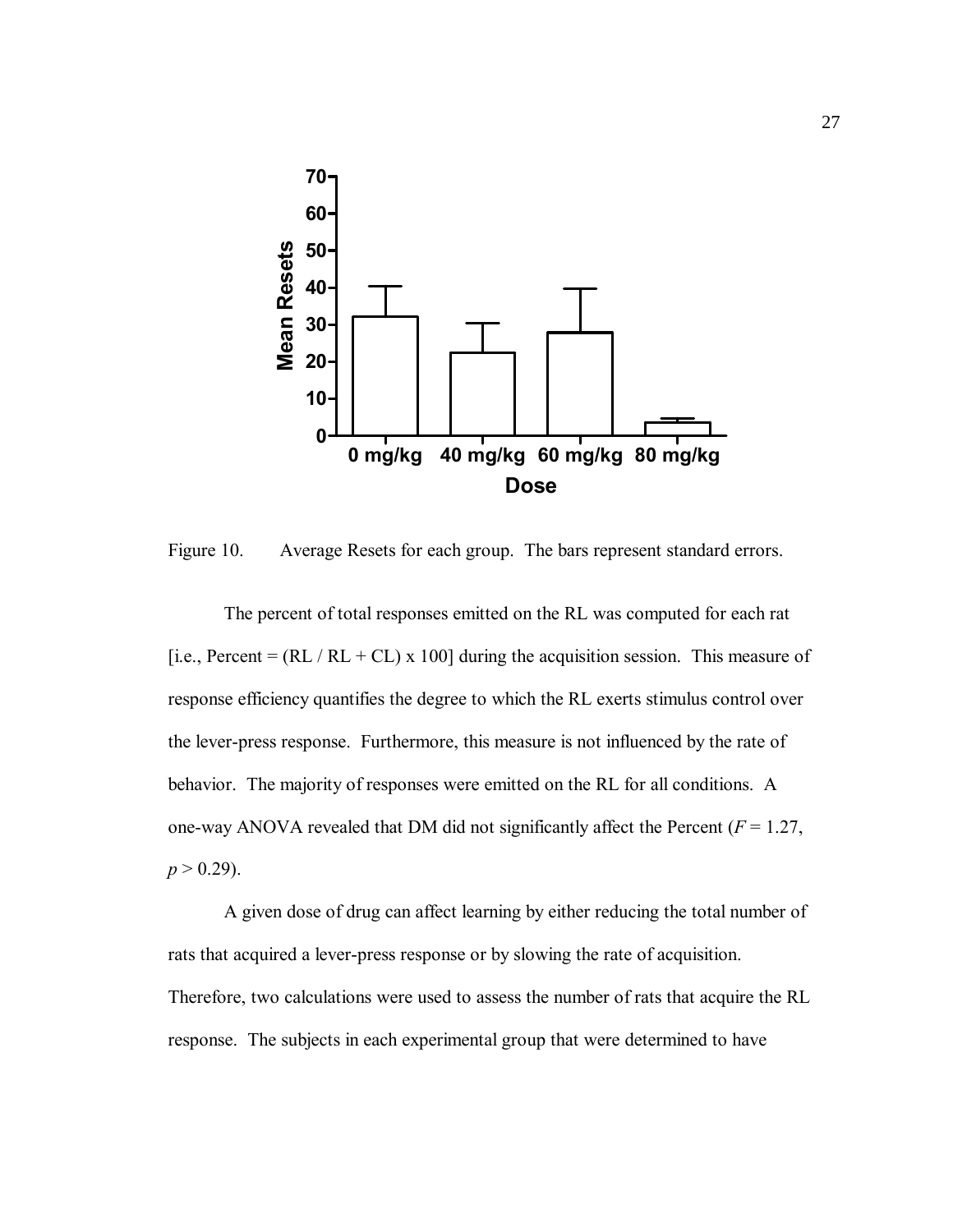acquired the RL response met both of the following conditions: 1) Subjects emitted at least 36 total responses, the upper limit of the 95% confidence interval around the mean number of responses on both levers by the No Food Control group ( $M = 29$ , upper limit  $= 7$ ), and 2) subjects responded a greater number of times on the RL than the CL (e.g., Snycerski, Laraway, & Poling, 2005). Figure 11 shows the number of subjects in each group that acquired a lever-press response. A Fisher's Exact test revealed that significantly fewer rats injected with 80 mg/kg DM acquired responding than did subjects that were injected with vehicle  $(4, N = 32, p < 0.0006)$ . There were no significant differences between the DM 0 mg/kg and DM 40 mg/kg (4,  $N = 32$ , p > 0.05), and DM 60 mg/kg  $(4, N = 32, p > 0.05)$  groups.



Figure 11. The number of subjects that acquired the lever-press response in each group.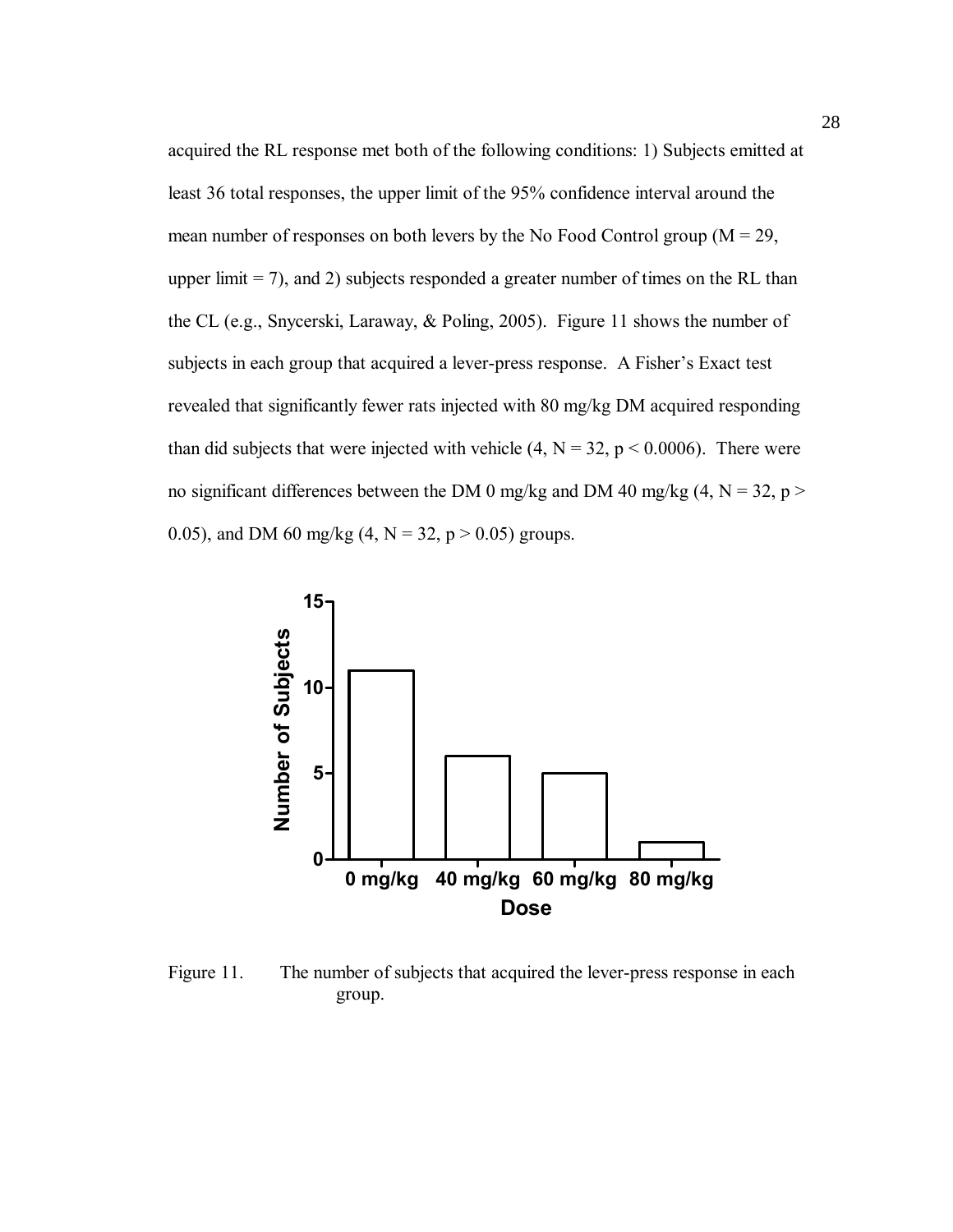A given dose of drug may impair learning by producing side effects that are incompatible with the lever-press response. Responding on both levers  $(RL + CL =$ Total) was calculated to assess the overall rates of lever pressing in each subject. A one-way ANOVA revealed a significant difference in Total  $(F = 3.53, p \le 0.02)$ . A Tukey HSD revealed significant differences between the vehicle group and the DM 80 mg/kg group in Total ( $q = 4.20$ ,  $p < 0.05$ ). Figure 12 shows average Total for all groups.



Figure 12. Average total responses on both levers for each group. The bars represent standard errors.

Variability across subjects may be an indication of differences in the rate that those subjects metabolized DM. Figures 13 through 16 show cumulative RL data for all subjects injected with DM at 0, 40, 60, and 80 mg/kg respectively. Figure 16 has been rescaled to best display the data. There was a wider range of RL responses in the DM 40 mg/kg and 60 groups than in the DM 80 mg/kg group.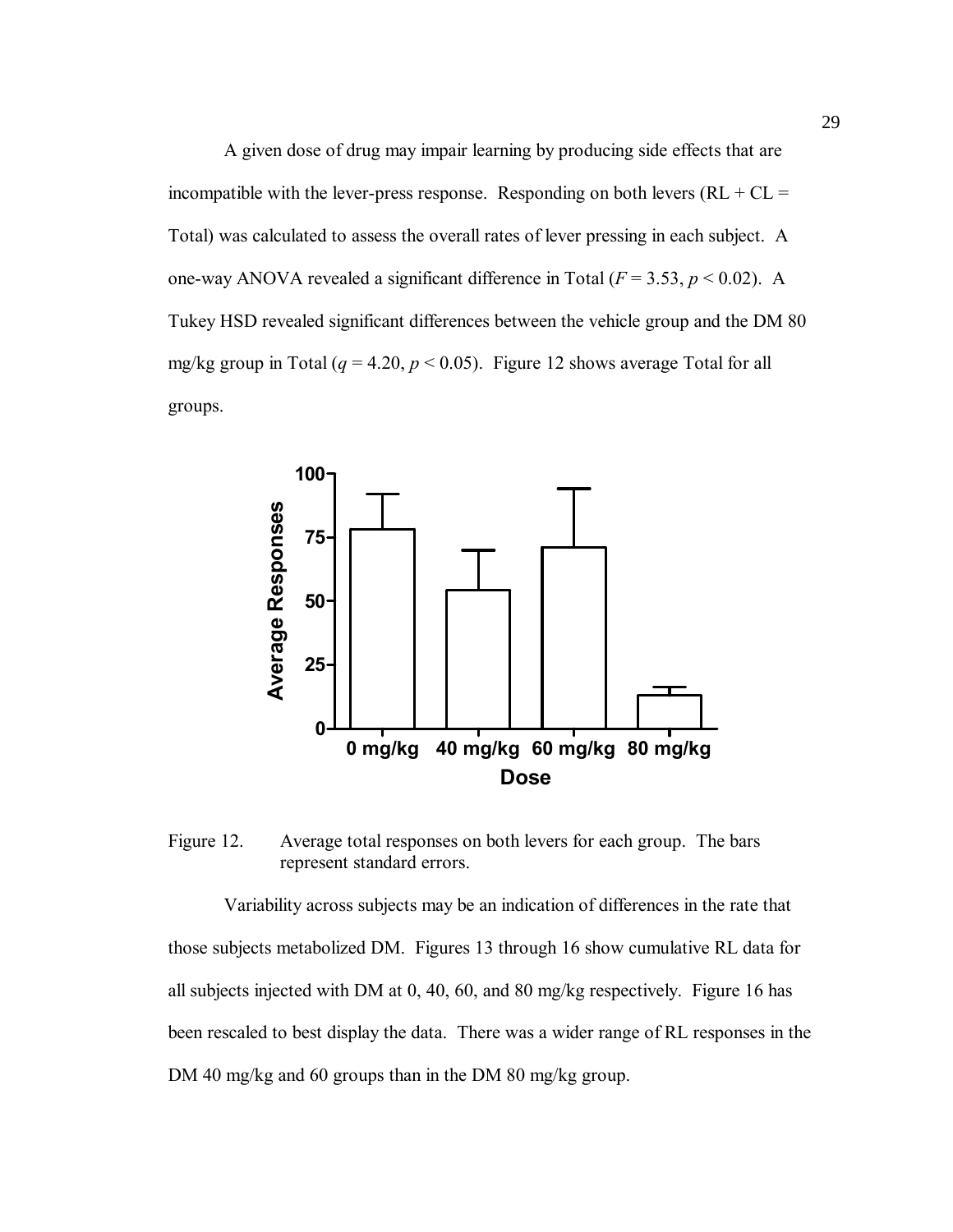

Figure 13. Cumulative RL responses the DM 0 mg/kg group.



Figure 14. Cumulative RL responses the DM 40 mg/kg group.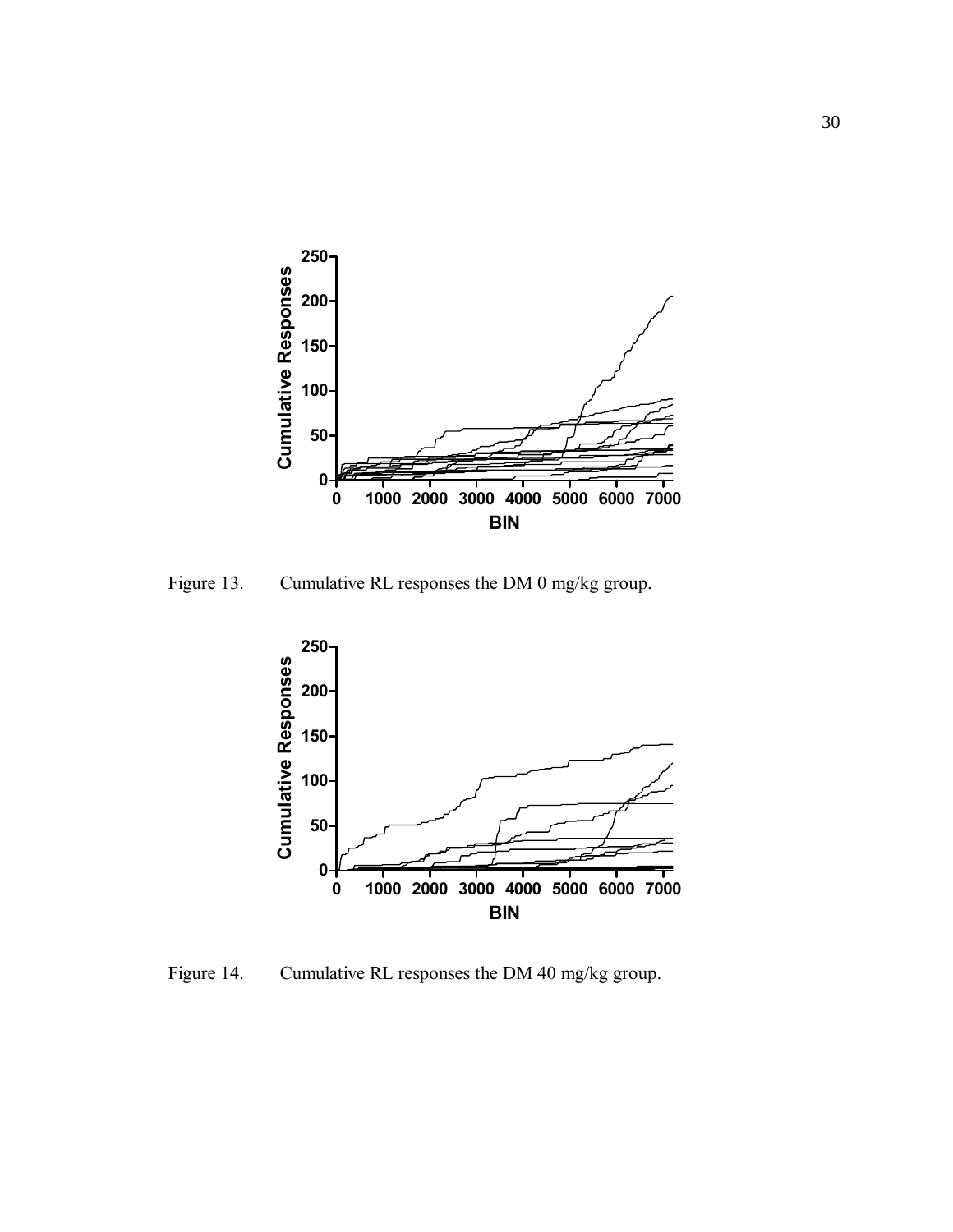

Figure 15. Cumulative RL responses the DM 60 mg/kg group.



Figure 16. Cumulative RL responses the DM 80 mg/kg group.

A given dose of drug may affect behavior by increasing latency to respond (Latency). The measure of Latency used in the current study is the number of 30-s bins that passed before the Nth RL response was emitted. Latency to the first, fifth and tenth response were used in the current study. Figures 17, 18, and 19 show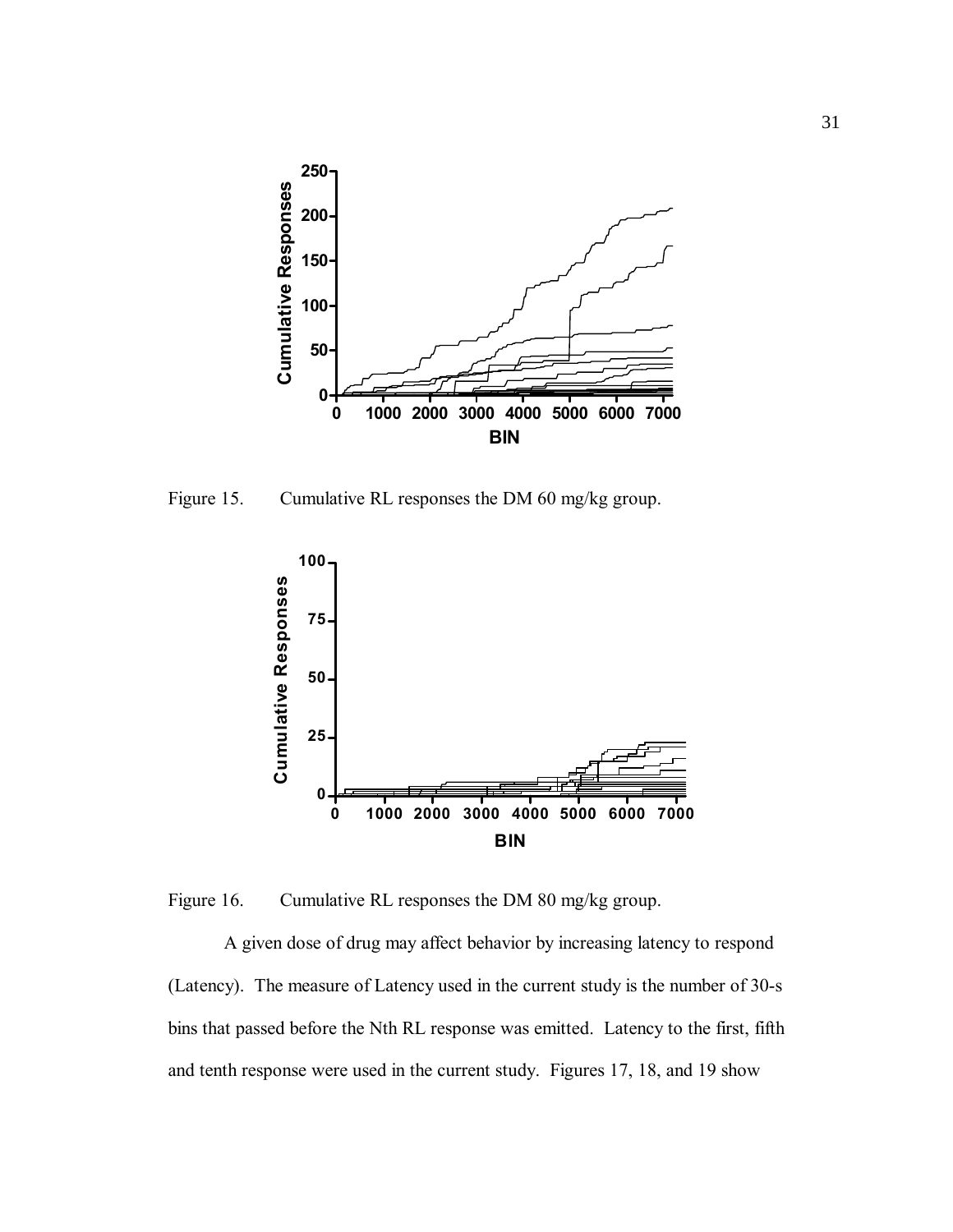average Latency to the first, fifth and tenth response, respectively. A Kruskal-Wallis one-way analysis of variance revealed a significant difference in Latency to the first response across groups ( $H = 15.74$ ,  $p < 0.0013$ ), 5th response across groups ( $H =$ 26.90,  $p < 0.0001$ ) and the 10th response across groups ( $H = 26.21$ ,  $p < 0.0001$ ).



Figure 17. Mean latency to emit the first response. The bars represent standard errors.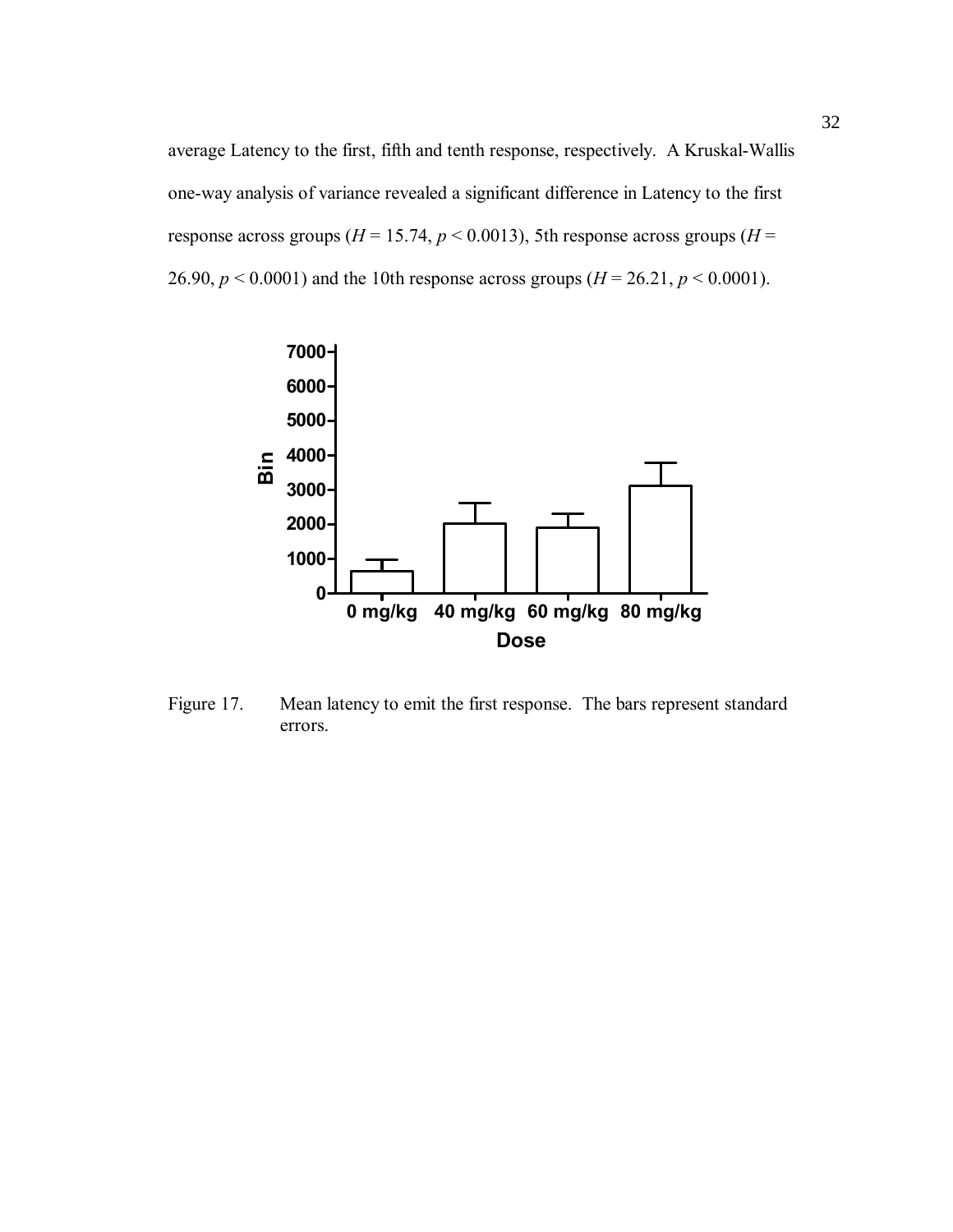

Figure 18. Mean latency to emit 5 responses. The bars represent standard errors.



Figure 19. Mean latency to emit 10 responses. The bars represent standard errors.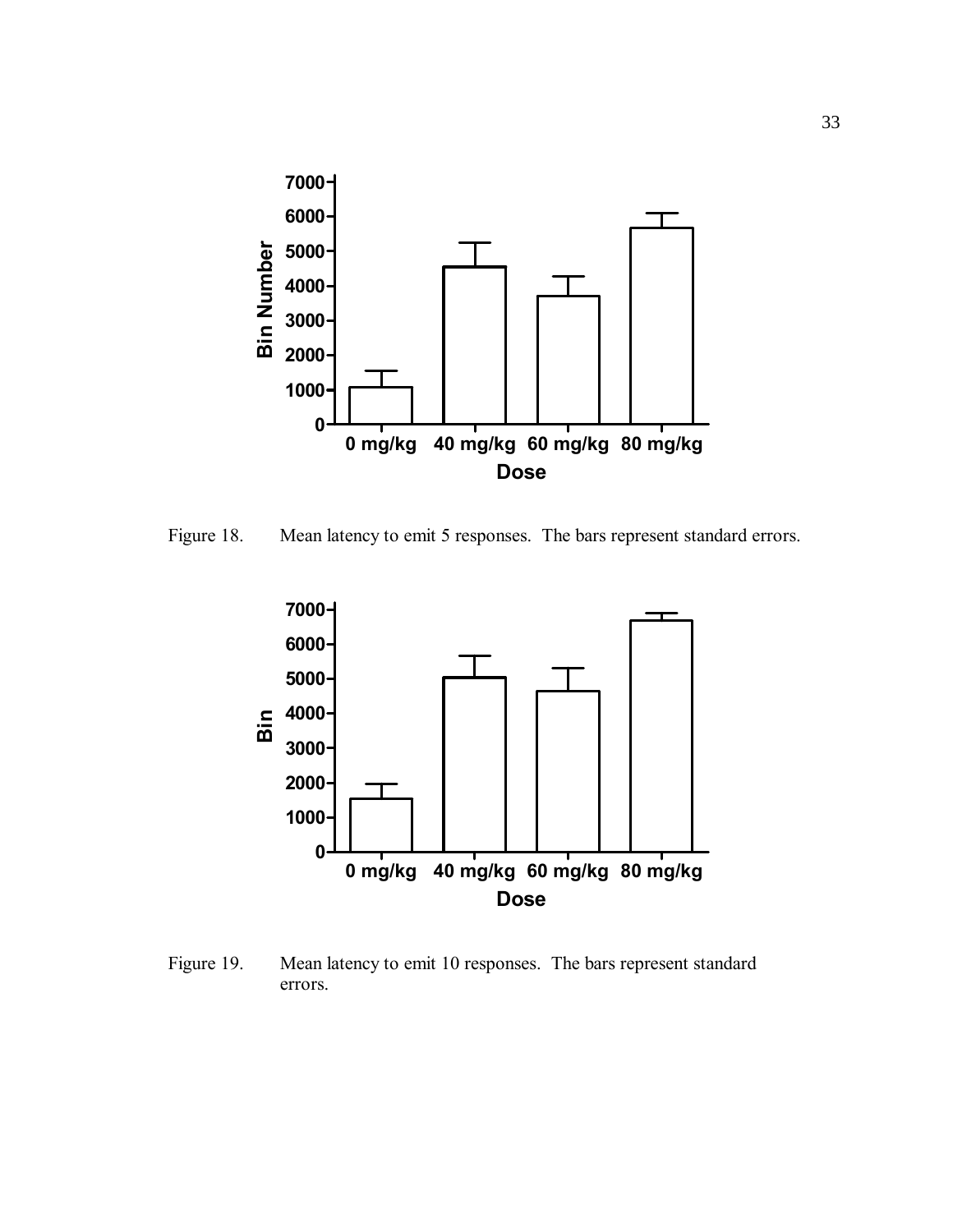Dunn's multiple comparison tests revealed significant differences in Latency to the fifth response between the vehicle group and the DM 40 mg/kg group; the vehicle group and the DM 60 mg/kg group; and the vehicle group and the DM 80 mg/kg group. Tables 1, 2 and 3 show the results of the Dunn's Multiple Comparison tests for the latency to the first, fifth and tenth response respectively.

#### Table 1

| Dunn's Multiple Comparison tests for the latency to the first response. |  |  |  |
|-------------------------------------------------------------------------|--|--|--|
|-------------------------------------------------------------------------|--|--|--|

| Dunn's Multiple Comparison Test | Difference in rank sum | P value      |
|---------------------------------|------------------------|--------------|
| DM 0 mg/kg vs. DM 40 mg/kg      | $-18.53$               | $P < 0.05*$  |
| DM 0 mg/kg vs. DM 60 mg/kg      | $-19.38$               | $P < 0.05*$  |
| DM 0 mg/kg vs. DM 80 mg/kg      | $-24.22$               | $P < 0.01$ * |
| DM 40 mg/kg vs. DM 60 mg/kg     | 0.84                   | P > 0.05     |
| DM 40 mg/kg vs. DM 80 mg/kg     | $-5.69$                | P > 0.05     |
| DM 60 mg/kg vs. DM 80 mg/kg     | -4 84                  | P > 0.05     |

Significant differences are marked with an asterisk.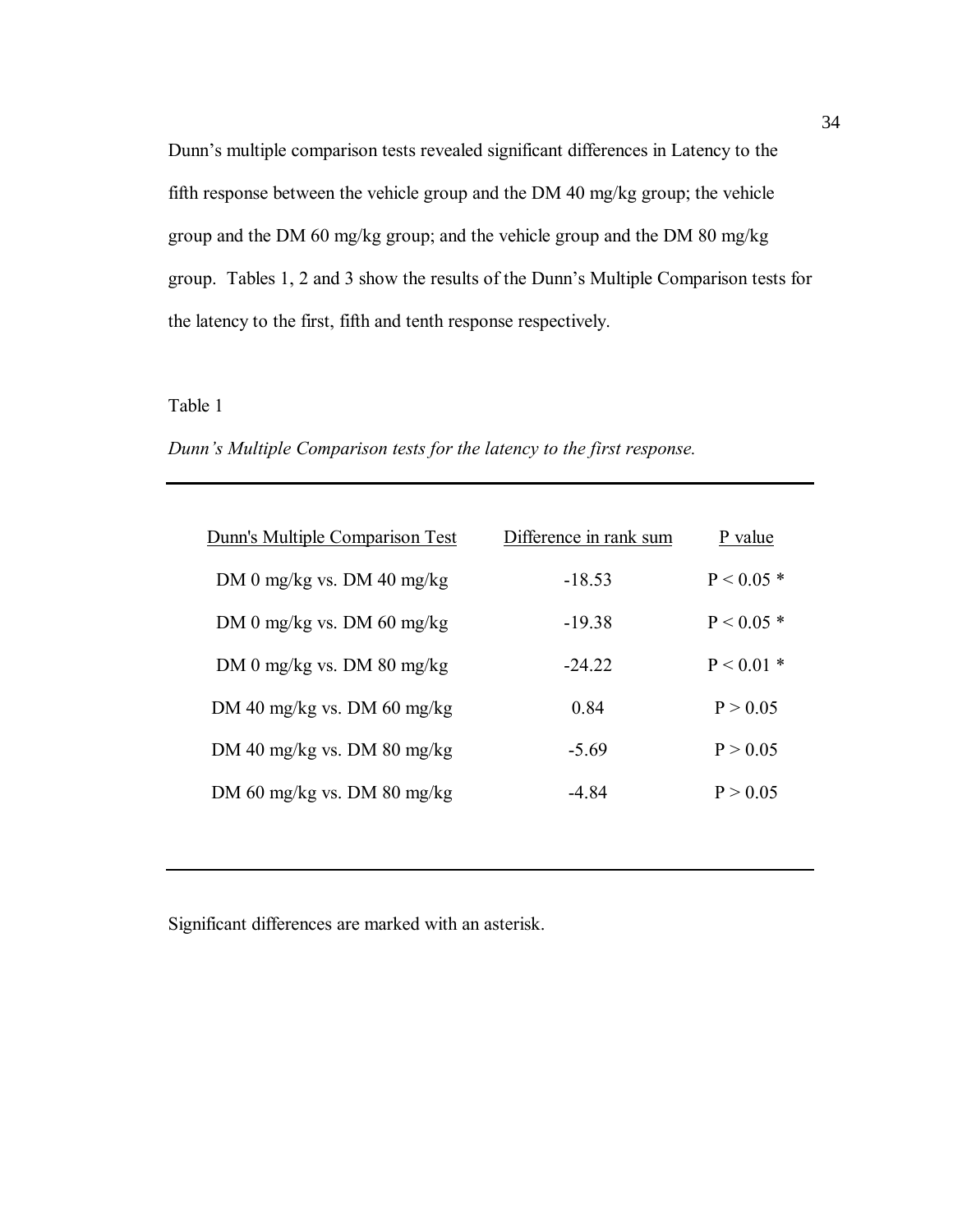# *Table 2*

*Dunnís Multiple Comparison tests for the latency to emit 5 responses.*

| Dunn's Multiple Comparison Test | Difference in rank sum | P value       |
|---------------------------------|------------------------|---------------|
| DM 0 mg/kg vs. DM 40 mg/kg      | $-2425$                | $P < 0.01$ *  |
| DM 0 mg/kg vs. DM 60 mg/kg      | -18.97                 | $P < 0.05*$   |
| DM 0 mg/kg vs. DM 80 mg/kg      | $-32.53$               | $P < 0.001$ * |
| DM 40 mg/kg vs. DM 60 mg/kg     | 5.281                  | P > 0.05      |
| DM 40 mg/kg vs. DM 80 mg/kg     | -8 281                 | P > 0.05      |
| DM 60 mg/kg vs. DM 80 mg/kg     | $-13.56$               | P > 0.05      |
|                                 |                        |               |

Significant differences are marked with an asterisk.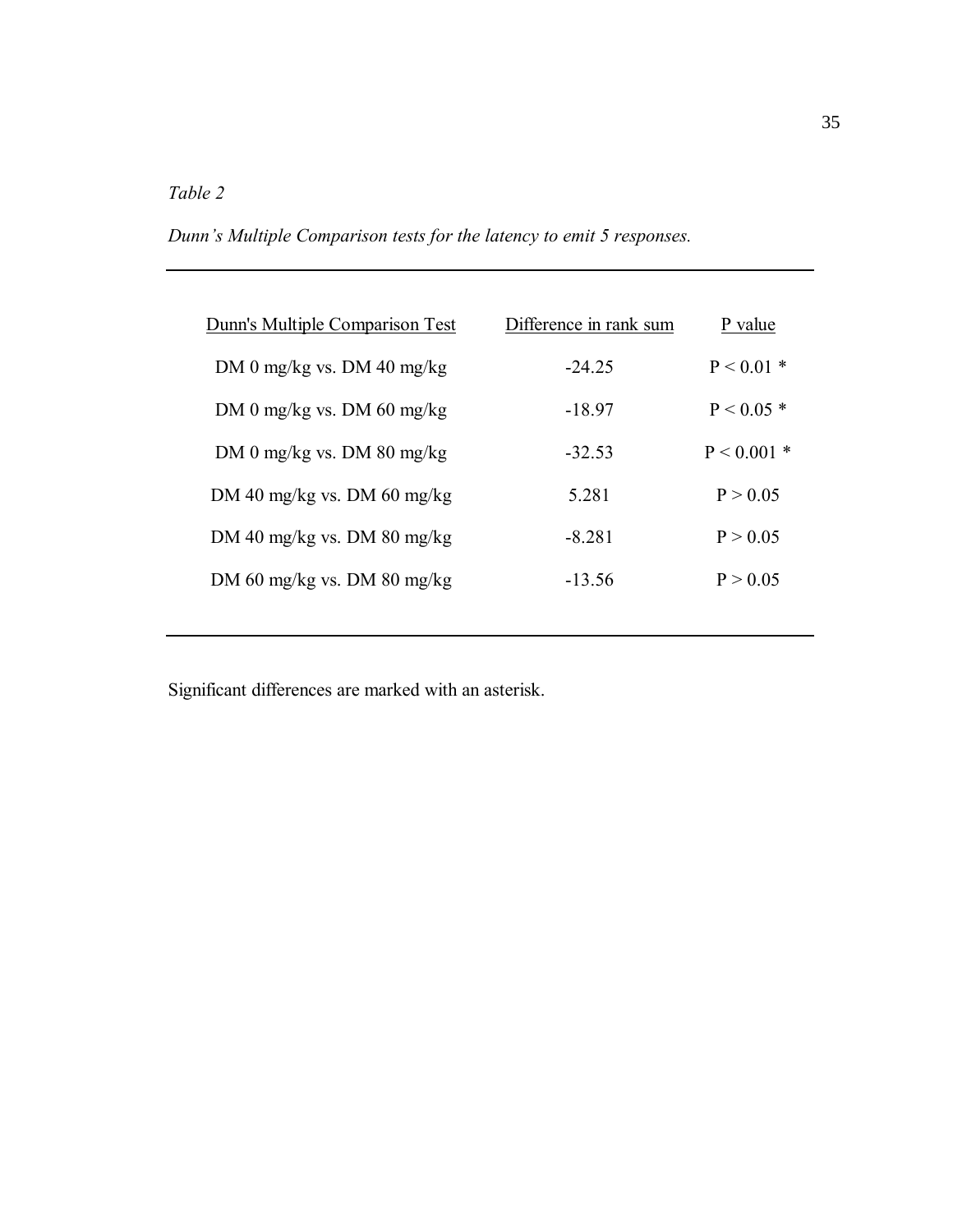# *Table 3*

*Dunnís Multiple Comparison tests for the latency to emit 10 responses.* 

| Difference in rank sum | P value       |
|------------------------|---------------|
| $-22.00$               | $P < 0.01$ *  |
| $-19.88$               | $P < 0.05*$   |
| $-31.50$               | $P < 0.001$ * |
| 2.13                   | P > 0.05      |
| $-9.50$                | P > 0.05      |
| $-11.63$               | P > 0.05      |
|                        |               |

*Significant differences are marked with an asterisk.*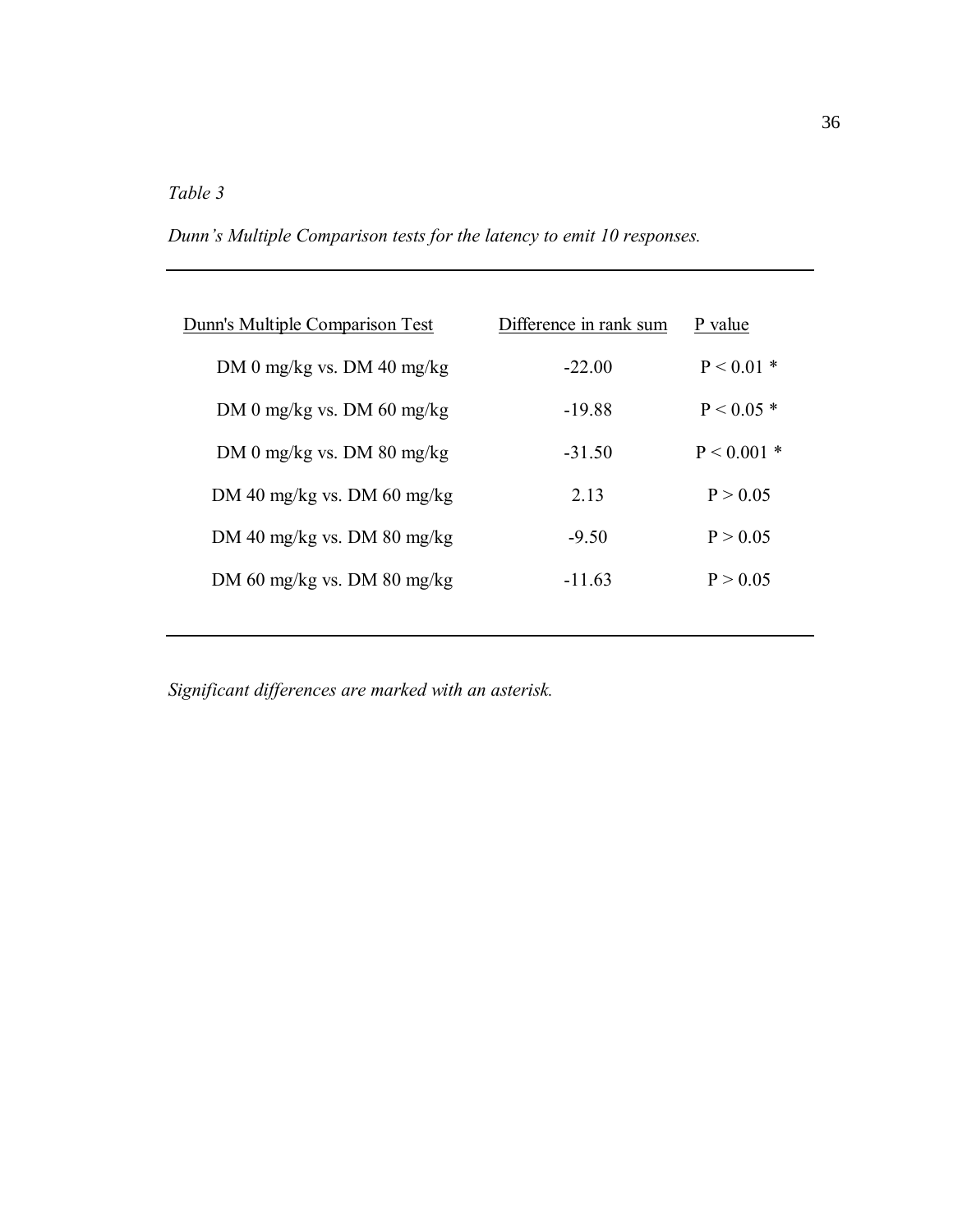#### CHAPTER IV

#### **DISCUSSION**

#### Latency to Respond

The present study was conducted to assess the effects of DM on the initial acquisition of a lever-press response with delayed reinforcement. All doses of drug interfered with learning by significantly increasing Latency and in that sense the study was successful in extending the use of this procedure to the study of opioids. All three measures, Latency to first, fifth and tenth response, were affected by all doses of DM. However, because the first response had not been previously reinforced, latency to the first response is not an indication of learning. Latency to the fifth and tenth responses is, however, a valid measure of learning.

Comparing the Response-Acquisition Procedure to Other Assays

Other research methods examining the influence of DM on learning showed effects at smaller doses than those that significantly affected the dependent measures, other than Latency, in the current study. For example, Taskin (1986) showed that DM at 20 and 40 mg/kg disrupted response rates under an FI-45 schedule of reinforcement. Bane et al. (1996) showed that DM at 30 and 40 mg/kg produced a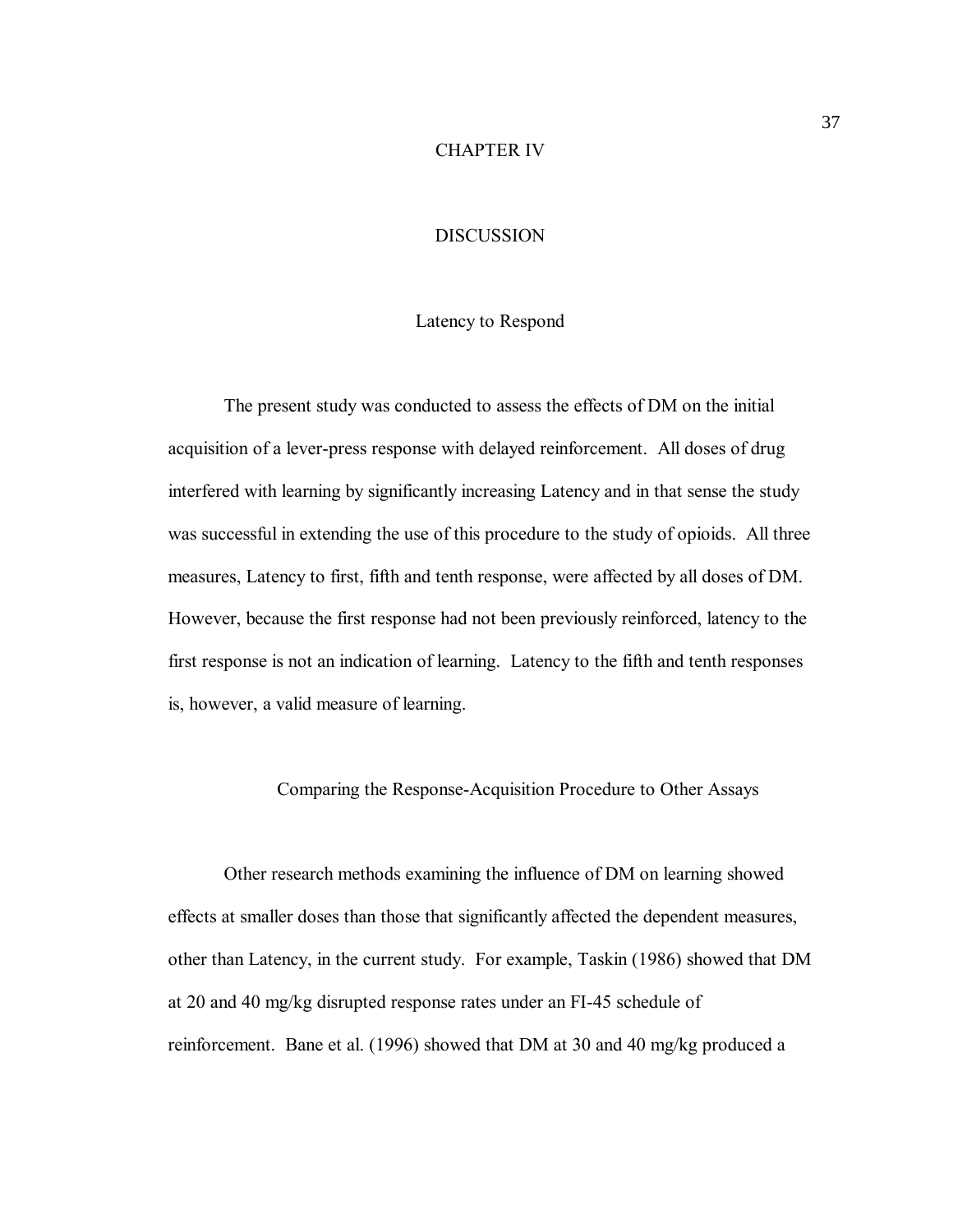significant impairment of spatial learning. Finally, Dematteis et al. (1998) demonstrated that DM at 40 mg/kg produced impairment in the performance of a place learning procedure on a water maze task. The aforementioned assays examined the acquisition of negatively reinforced behavior and any effect of DM could be due to the anxiolytic action of DR (Dematteis et al., 1998). However, as mentioned above, none of these studies examined the initial acquisition of positively reinforced behavior.

The detrimental effects of DM on the acquisition of positively reinforced behavior is of particular concern since the typical recreational users of the drug are adolescents and young adults and disruption of learning is particularly important during these years. In humans, drug use during adolescence has been shown to disrupt the acquisition of cognitive skills that may be important to functioning in interpersonal and intrapersonal domains (Schier & Botvin, 1995).

#### Behavioral Disruption

Only the highest dose of DM produced significant effects on RL responses, CL responses, Pellets, and Acquisition, a dose that also produced noticeable behavioral disruption throughout the session. Visual inspection revealed subjects in the DM 80 mg/kg group demonstrated obvious signs of ataxia (awkward and jerky movement, falling on side and difficulty walking on bars in the experimental chamber). These disruptions were not seen after injections of the lower doses. It is reasonable to assume that the PCP-like activity of DR affected subjects in the current study given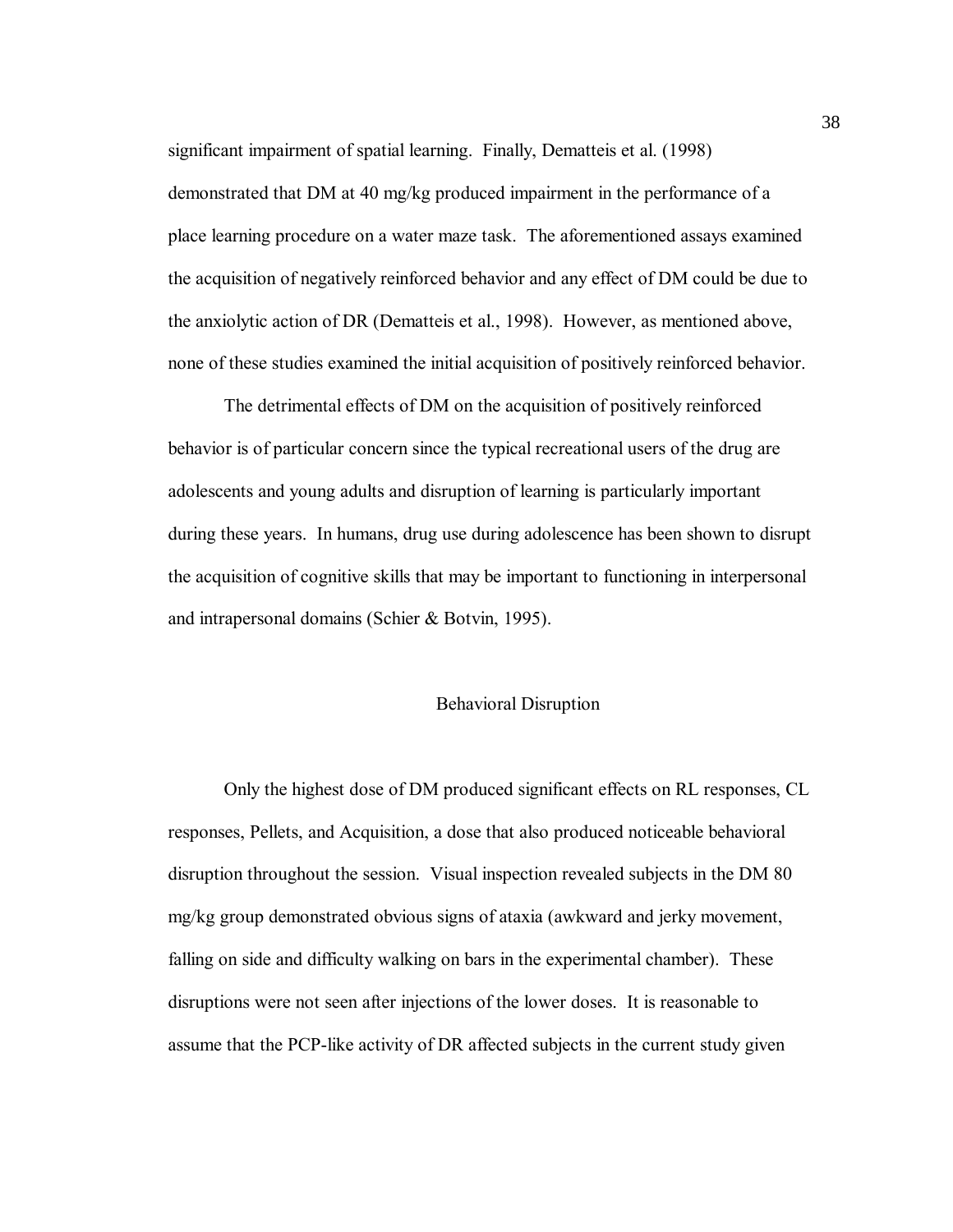that DM was administered via IP injection with a 30-m post injection period. As mentioned above, in Sprague-Dawley rats, brain concentrations of DR rise rapidly and remain consistently high 3 h after IP administration of DM at 30 mg/kg (Wu et al., 1995). Dematteis et al. (1998) documented similar effects on a water-maze task after injections of high doses of DM and DR. Rats injected with DM 40 mg/kg and DR 20 and 40 mg/kg showed only slight to moderate levels of behavioral disruption, as measured in an open field experiment. However, these subjects exhibited noticeable disruption (floating before swimming, jumping off the escape platform, swimming along the sidewalls and attempting to run up sidewalls) when performing on a water maze task. The authors attributed this to ataxia and the anxiolytic action of DR (which may reduce motivation to find the escape platform), as well as sedation produced by DM.

Sedation produced by DM may also contribute to the significant effects observed at the highest dose in the current study. DM is rapidly metabolized and only low concentrations of DM may have been active in subjects during experimental sessions in the current study. The fact that significant effects on RL, CL, Pellets, Cancels, Percent, and Acquisition were only seen at the 80 mg/kg dose may be due to the need to achieve a certain DM threshold concentration before an effect can be observed (A. Somogyi, personal communication, February 18, 2005).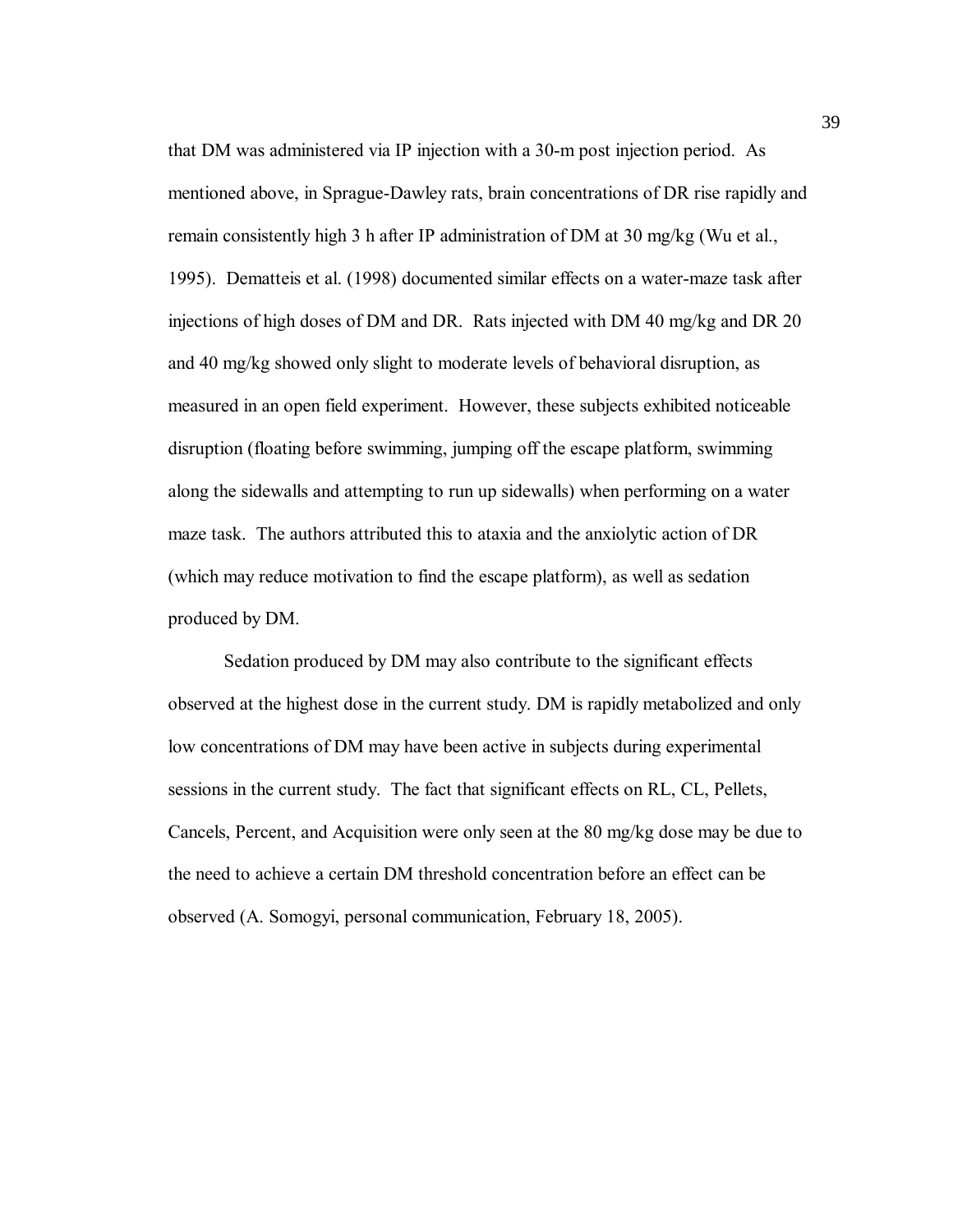#### Locomotor Activity

In the present study, a reduction in Total and increase in Latency was observed in the DM 40 mg/kg and 80 groups. However, subjects in the DM 60 mg/kg group demonstrated an increased Total and shorter Latency than other experimental groups, although the difference was not statistically significant. These findings may be related to the dose-dependent effects of DR, an active metabolite of DM, on locomotor activity. For example, Wu et al. (1995) showed a significant increase in locomotor activity in rats given IP injections of DM at 60 mg/kg compared to those given saline. No significant effects were observed after injections of lower doses (15 and 30 mg/kg). Dematteis et al. (1998) observed a reduction in locomotor activity after injections of DR at 20 and 30 mg/kg while 40 mg/kg increased locomotor activity. It is possible that DM at 60 mg/kg affected Total and Latency by producing an increase in locomotor activity in the current study. A dose of drug that increases locomotion, without producing side effects that are incompatible with responding, increases the probability that subjects will come in contact with the lever reducing Latency and increasing Total.

#### Lack of Effect at Lower Doses

As mentioned earlier, doses of DM that failed to disrupt acquisition significantly in the current study had been shown to produce low levels of behavioral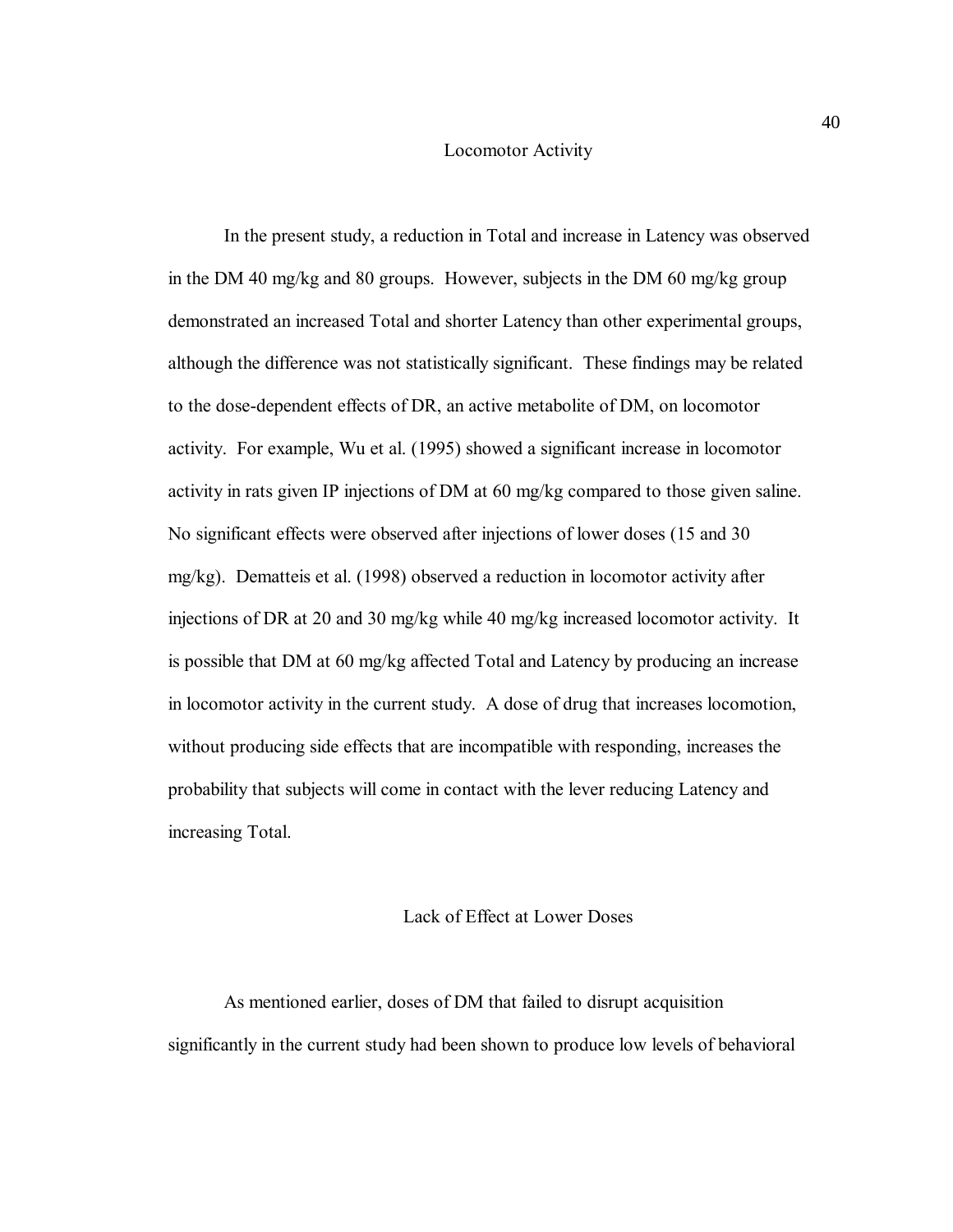disruption in other studies. For example, injections of DM at 40 mg/kg produced slight motor disturbances in rats (Bane et al., 1996; Dematteis et al., 1998) and injections of DM at 30 to 60 mg/kg significantly reduced FR responding in substitution tests involving a saline vs. PCP discrimination (Nicholson, 1999). In the current study, subjects in the DM 60 mg/kg and 40 mg/kg groups did not exhibit the signs of ataxia observed in the DM 80 mg/kg group. Also, the responding of subjects in the DM 40 mg/kg and 60 mg/kg groups on RL, CL, Pellets, Cancels, Percent, and Acquisition did not significantly differ from the control group. There are two possible explanations for a lack of a significant effect at the lower doses tested. First, DM may not disrupt acquisition of RL, CL, Pellets, Cancels, Percent, and Acquisition at these doses. Second, the lack of statistical significance at the lower doses may be due to withingroup variability in the rate that subjects metabolized DM.

#### Suggestions for Further Research

#### DM Combined with Other Drugs

DM is often abused in combination with other OTC substances. Nevin (2004) noted that the use of DM in combination with other drugs is the rule rather than the exception. DM has been used recreationally in combination with diphenhydramine (Jun, Thorndike & Schindler, 2004), pseudoephedrine (Narin & Diaz, 2001), and chlorpheniramine maleate (Nevin, 2004), typically because OTC preparations that contain DM also contain these substances.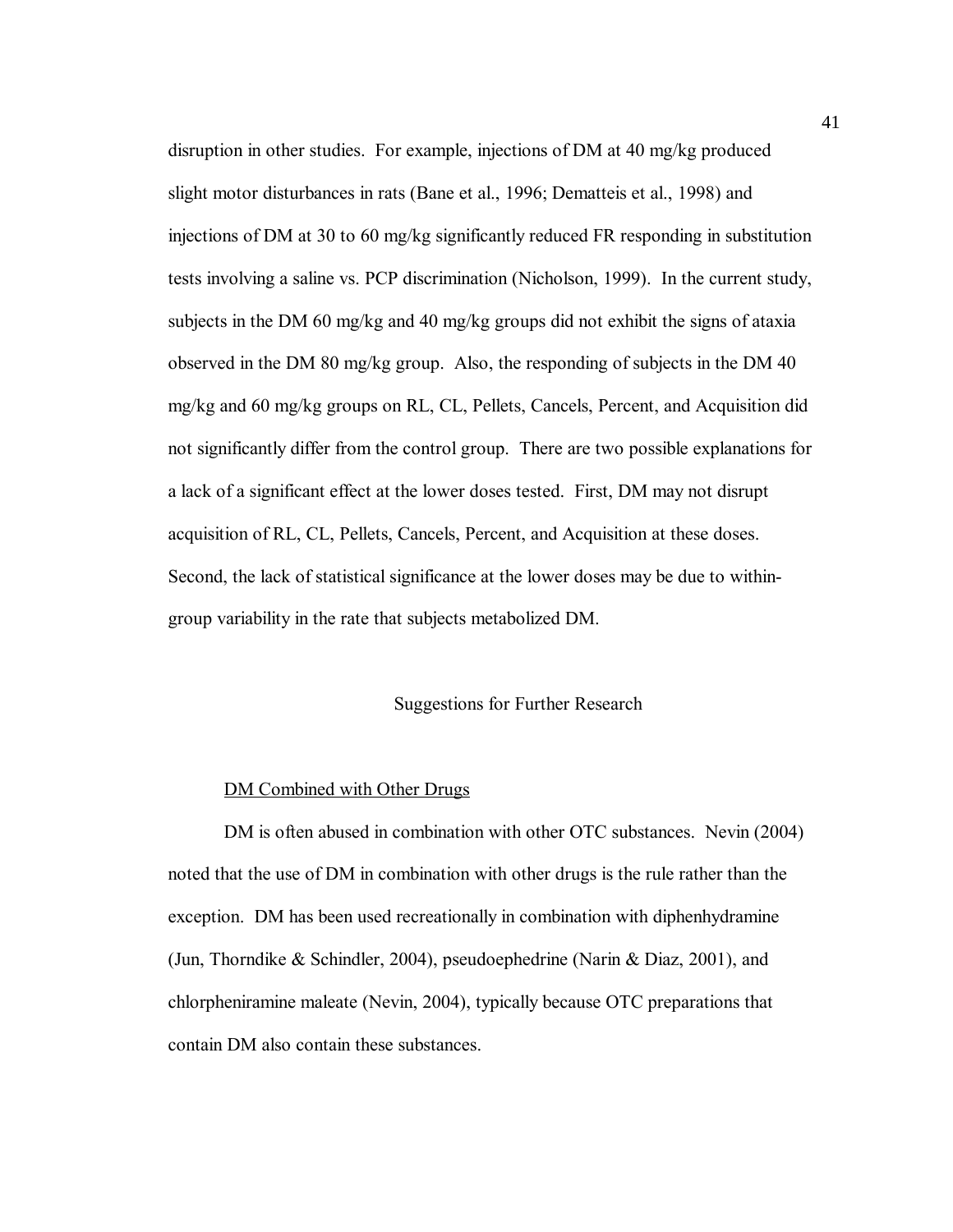DM also has been used in combination with MDMA. In a sample of street drugs sold as MDMA, the most common drug identified, other than MDMA, was DM (Baggott, Heifets, Jones & Mendelson, 2000). Occasionally, DM is mixed with heroin to increase its pharmacological effects (Cranston & Yoast, 1999).

The continued abuse of OTC drugs by humans and use of street drugs laced with DM warrants further study of the behavioral effects of combinations of these drugs. Research on the behavioral effects of DM in combination with other drugs may yield different results from findings generated by previous research examining this drug. For example, Jun et al. (2004) found that rats would self-administer DM and diphenhydramine in combination but not when either drug was given alone.

#### Route of Administration

The route of administration of DM may influence the behavioral response to this drug. Because the effects of DR resemble those of PCP, subjects that convert DM to DR more readily would be more likely to exhibit PCP-like effects (Dematteis et al., 1998; Funck-Brentano et al., 1992; Kerry, Somogyi, Mikus, & Bochner, 1993). DM eventually is metabolized to 3-hydroxymorphinan via two separate pathways. Kerry et al. (1993) describe this process:

The O-demethylation of DM to dextrorphan (DR) is catalyzed by the polymorphic CYP2D6 (cytochrome P4502D6) isozyme in humans. DR is further metabolized by N-demethylation to 3-hydroxymorphinan (3OHM) and both metabolites are then conjugated. DM is also N-demethylated to 3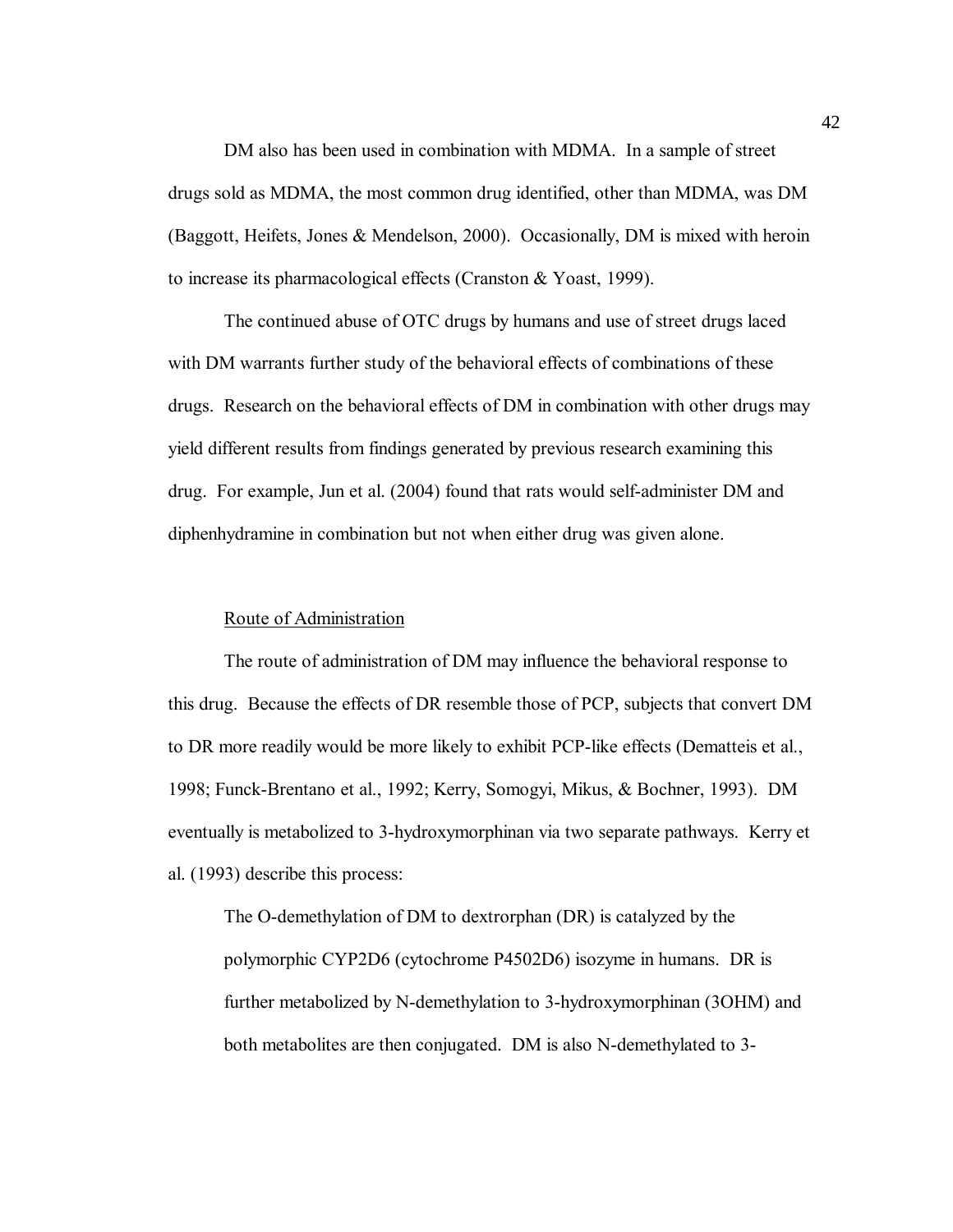methoxymorphinan (3MM), which is further O-demethylated to 3OHM. (p. 833)

 Variability across humans has been observed in the rate that DM is converted to DR. Pfaff, Briegel and Lamprecht (1983) observed average plasma levels of DR ranging from 11.7 to 690 ng/ml in adult human subjects 2 h after oral administration of DM (25 mg). Kennedy, Abdel-Rahman, Kashuba, and Leeder (2004) noted that the metabolic rates for DM of children between the ages 3 and 8 years, who were determined to be extensive metabolizers, did not stabilize until 4-h after oral administration. The authors noted that longer periods of time might be needed before metabolic rates stabilize in subjects who are poor metabolizers.

Differences in DM metabolism also have been documented in different strains of rats. For example, female Dark Agouti rats are deficient in the cytochrome P459 enzyme, which catalyses the O-demethylation of DM to DR in Sprague-Dawley rats (Ishmael, Franklin, & Murray, 1998). Dark Agouti and Sprague-Dawley rats are considered poor metabolizers and extensive metabolizers of DM, respectively. Kerry et al. (1998) observed a wide range in the rates that three Sprague-Dawley rats metabolized DM to DR (25.01 to 52.43 nanomoles formed per milligram of microsomal protein per hour). Although the extent that variation in the rate that subjects metabolize DM affects learning has not been assessed, it certainly is plausible that this variable affected the results of the present study.

The current study used the IP route of administration in order to enhance the biotransformation of DM to DR. The effects that administration of DM may have via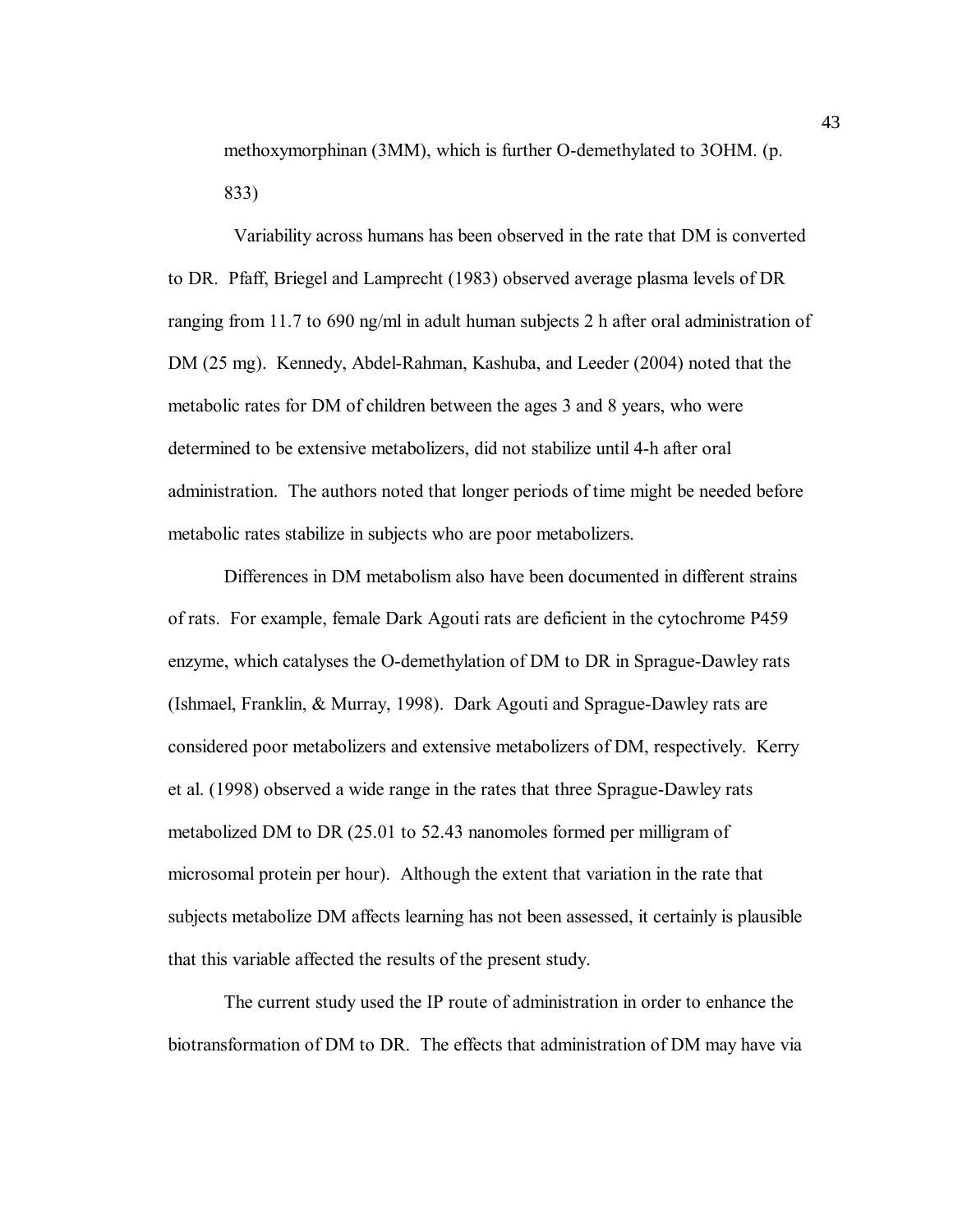the SC route were not examined in the current study due to the limited availability of subjects. As mentioned above, the lack of an effect at the lower doses may be due to the need to achieve a certain threshold concentration of DM before an effect can be observed. Injecting DM via the SC route of administration produces a different metabolic pattern from the IP route, thus increasing the bioavailability of DM (Wu et al., 1995). Therefore, the use of the SC route of administration would likely produce different results from those of the current study.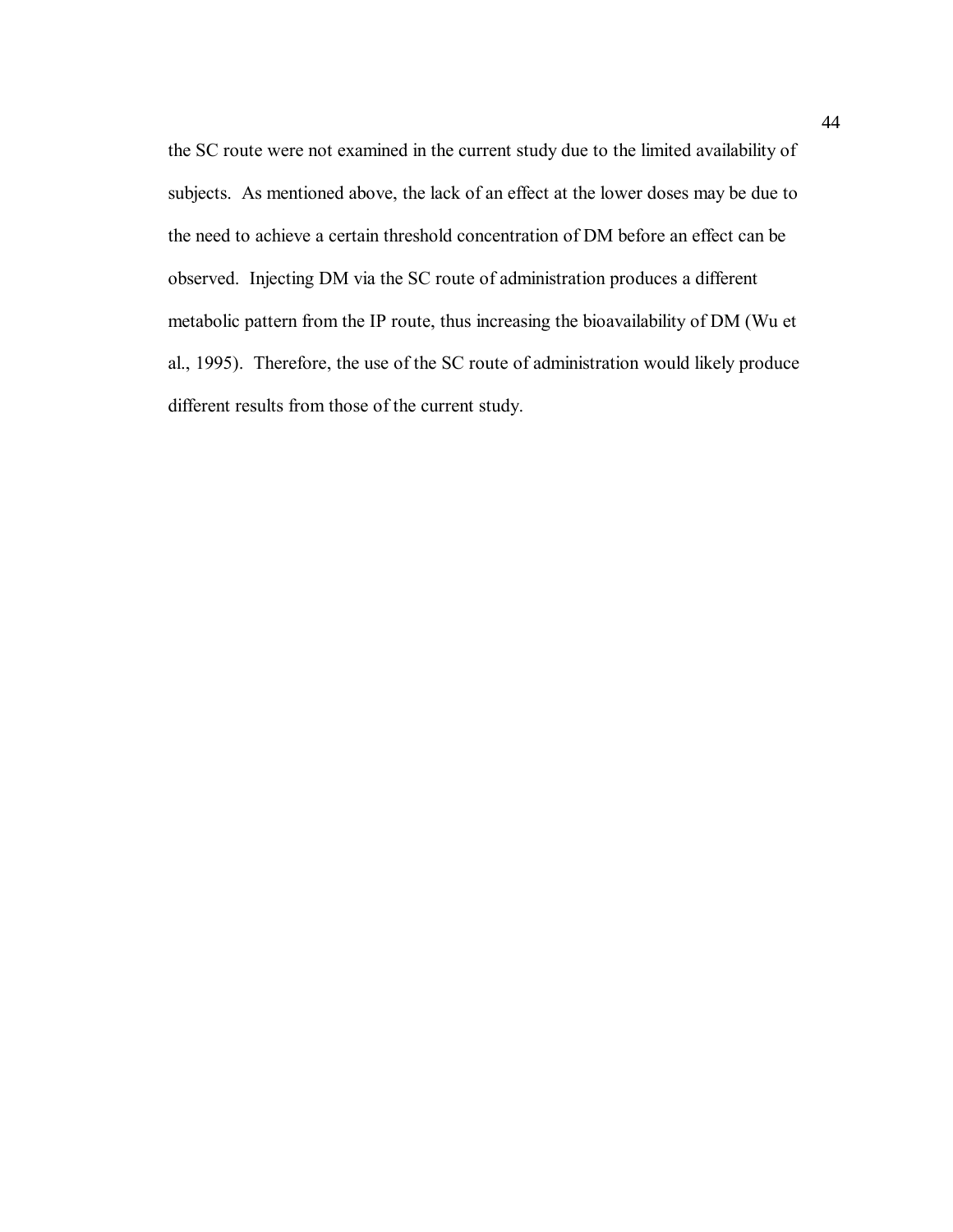APPENDIX A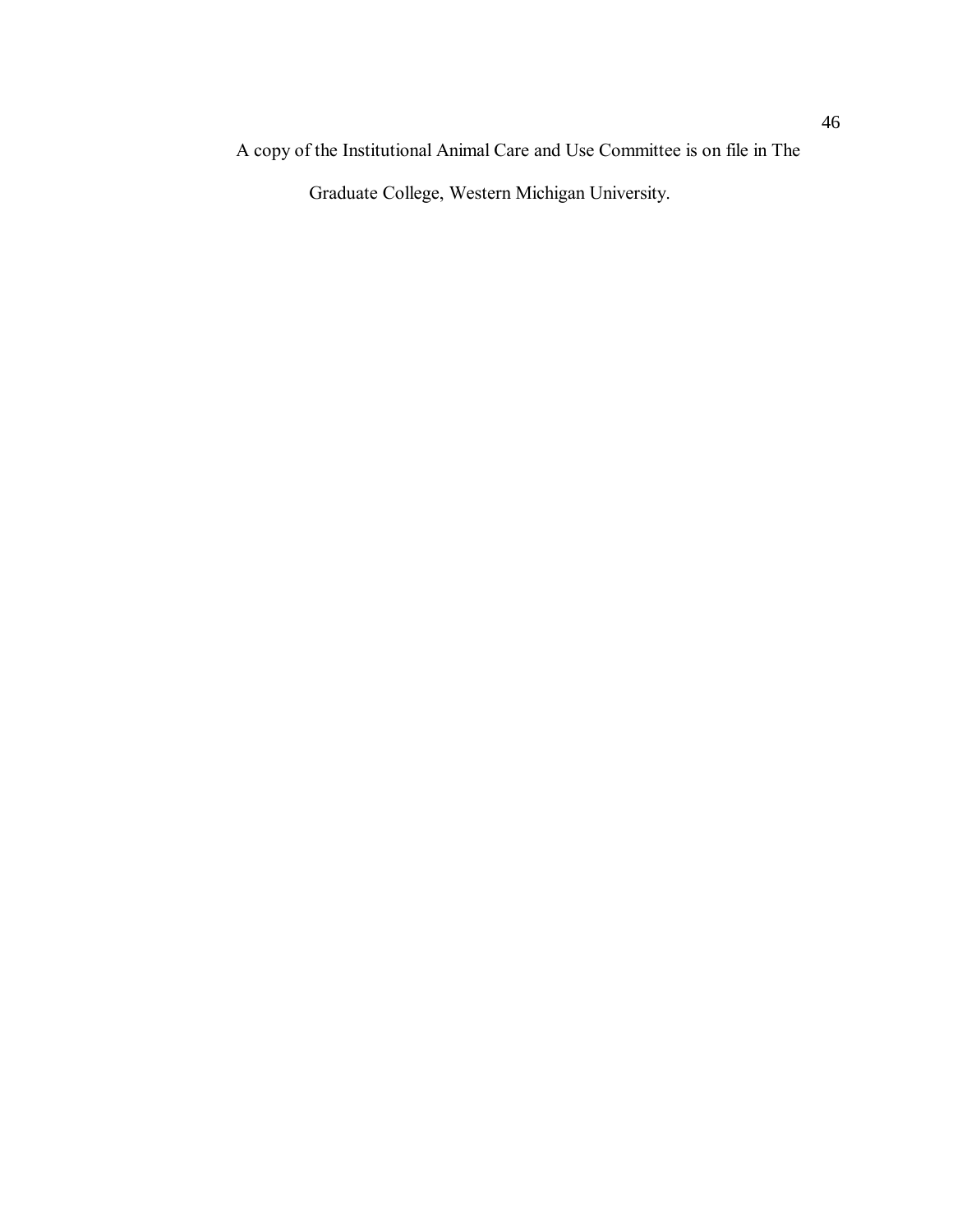#### REFERENCES

- Baggott, M., Heifets, B., Jones, R. T., & Mendelson, J. (2000). Chemical analysis of ecstasy pills. *Journal of the American Medical Association, 284*: 2190
- Bane, A., Rojas, D., Indermaur, K., Bennett, T., & Avery, D. (1996). Adverse effects of dextromethorphan on the spatial learning of rats in the Morris water maze. *European Journal of Pharmacology, 302*: 7-12.
- Bem, J. L. & Peck, R. (1992). Dextromethorphan: An overview of safety issues. *Drug Safety, 7*: 190-199
- Byrne, T.P., Baker, L.E., & Poling, A. (2000). MDMA and learning: Effects of acute and neurotoxic exposure in the rat. *Pharmacology, Biochemistry and Behavior, 66*: 501-508.
- Byrne, T.P., LeSage, M.G., & Poling, A. (1997). Effects of chlorpromazine on rats<sup>'</sup> acquisition of lever-press responding with immediate and delayed reinforcement. *Pharmacology Biochemistry and Behavior, 58* (1: 31-35.
- Byrne, T., Sutphin, G., & Poling, A. (1998). Acquisition, extinction and reacquisition of responding with delayed and immediate reinforcement. *Behavioural Processes 43*: 97-101.
- Compton, D. M., Dietrich, K. L., & Smith, J. S. (1997). Enhancement of spatial navigation ability in older rats following chronic administration of the alpha 2 noradrenergic antagonist piperoxane. *The Psychological Record, 47*: 321-334.
- Cranston, J. W. & Yoast, R. (1999). Abuse of dextromethorphan. *Archives of Family Medicine, 8*: 99-100.
- Darobe, M. N. (1996). Abuse of dextromethorphan-based cough syrup as a substitute for licit and illicit drugs: A theoretical framework. *Adolescence, 31*: 239-245.
- Darobe, M. N., Keenan, G. R., Jr., & Richards, T. K. (1996). The abuse of dextromethorphan-based cough syrup: A pilot study of the community of Waynesboro, Pennsylvania. *Adolescence, 31*: 633-644.
- Dematteis, M., Lallement, G., & Mallaret, M. (1998). Dextromethorphan and dextrorphan in rats: Common antitussives-different behavioural profiles. *Fundamental and Clinical Pharmacology, 12*: 526-537.
- Eichenbaum, H., Stewart, C. & Morris, R. G. (1990). Hippocampal representation of place learning. *The Journal of Neuroscience, 10*: 3531-3542.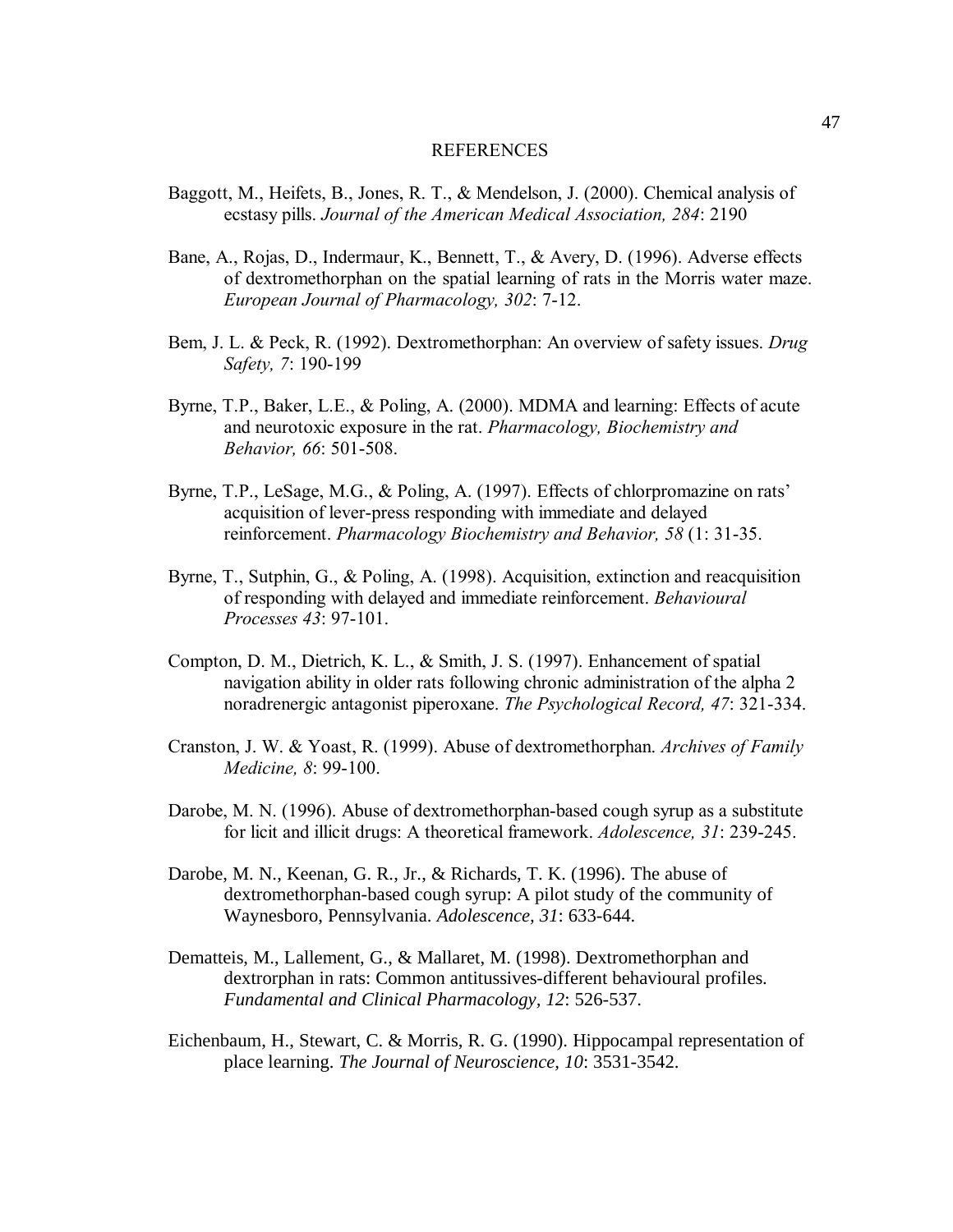- Funck-Brentano, C., Jacquz-Aigrain, E., Poirier, J., Simon, T., Berexiat, G., & Jaillon, P. (1992). Polymorphism of dextromethorphan metabolism: Relationships between phenotype, genotype and response to the administration of encainide in humans. *Journal of Pharmacology and Experimental Therapeutics, 263*: 780-786.
- Golaszewski, R. F. (2004). RFG's beginners guide to DRM (dextromethorphan) version 3.0. Retrieved September 24, 2004, www.dextromethorphan.ws/DRmguide.htm
- Holtzman, S. G. (1980). Phencyclidine-like discriminative effects of opioids in the rat.

*The Journal of Pharmacology and Experimental Therapeutics, 214*: 614-619.

- Holtzman, S. G. (1982). Phencyclidine-like discriminative stimulus properties of opioids in the squirrel monkey. *Psychopharmacology, 77*: 295-300.
- Holtzman, S. G. (1994). Discriminative stimulus effects of dextromethorphan in the rat. *Psychopharmacology, 116*: 249-254.
- Ikjaer, S., Dirks, J., Brennum, J., Wernberg, M. & Dahl, J. B. (1997). Effects of systemic *N*-methyl -D-asparate receptor antagonist (dextromethorphan) on primary and secondary hyperalgesia in humans. *British Journal of Anesthesia, 79*: 600-605.
- Ishmael, J. E., Franklin, P. H. & Murray, T. F. (1998). Dextrorotatory opioids induce stereotyped behavior in sprague-dawley and dark agouti rats. *Psychopharmacology, 140*: 206-216.
- Jaffe, J. H., & Martin, W. R. (1990). Opoid analgesics and antagonists. In: Gilman, A.G., Rall, T. W., Nies, A. S. & Taylor, P. (Eds.) *The Pharmacological basis of therapeutics,* Pergamon Press, New York, pp. 485-521.
- Jasinski, P. R., Martin, W. R. & Maski, P. A. (1971). Progress report on the assessment of the antagonist malbuphine and GPA- 2078 for abuse potential and studies of the effects of dextromethorphan in man. *National Academy of Science/National Research Council, 1*: 143-178.
- Jun, J. H., Thorndike, E. B. & Schindler, C. W. (2004). Abuse liability and stimulant properties of dextromethorphan and diphenhydramine combinations in rats. *Psychopharmacology, 172*: 277-282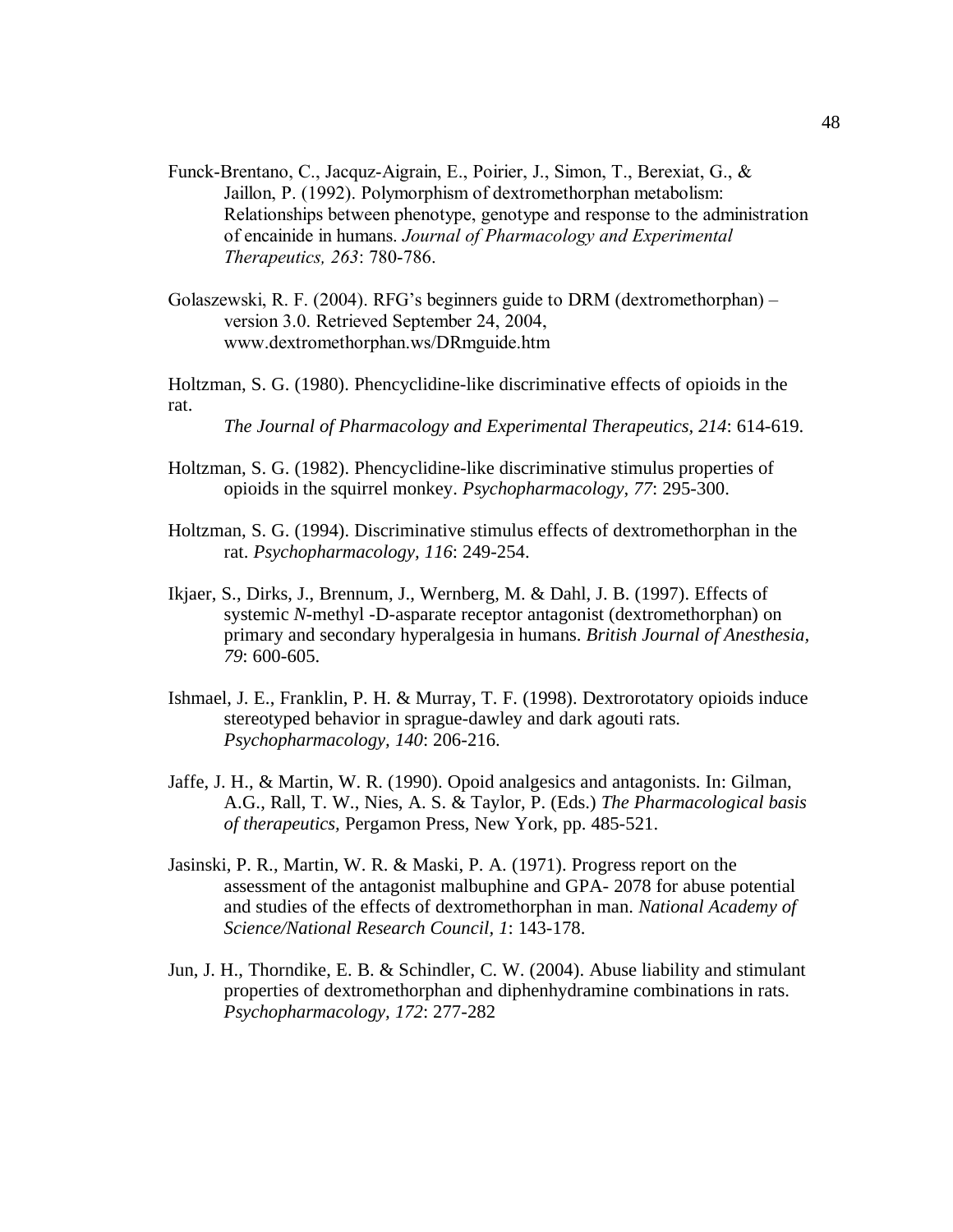Kennedy, M. J., Abdel-Rahman, S. M., Kashuba, A. D. & Leeder, J. S. (2004). Comparison of various urine collection intervals for caffeine and dextromethorphan phenotyping in children. *Journal of Clinical Pharmacology, 44*: 708-714

Kerry, N. L., Somogyi, A. A., Mikus, G. & Bochner, F. (1993) Primary and secondary oxidative metabolism of dextromethorphan. *Biochemical Pharmacology, 45*: 833-839.

Kim, H. C., Pennypacker, K. R., Bing, B., Bronstein, D., McMillian, M. K. & Hong, J.

S. (1996). The effects of dextromethorphan on kainic acid-induced seizures in the rat. *Neurotoxicology, 17*: 375-386.

- Laraway, S., Snycerski, S., Baker, L. E., & Poling, A. (2004). Effects of gammahydroxybutyrate on response acquisition with immediate and delayed reinforcement.
- Lattal, K.A. & Gleeson, S. (1990). Response acquisition with delayed reinforcement. *Journal of Experimental Psychology: Animal Behavior Processes, 16*: 27-39.
- Lattal, K.A. & Metzger, B. (1994) Response acquisition by Siamese fighting fish (betta splendens) with delayed visual reinforcement. *Journal of the Experimental Analysis of Behavior, 61*: 35-44.
- LeSage, M.G., Byrne, T.P. & Poling, A. (1996). Effects of *d*-amphetamine on response acquisition with immediate and delayed reinforcement. *Journal of the*

*Experimental Analysis of Behavior, 66*: 349-367

- Murata, S. & Kawasaki, K. (1993). Common and uncommon behavioural effects of antagonists for different modulatory sites in the NMDA receptor/channel complex. *European Journal of Pharmacology, 239*: 9-15.
- Narin, S. J. & Diaz, J. E. (2001). Cold-syrup induced movement disorder. *Pediatric Emergency Care, 17*: 191-192.
- Neuringer, A.J. (1970). Superstitious key pecking after three peck-produced reinforcements. *Journal of the Experimental Analysis of Behavior, 13*: 127- 134.
- Nevin, J. (2004). Drug abuse update: Dextromethorphan. *Emergency Medical Services, 33*: 35-36.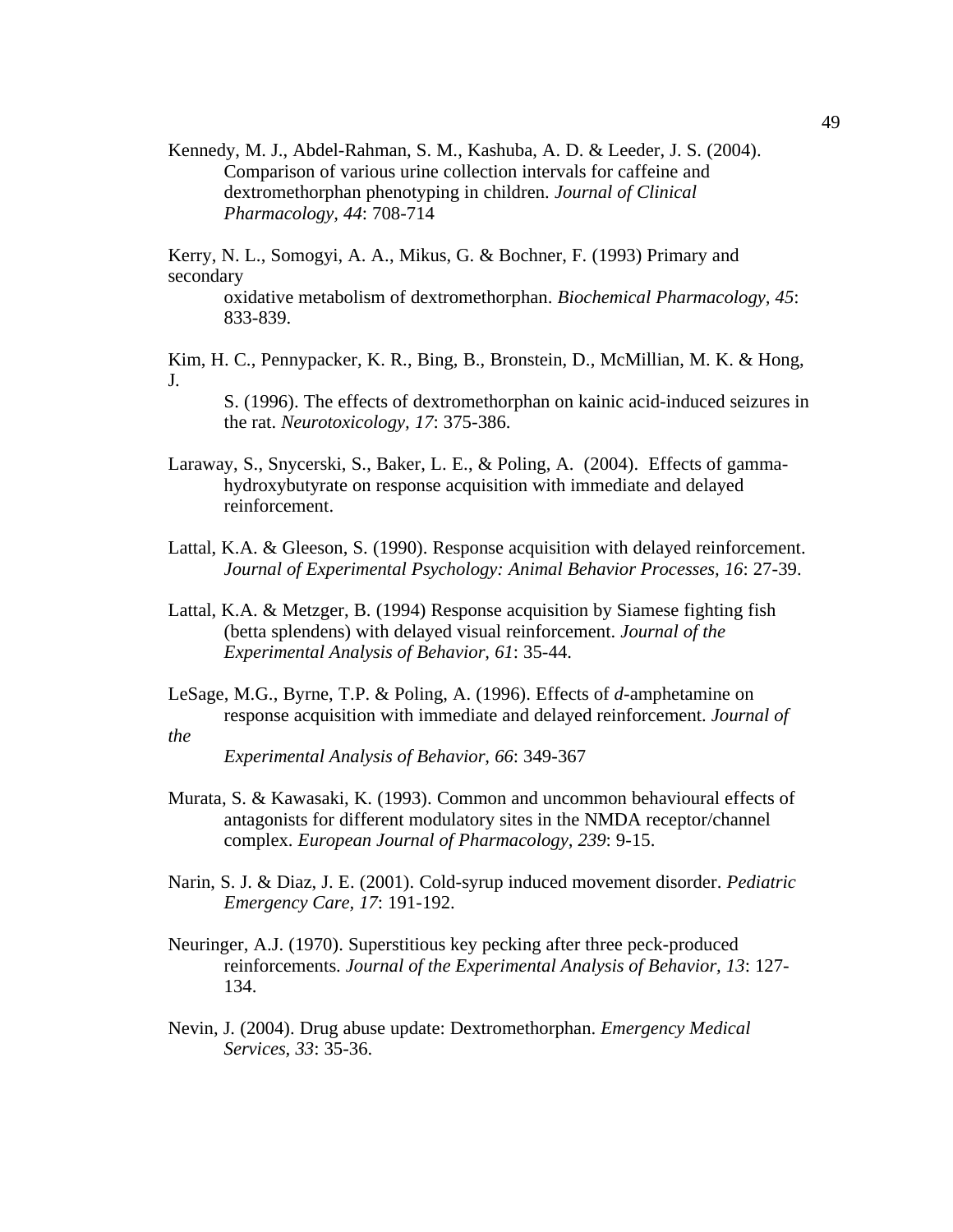- Nicholson, K. L., Hayes, B. A. & Balster, R. L. (1999). Evaluation of the reinforcing properties and phencyclidine-like discriminative effects of dextromethorphan and dextrorphan in rats and rhesus monkeys. *Psychopharmacology, 146*: 49- 59.
- Pfaff, G., Briegel, P., & Lamprecht, I. (1983) Inter-individual variation in the metabolism of dextromethorphan. *International Journal of Pharmaceutics, 14*: 173-189.
- Price, L. H. & Lebel, J. (2000). Dextromethorphan-induced psychosis. *The American Journal of Psychiatry, 157*: 304

Schier, L. M. & Botvin, G. J. (1995). Effects of early adolescent drug use on cognitive

efficacy in early-late adolescence: A developmental structural model. *Journal of Substance Abuse, 7*: 379-404

- Sierocinska, J., Nikolaev, E., Danysz, W. & Kacamarek, L. (1991). Dextrorphan blocks long- but not short-term memory in a passive avoidance task in rats. *European Journal of Pharmacology, 205*: 109-111.
- Snycerski, S., Laraway, S., Byrne, T. & Poling, A. (1999). The effects of delayed consequences in rats: Is a minute too long? *Revista Mexicana de Analisis de la Conducta, 25*: 341-350
- Snycerski, S., Laraway, S. & Poling, A. (2005) Response acquisition with immediate and delayed conditioned reinforcement. *Behavioural Processes, 68*: 1-11.
- Stolerman, I.P. (1971a). Analysis of the acquisition and extinction of food-reinforced behaviour in rats after the administration of chlorpromazine. *Psychopharmacologia, 20*: 266-279.
- Stolerman, I.P. (1971b). A method for studying the influences of drugs on learning for food rewards in rats. *Psychopharmacologia, 19*: 398-406.
- Sutphin, G., Byrne, T.P. & Poling, A. (1998). Response acquisition with delayed reinforcement: A comparison of two-lever procedures. *Journal of the Experimental Analysis of Behavior, 69*: 17-28.
- Taskin, T. (1986). Potentiation of disruptive effects of dextromethorphan my naloxone on fixed-interval performance in rats. *Psychopharmacology, 90*: 408-411.

Thompson, T.I. (1963). Visual reinforcement in Siamese fighting fish. *Science, 141*: